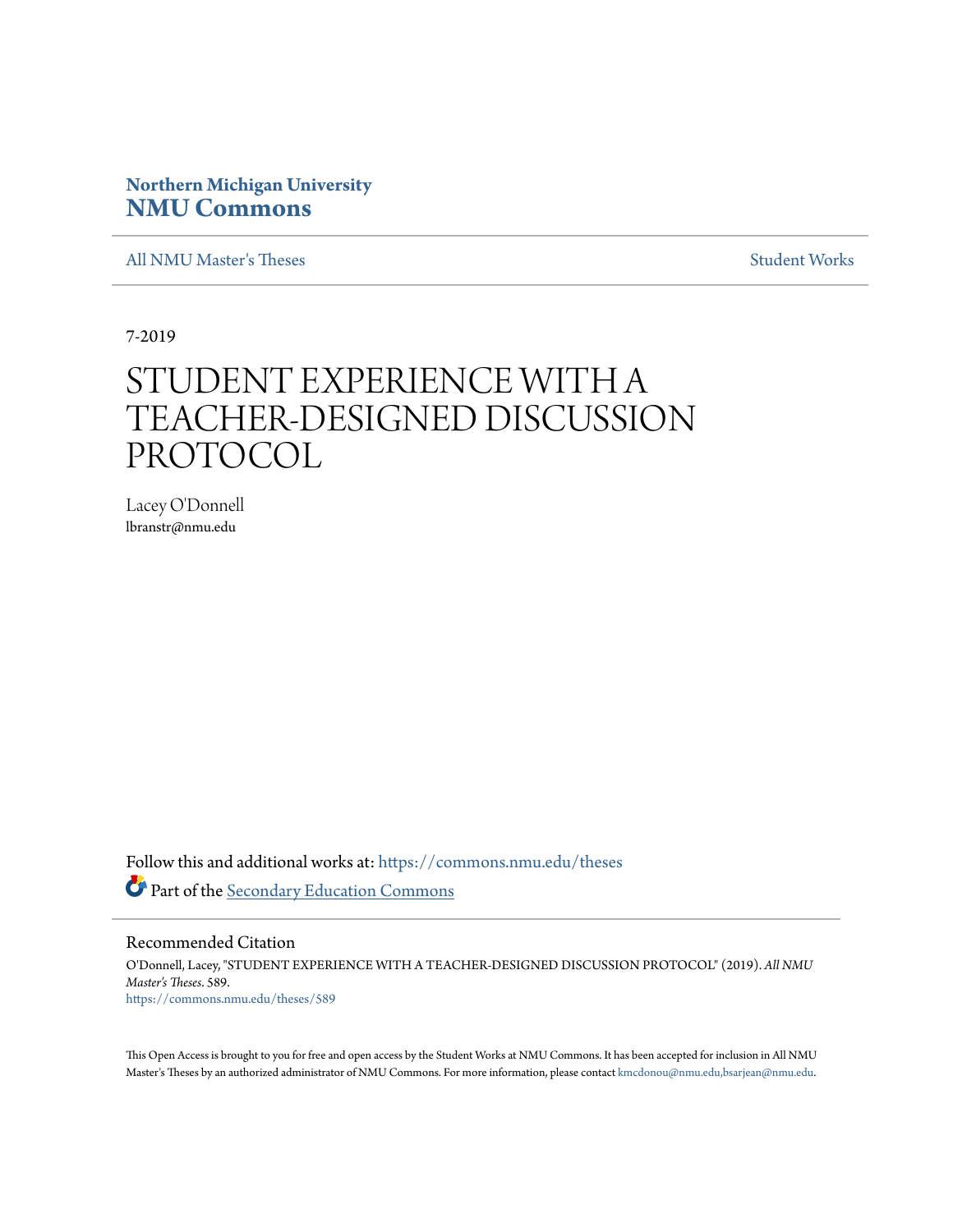# STUDENT EXPERIENCE WITH A TEACHER-DESIGNED DISCUSSION PROTOCOL

By

Lacey O'Donnell

### THESIS

Submitted to Northern Michigan University In partial fulfillment of the requirements For the degree of

### SPECIALIST in EDUCATION

Office of Graduate Education and Research

July 2019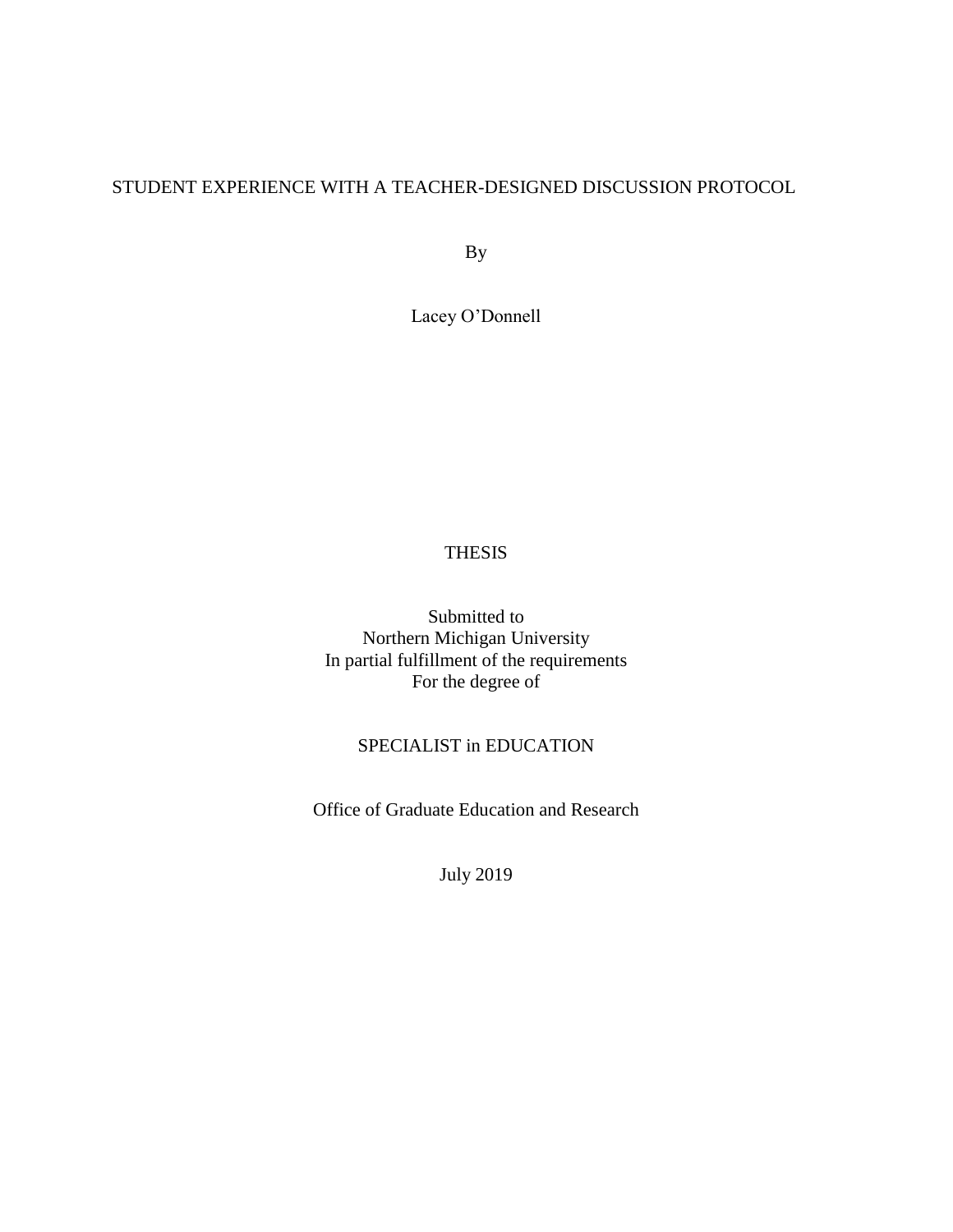### SIGNATURE APPROVAL FORM

### Student Experience with a Teacher-Designed Discussion Protocol

This thesis by Lacey O'Donnell is recommended for approval by the student's Thesis Committee and Department Head in the School of Education, Leadership and Public Service and by the Dean of Graduate Education and Research.

**\_\_\_\_\_\_\_\_\_\_\_\_\_\_\_\_\_\_\_\_\_\_\_\_\_\_\_\_\_\_\_\_\_\_\_\_\_\_\_\_\_\_\_\_\_\_\_\_\_\_\_\_\_\_\_\_\_\_\_\_\_\_\_\_\_\_**

**\_\_\_\_\_\_\_\_\_\_\_\_\_\_\_\_\_\_\_\_\_\_\_\_\_\_\_\_\_\_\_\_\_\_\_\_\_\_\_\_\_\_\_\_\_\_\_\_\_\_\_\_\_\_\_\_\_\_\_\_\_\_\_\_\_\_**

**\_\_\_\_\_\_\_\_\_\_\_\_\_\_\_\_\_\_\_\_\_\_\_\_\_\_\_\_\_\_\_\_\_\_\_\_\_\_\_\_\_\_\_\_\_\_\_\_\_\_\_\_\_\_\_\_\_\_\_\_\_\_\_\_\_\_**

Committee Chair: Bethney Bergh, Ph.D. Date **\_\_\_\_\_\_\_\_\_\_\_\_\_\_\_\_\_\_\_\_\_\_\_\_\_\_\_\_\_\_\_\_\_\_\_\_\_\_\_\_\_\_\_\_\_\_\_\_\_\_\_\_\_\_\_\_\_\_\_\_\_\_\_\_\_\_** First Reader: Christi Edge, Ph.D. Date **\_\_\_\_\_\_\_\_\_\_\_\_\_\_\_\_\_\_\_\_\_\_\_\_\_\_\_\_\_\_\_\_\_\_\_\_\_\_\_\_\_\_\_\_\_\_\_\_\_\_\_\_\_\_\_\_\_\_\_\_\_\_\_\_\_\_** Second Reader: Gina Pepin, Ed.D. Date

Department Head: Joseph Lubig, Ed.D. Date

Dr. Lisa Eckert Date Dean of Graduate Education and Research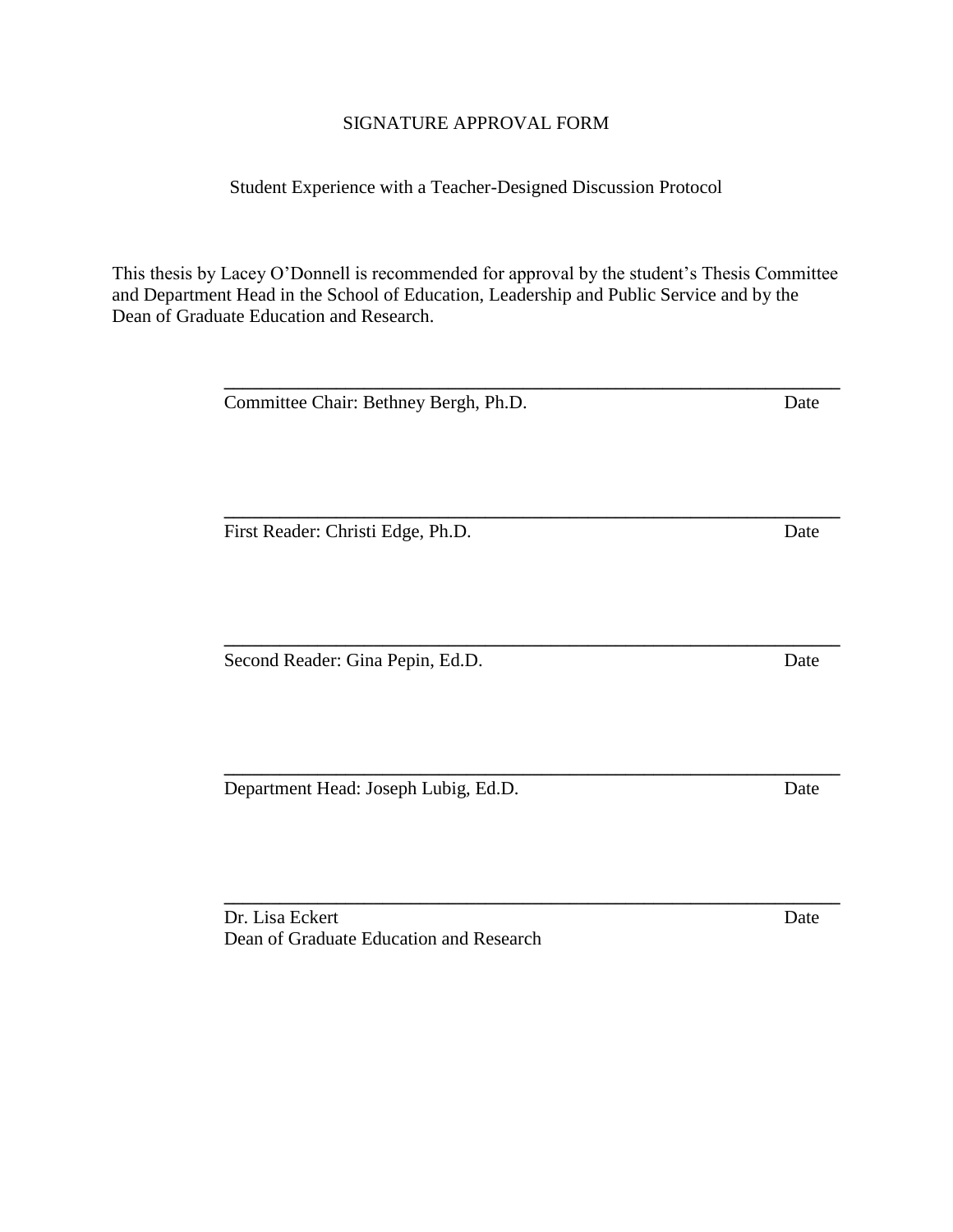#### ABSTRACT

# STUDENT EXPERIENCE WITH A TEACHER-DESIGNED DISCUSSION PROTOCOL By

#### Lacey O'Donnell

This phenomenological research study was designed to examine student experience with a teacher-designed literature discussion protocol. The study took place in a dually enrolled high school literature classroom. The class consisted of 21 students, 13 of which were female and 8 of which were male. Throughout the course of the study, the students participated in six literature discussions using the teacher-designed protocol. After the first, third, and sixth protocol, students responded to an open-ended question gauging their experience with the protocol. All data was collected during regular class time. Analysis of student responses revealed student reflections on the intentional structure of the discussion, engagement, and learning.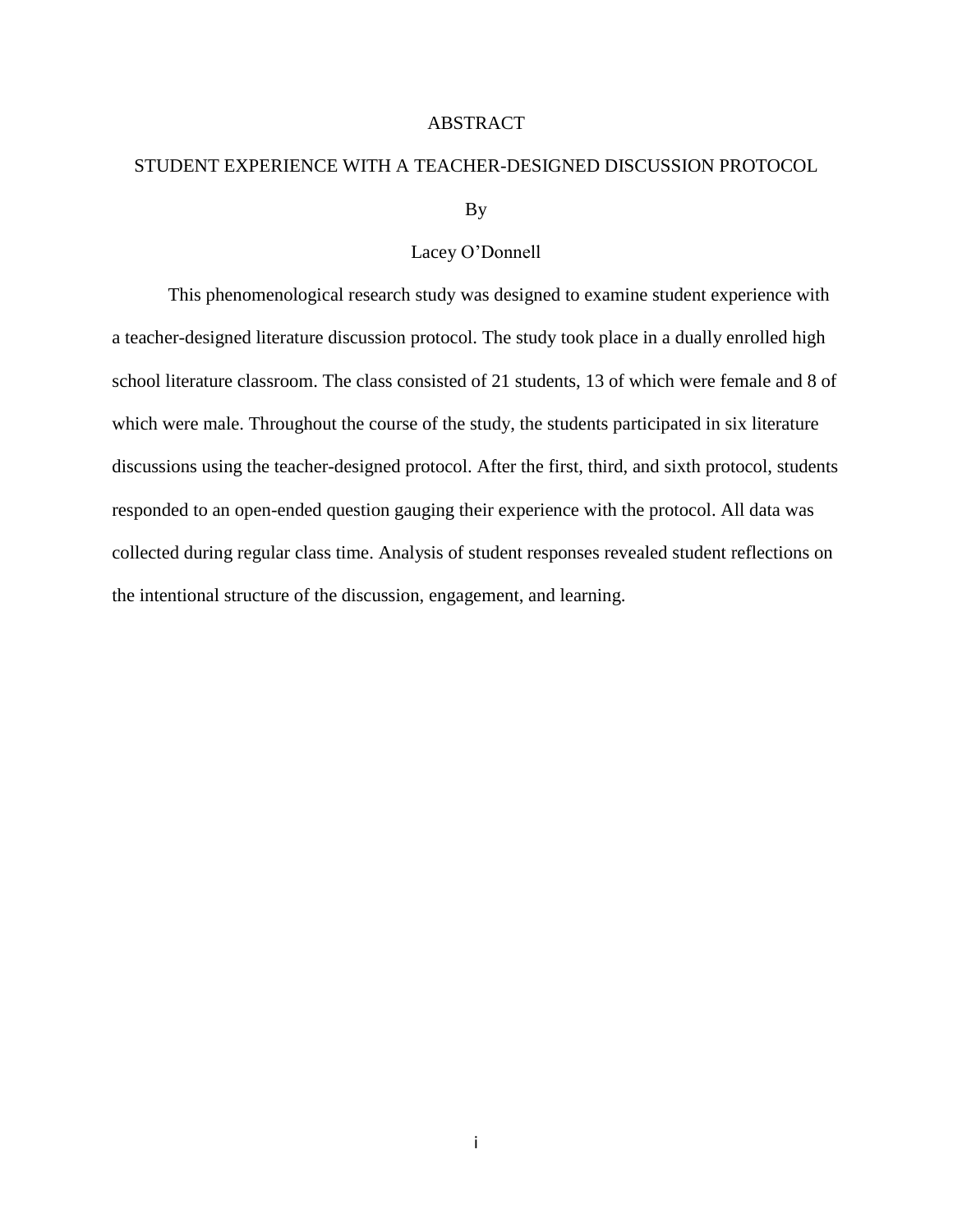Copyright by

Lacey O'Donnell

June 2019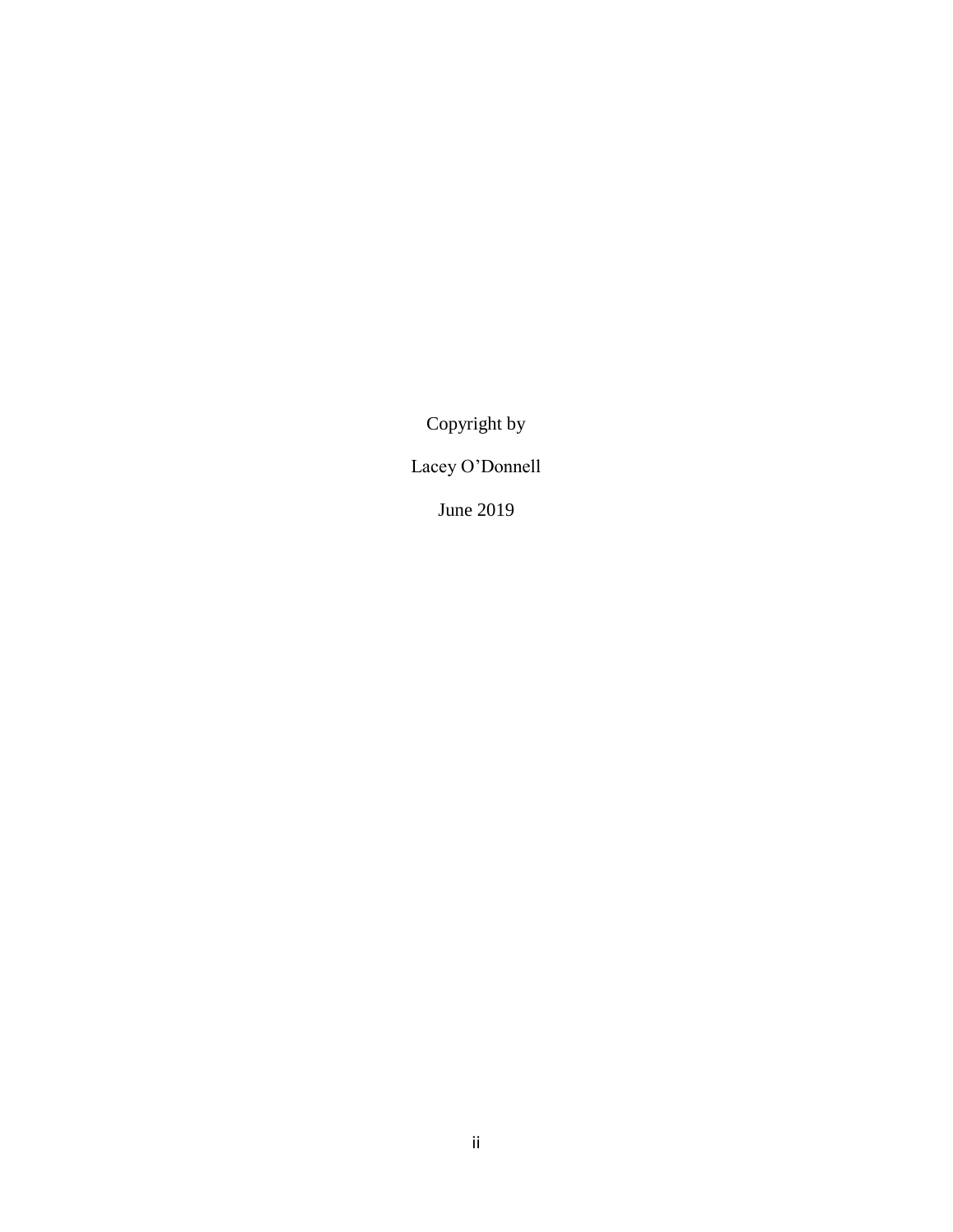#### ACKNOWLEDGEMENTS

The author wishes to thank the following:

Dr. Bethney Bergh for her wisdom, kindness, and invaluable insight.

Dr. Christi Edge for her support and feedback;

Dr. Gina Pepin for her feedback and positivity;

Dr. Joe Lubig for his inspirational attitude and willingness to share his knowledge;

- Michael O'Donnell for his unwavering belief that she can achieve anything she sets her mind to achieving;
- Mark and Laurie Branstrom for their consistent belief in the author's integrity, choices, and capacity to act in a just and ethical manner;

Sean and Kathy O'Donnell for their unwavering support and love.

This thesis follows the format prescribed by the APA Publication Manual and the School of Education, Leadership, and Public Service.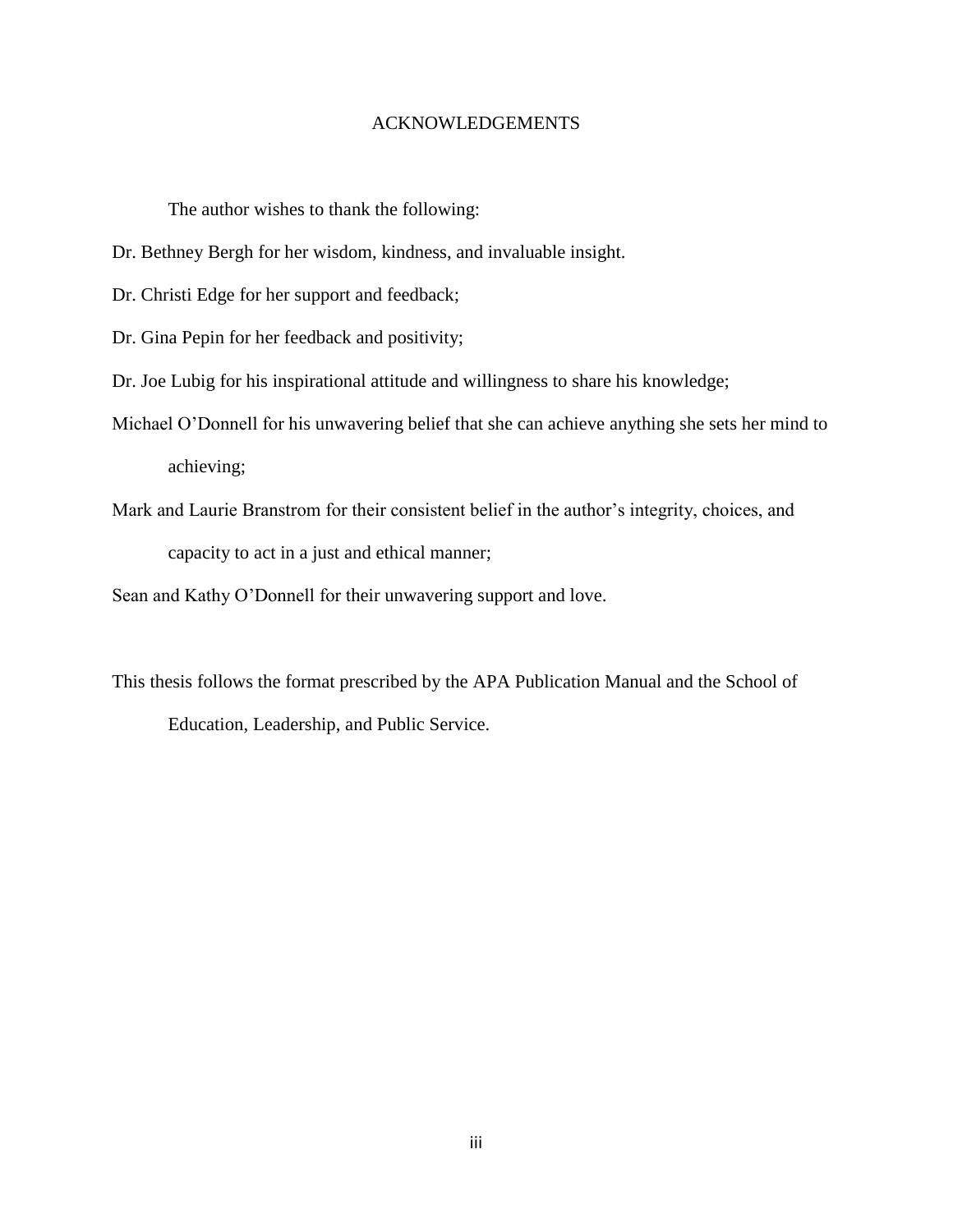# TABLE OF CONTENTS

| .14 |
|-----|
|     |
|     |
|     |
|     |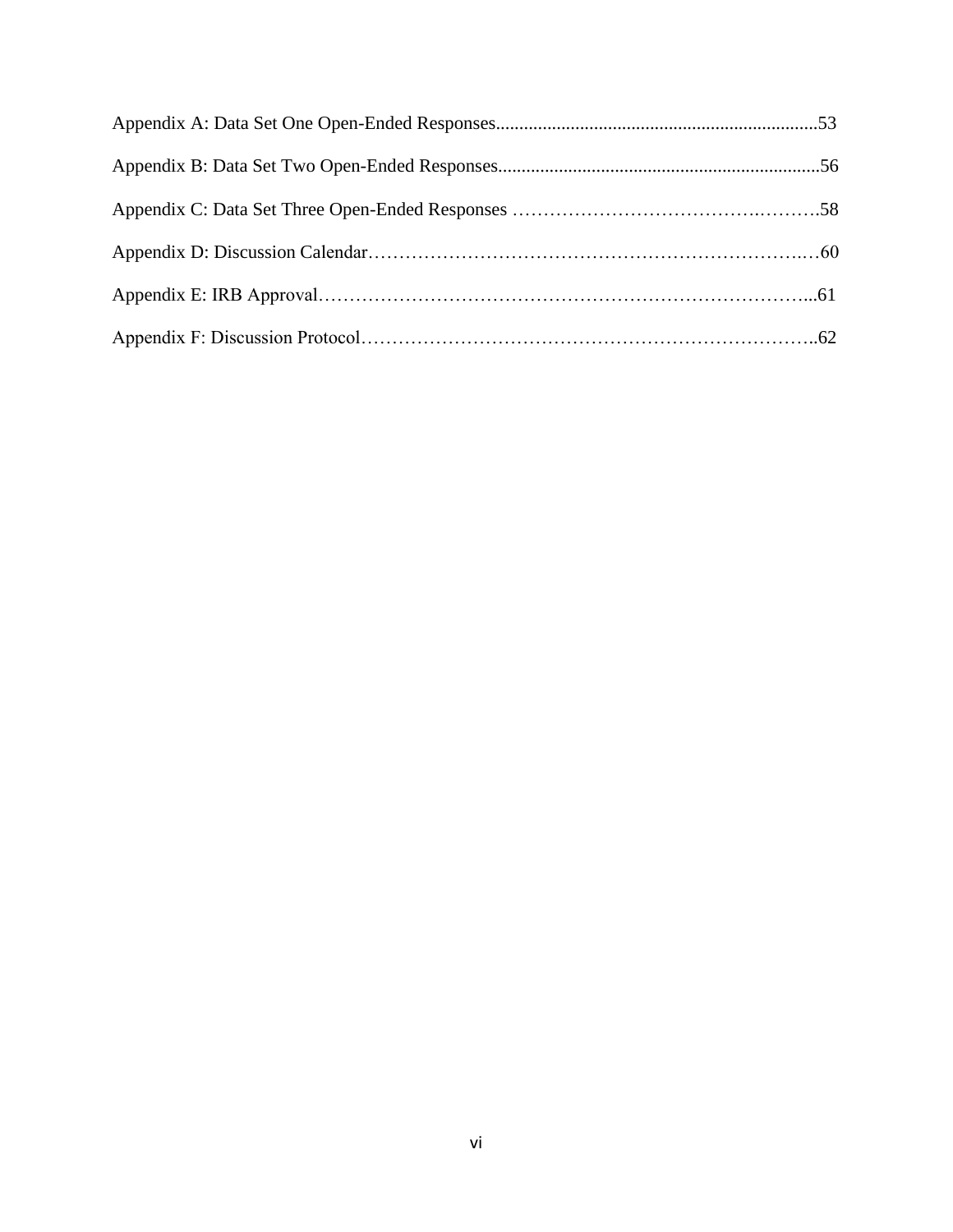## LIST OF TABLES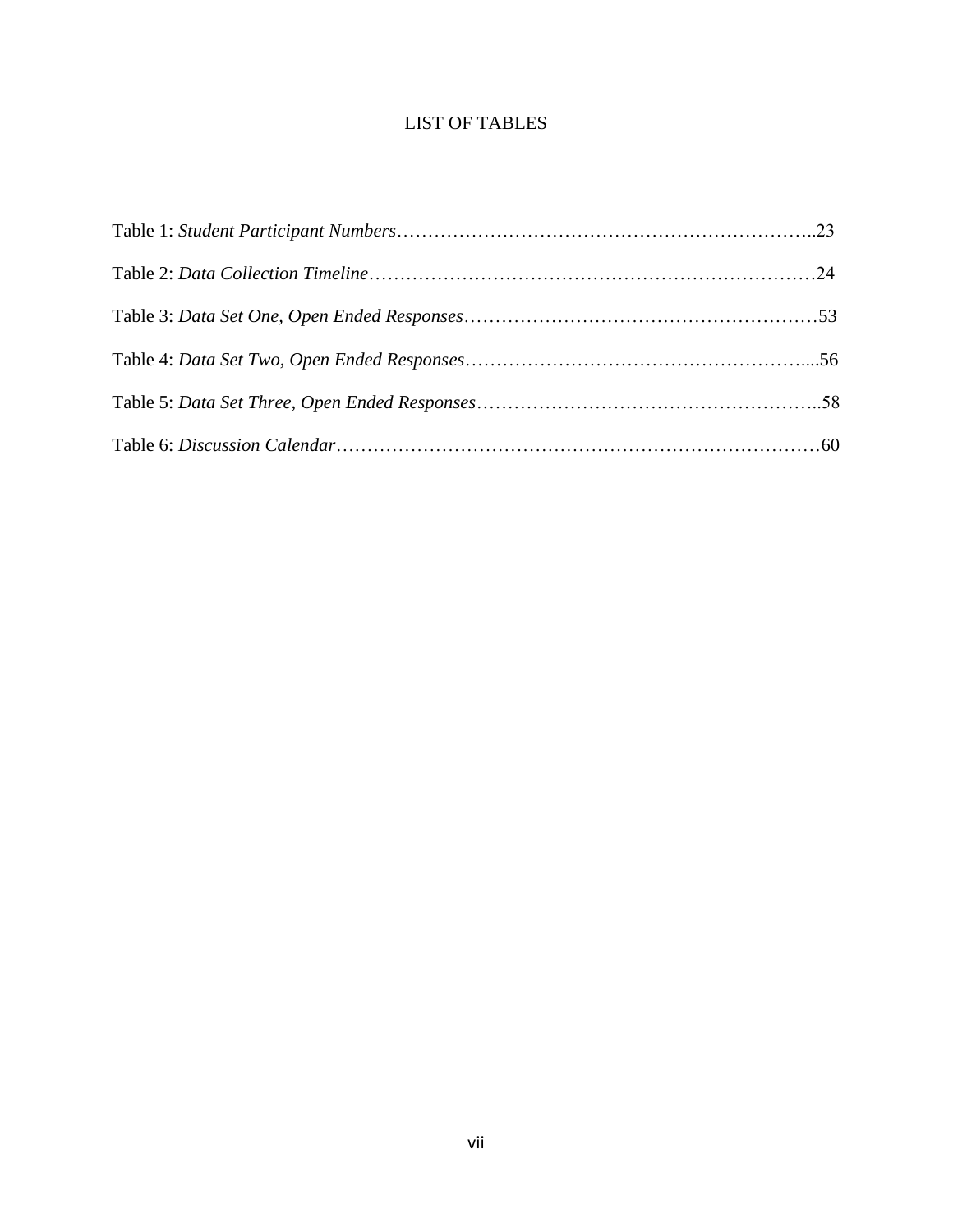#### **INTRODUCTION**

As a teacher of literature, I often find myself discussing my content in a passionate manner. Within the course of a given literature class, I may find myself engaged in a whole class discussion as well as multiple small, one-on-one discussions regarding a book or poem. That said, many of the conversations that I participate in I lead, and students often look to me as the expert rather than envisioning themselves as developers and leaders of in-depth conversations about literature.

The goal of student discussion is to increase critical thought, engagement, and learning in the classroom (Brookfield & Preskill, 2012). Within the context of the literature classroom, I consider discussion to be a powerful tool in the formation of critical thought and learning related to the understanding of self and the human circumstance, all the while encouraging student ownership and engagement. However, before this study, I had very little insight into student experience with discussion. Although students appeared to struggle with the creation of meaningful discussion, I had little awareness of my students' thought process. Although I understood that students were experiencing discussion in a way that may differ from my own experience, I did not know their actual perception of experience while engaged in a literature discussion. In an attempt to generate student discussion that emphasizes student responsivity and the construction of thoughts and ideas related to the text, I designed a discussion protocol for use in the English Literature classroom. Although I understood that the use of the discussion protocol could provide the structure necessary for student participation and engagement (Hess & McAvoy, 2015), I had not investigated the actual phenomenon that occurred while students engaged in the process of sharing their thoughts and ideas with peers.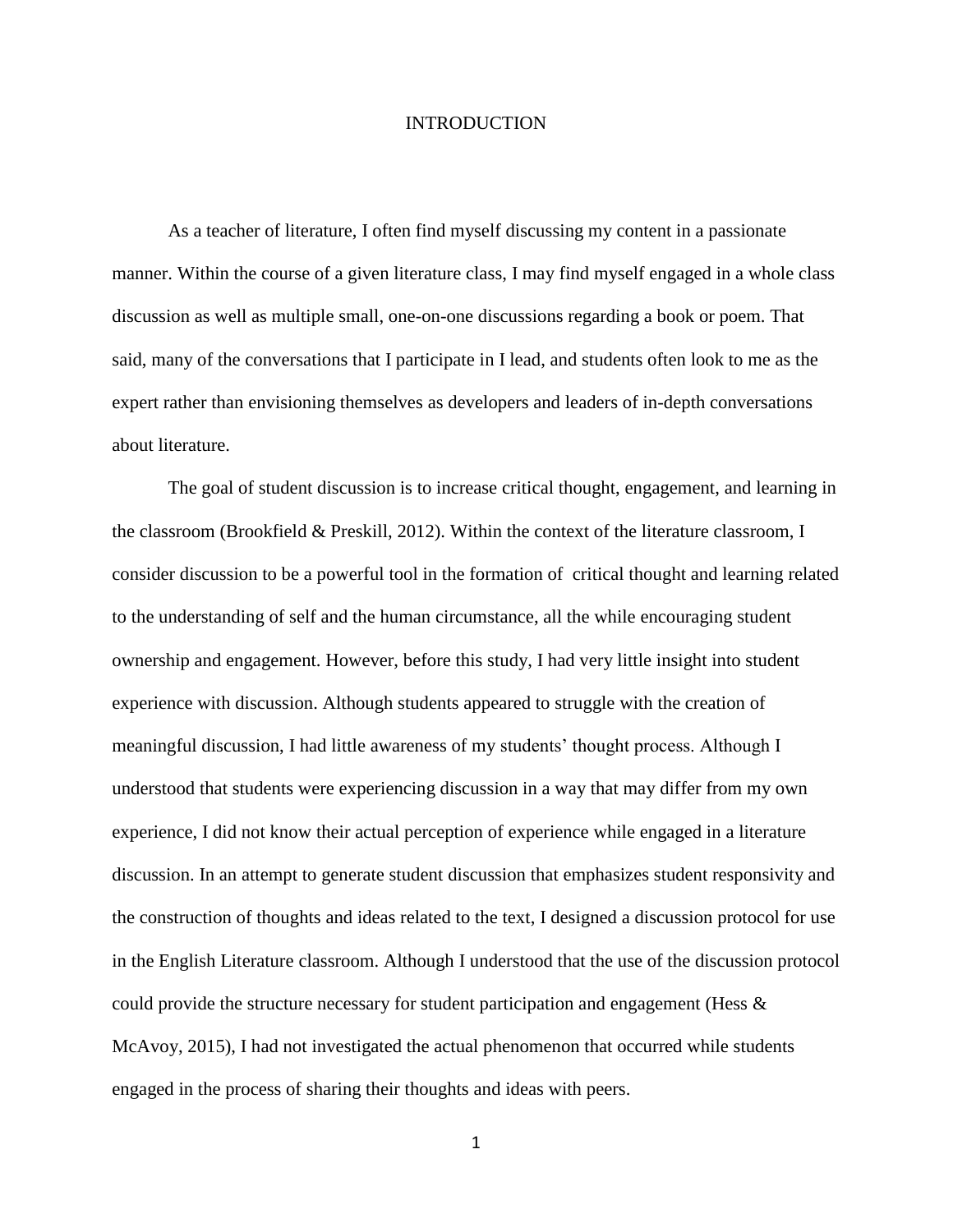#### CHAPTER ONE: INTRODUCTION TO DISCUSSION PROTOCOL AND PROBLEM

Within the context of the literature classroom, it was my intention to gain understanding of student perception and experience in relation to participation in a teacher-designed literature discussion protocol. The research conducted in this study allowed for a deeper understanding of students' experience as they encounter a structure that attempts to encourage the sharing of thoughts and ideas and promote a critical understanding of text. Furthermore, the investigation into students' actual experience in relation to the teacher-designed protocol helped the researcher to understand the thematic concepts generated through the discussion protocol such as student engagement, student learning, and group dynamics.

#### **Background of the Problem**

Although there is a significant amount of research regarding protocols in education, specifically within PLCs (Professional Learning Communities), there is little research in the area of student experience with discussion protocols in the literature classroom. Because my literature class attempts to develop student understanding of text as well as understanding of self in relation to textual discoveries, student experience while participating in small group discussions is particularly important to understanding student construction of knowledge and ideas.

When teaching literary analysis and evaluation, I use the Vladmir Nabokov speech, "Good Readers, Good Writers," (Nabokov & Bowers, 1982) to convey the skill necessary to read literature well. Nabokov establishes an argument for reading in a way that pays homage to the author's work, reading with love. Nabokov's argues in text that readers must possess an intimate knowledge of the details of the text and show an appreciation for the work by noting the intricacies and nuances present in life. However, Nabokov also denotes the importance of a reader having both a logical (scientific) as well as passionate (artistic temperament), for it is both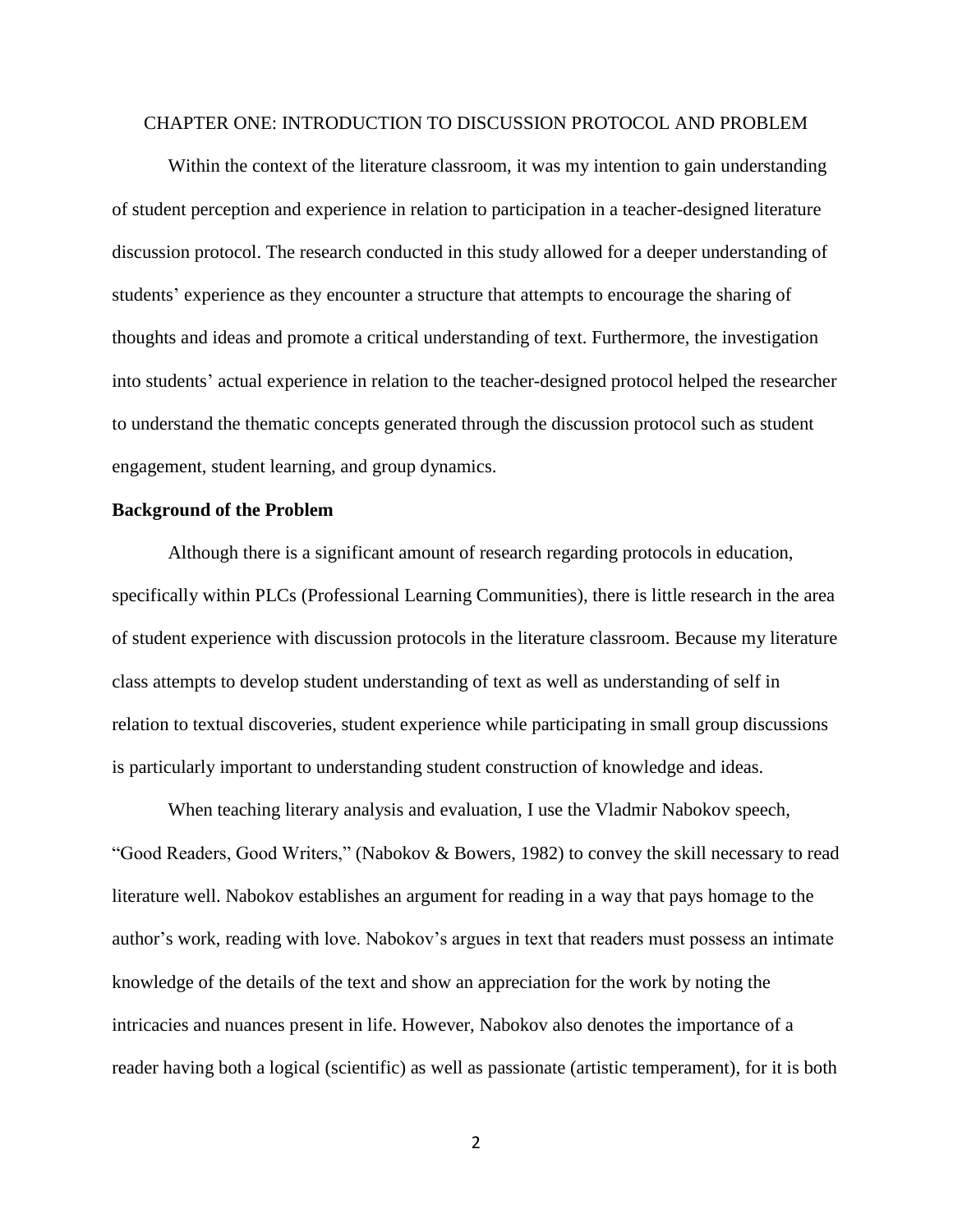the scientific and artistic mind that combine to create true understanding. Nabokov's piece frames student understanding of what it means to read in an ethical manner. Once students learn how to read a literary text, I work to help students establish grounds for evaluation. For the past five years, I have used the Laurence Perrine text, "The Nature of Proof in the Interpretation of Poetry" (1962) in which Perrine establishes criteria for the analysis and evaluation of poetry. Perrine suggests that a critic must first account for all of the details of the text. When analyzing poetry a reader must ensure that all details are considered. Once the critic has accounted for all of the details, there is a way in which to determine the best interpretations—the best interpretations are interpretations that are the most efficient and rely on the least assumptions. Thus, evaluations require a reader to be both thorough and efficient. Although students appeared to intuitively relate to the Perrine and Nabokov pieces and utilize the advice of each in their creation of analytical pieces, students often used only their own knowledge and thoughts to inform their understanding.

#### **Statement of the Problem**

In my thirteen years of experience as an English Language Arts instructor, I have witnessed students struggle to find meaningful relationships with literature. In the past seven years, I have taught two years of Advanced Placement Literature and Composition and five sections of Modern American Literature, ENG 211, a Gogebic Community College course as well as two sections of ENG 101, Advanced English and Composition. I often find myself questioning what skills are prerequisite to establishing the connections that create universal connectivity and intricate understanding of text. Although students in the Advanced Placement Literature and college courses possess greater general skills in the area of reading and interpreting literature than students in the general English setting, high school students seem to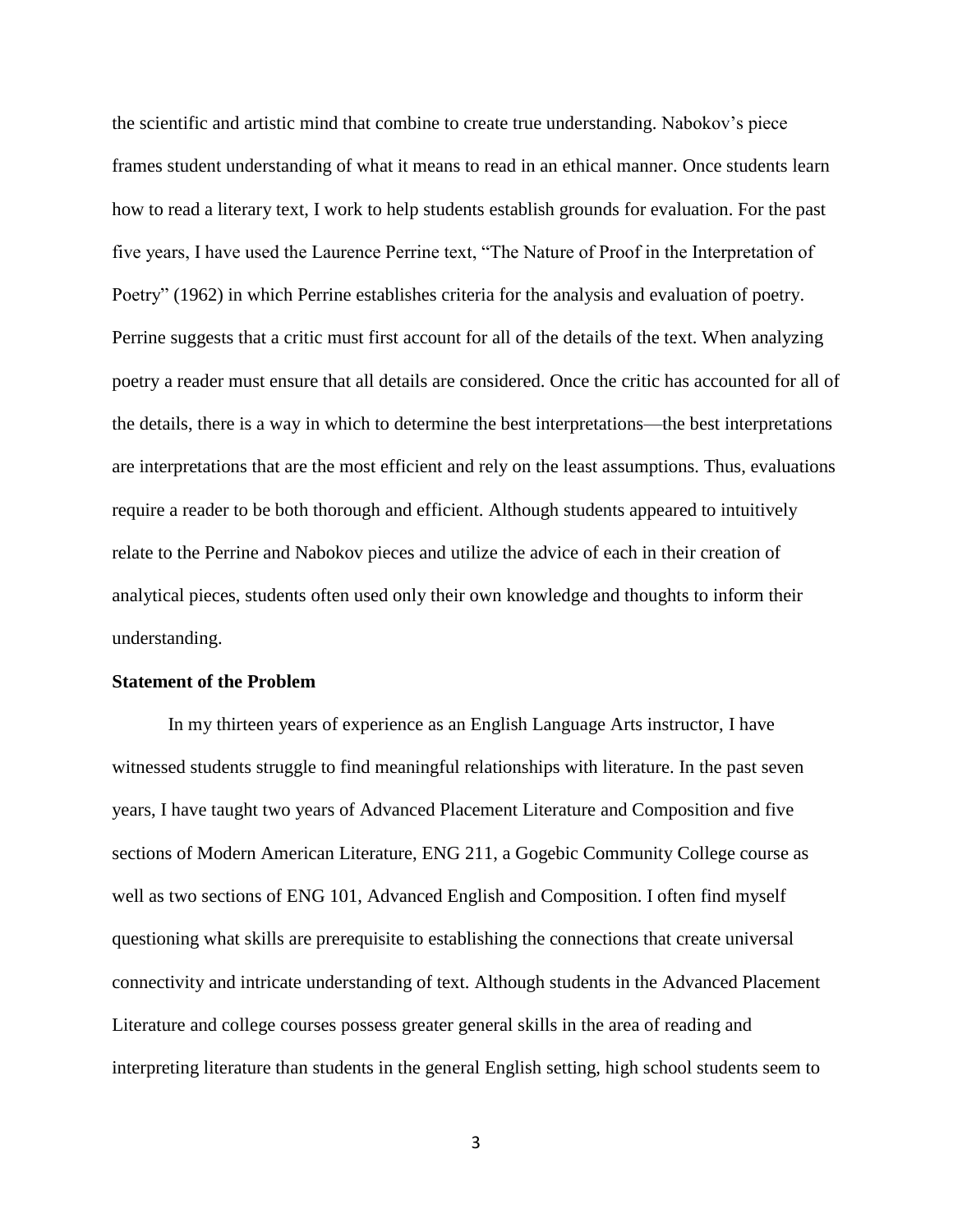struggle to generate dynamic, purposeful, and productive discussion regarding literature. Because I use the Perrine (1962) and Nabokov (1982) texts to emphasize the importance of student collection of detail and generating logical thoughts and conclusions, I expect students to employ the philosophies of the texts to generate discussions that encouraged critical thought and exposure to a variety of details.

The need for discussion is a method of generating meaning from content (Brookfield, 2006). Although I am happy lead discussions of literature and all of the text's connections to the human experience, I wish for my students to possess the ability to share in the understanding and connection that comes from discussing universal human themes within and surrounding the pieces that we read together. There is a need for thoughtful, deliberate discussion that encourages student engagement. When considering the promotion of literacy skills in the literature classroom, I noticed a gap between student ability to write about literary concepts and student ability to discuss concepts within a small group setting. Although discussion is a valued concept in my classroom, student discussion always seemed to be awkward and inorganic. Furthermore, students would often sit in silence, assuring me that they had said all that they could say. However, after implementing a teacher-designed discussion protocol, students appeared to share more thoughts and ideas than ever before. After perceiving said shift in student behavior, I began to wonder what the students' experience was when engaging in the discussion protocol and the implications of said experiences.

#### **Significance of the Study**

This study was designed to explore, describe, and better understand student experience with the teacher-designed literature discussion protocol. The students' reflections on their experience with the protocol provide insight into student learning and engagement as well as the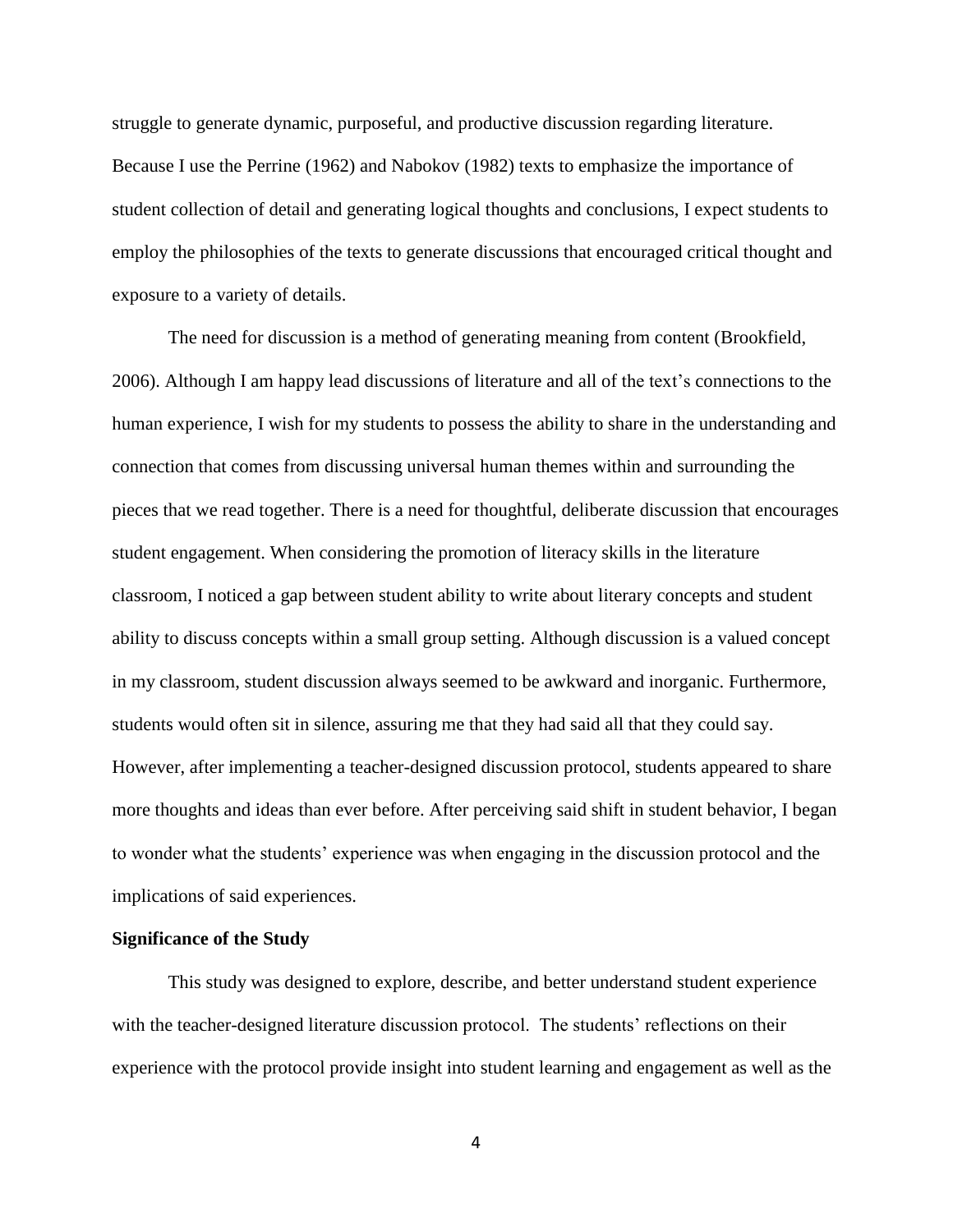structuring activities within a group setting. The necessity of understanding student experience with the teacher-designed literature discussion protocol is directly relative to the frequency by which the teacher may choose to incorporate discussion, and ultimately, the use of protocol in generating discussion. Because discussion is a valuable tool in both conveying thought and generating new thought, the creation of thoughtful, deliberate discussion is a valuable learning tool. Furthermore, if the protocol encourages students to participate in discussion that is nuanced and complex in the sense that students are able to draw meaningful connections to the human experience, discussion protocols could be a meaningful tool in the creation of a more engaged classroom experience. Ultimately, the goal of teaching English literature transcends the boundaries of studying literature. Effective discussion of literary masterpieces may, in fact, aid students in preparing for life in the sense of possessing a greater understanding of self, others, and experience as a whole.

#### **Theoretical Framework**

The theory that providing a structure for student discussion of literature may generate a unique and dynamic student experience is central to the purpose of the research of student experience with a teacher-designed discussion protocols in the literature classroom. In this study, students in the Modern American Literature classroom participated in protocols to discuss works of American literature. The study of student experience with the teacher-designed protocol in the literature classroom may establish a means of understanding the effect of structured discussion on student perceived experience.

This study of student experience with the teacher-designed discussion protocol has its foundation in Constructivist Learning Theory and Social Cognitive Learning Theory. The Constructivist Theory of Learning established that learning is an "active process of constructing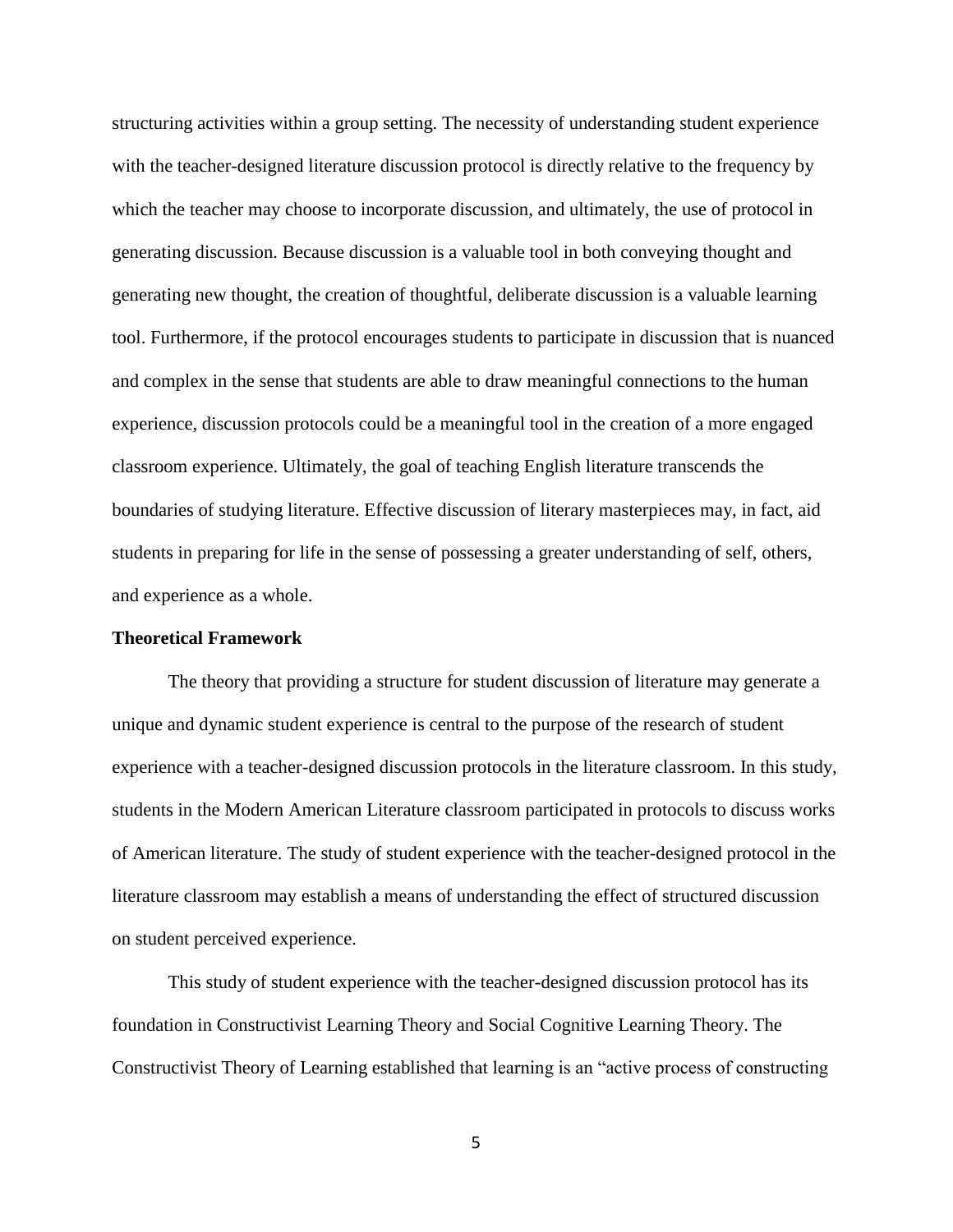rather than acquiring knowledge" (Mogashoa, 2014, p. 52). Furthermore, the use of the teacherdesigned discussion protocol allowed students the opportunity to explain their thoughts in accordance with the facts of the texts. Because "learning, according to cognitive psychology, is concerned not so much with behavioral responses, but rather with what learners know and how they acquire it," (Jonassen, 1991, p. 6), the structure of the discussion was designed to encourage the construction of knowledge through the discussion of individual perspectives on a common text. Although students began the discussion with individual analysis, through the discussion of the analysis, students had the opportunity to construct knowledge through listening to, commenting on, and connecting with the analysis and comments of other students within the group. The Constructivist theory establishes the necessity of an engaged, and dynamic, responsive learning experience that the practice of student discussion of literature encourages.

The Social Cognitive Theory of Learning supports the idea that individual understanding of the world supports a learner's understanding within the classroom context. Because a learner's current level of development is not indicative of the learner's potential development, guidance in the form of teacher or peer support could allow the learner to develop beyond their individual capacity to develop on their own (Vygotskij & Cole, 1981). Individual understanding presented in the form of analysis within the context of literary discussion provides a means for students to connect individual understanding and meaning to that of their peers. The use of discussion protocols may help students to think in a deliberate manner about the human elements of the experience of reading literature. Furthermore, the use of protocols to encourage continual, focused, and inclusive discussion, allows for a diverse group of answers allowing for universal participation. Discussion that generates meaning and produces a strengthening in student understanding and community identity could create a powerful learning experience.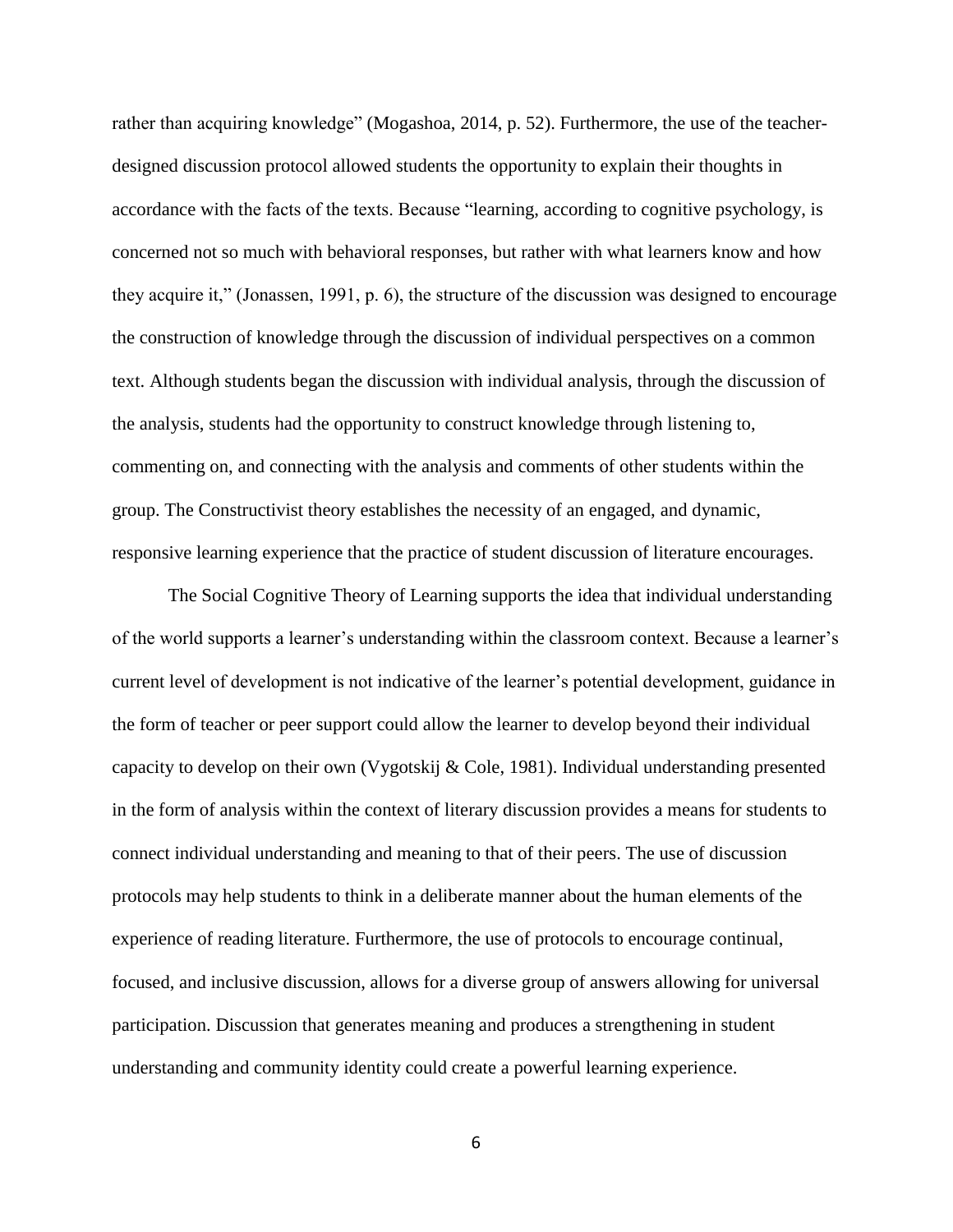#### **Research Question:**

What is it like for dually enrolled seniors to use a teacher made discussion protocol in an English literature classroom?

#### **Chapter Summary and Brief Overview of the Study**

Active participation in the classroom has been linked with learning, critical thinking, and degree completion (Howard, 2004). Yet, educators struggle to incorporate discussion in a manner that produces consistent results. One concern that educators might have in regard to discussion is the likelihood that only parts of a class will engage in actual meaning making. Hence, the understanding of student experience with the teacher-designed discussion protocol could help educators to better construct and implement literature discussion.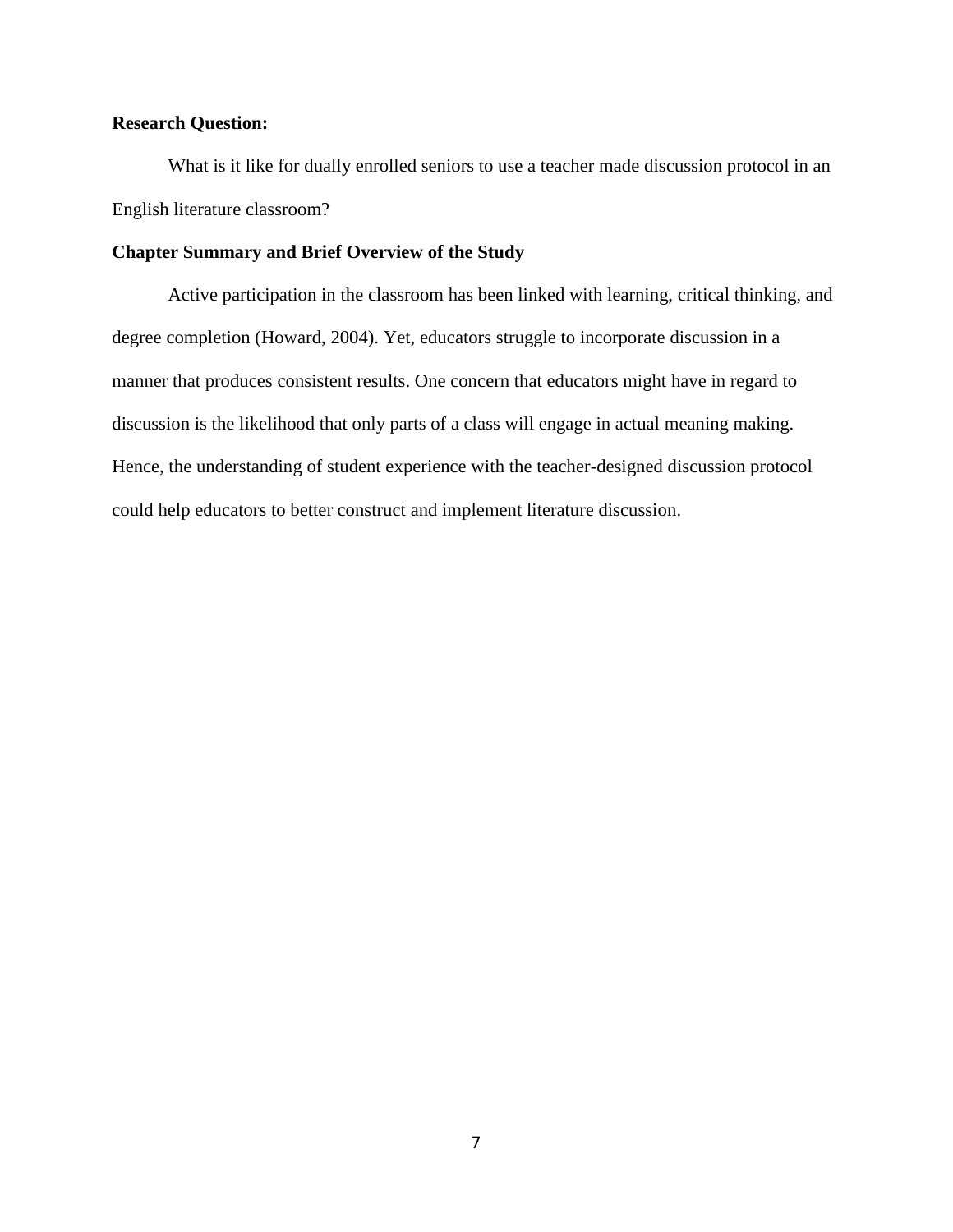#### CHAPTER TWO: LITERATURE REVIEW

#### **Overview of the Study**

The objective of the study is to understand the experience of students using a teacherdesigned discussion protocol in an English Literature classroom. The class engaged in discussions using a teacher-designed discussion protocol. This study examined one English Literature classroom and was designed to examine student experience when engaged in a teacher-designed literature discussion protocol.

The concepts related to student experience within the teacher-designed literature protocol that emerged from a review of existing literature are explored in the following section. The concepts explored include discussion as a means of developing student engagement, discussion structure, creating positive classroom culture, and participation in discussion. However, the literature yielded few studies that examine the actual use of structured discussion protocols. The literature also produced few examples of student experience within discussion as well as within the use of a discussion protocol. Furthermore, the review yielded no results in the use of discussion protocols over an extended timeframe in the literature classroom. A gap in the literature exists, and this study seeks to address the need for research regarding student experience using a teacher-designed literature discussion protocol.

#### **Engagement**

Student engagement is linked with a variety of positive educational outcomes including academic performance (Lee, 2014). The positive outcomes linked to student engagement make the pursuit of engagement of great concern to classroom teachers. Discussion is a potential method of promoting student engagement. Furthermore, discussion is so fundamental to the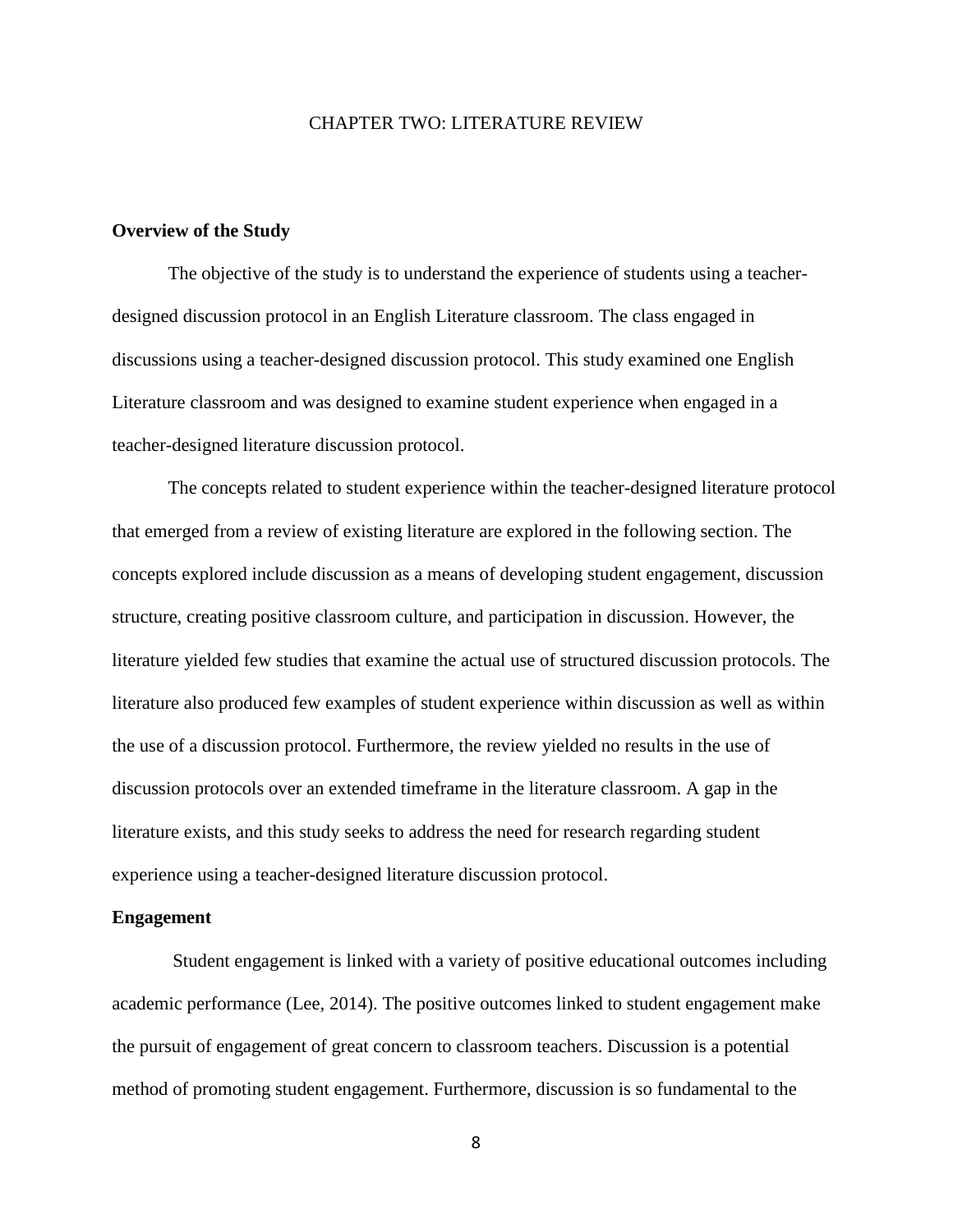creation of thought, that the lack of discussion in the classroom could create a barrier for the development of critical thought that leads to creation and idea sharing. Marshall, Smagorinsky, and Smith (1995) argue that "people learn how to think by listening to and participating in the ways in which people around them talk" (p. 7). Thus, the fostering of discussion in and English Literature classroom is a means by which to promote participation and consequently, thought.

The use of discussion in the English literature classroom could allow for a greater appreciation of content and text. According to Brookfield and Preskill (2012) ". . . discussion is a particularly wonderful way to explore supposedly settled questions and to develop a fuller appreciation for the multiplicity of human experience and knowledge" (p. 3). It is within the context of discussion that students can potentially find the ability to denote the nuances and complexities innate within literature presented in the classroom. Brookfield and Preskill further found the argument for discussion as a moral imperative within the claim that discussion's purpose is to "nurture and promote human growth" (p. 3). Furthermore, discussion has the potential to alternate between playful and serious efforts within group or classroom context. The presence of tension between the serious and playful aspects of discussion can allow for a "reciprocal critique" (p. 4). Such reciprocal critique requires student attention to detail, denotation of conversational ques, and an alert presence; thus, evidence of high quality discussion and engagement as defined by Nystrand, Gaoran, Kachur, and Prendergrast (1996). Such "turn taking among students and teachers" does not force a student to wait for a teacher's affirmation or response before continuing dialogue or furthering the conversation. In such instances "the teacher, rather than evaluating a student's response, joins in and becomes a conversant" (p. 16). Such dynamic and spontaneous dialogue can be a cornerstone of engaged discussion.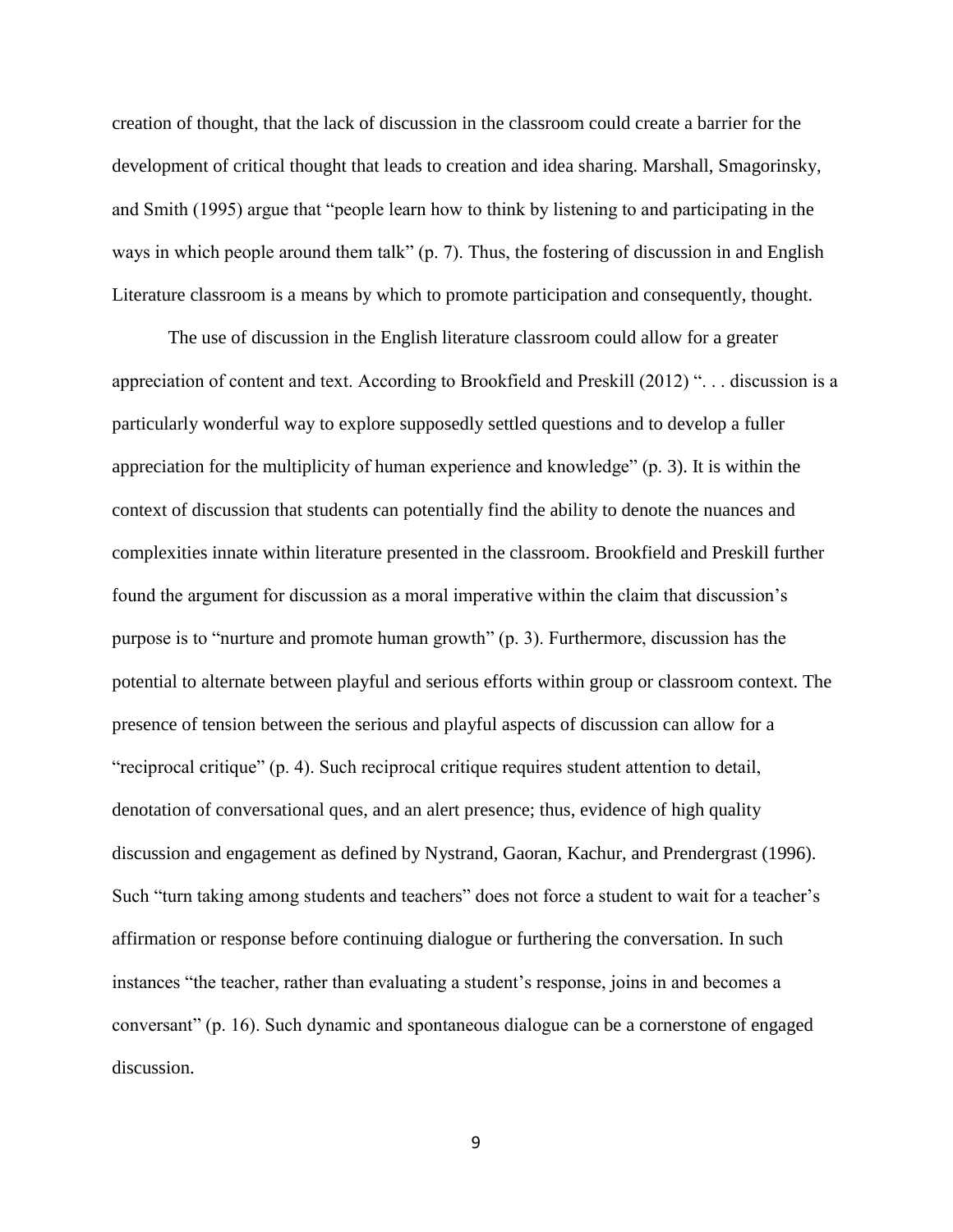Discussion is an important technique in creating an active literacy experience that allows students the opportunity to derive meaning from text (Rosenblatt, 2005). In an event-history analysis of 25 Midwestern secondary classrooms, Nystrand, Wu, Gamoran, Zeiser, and Long (2003) expand upon previous research that indicates rich interactions associated with student achievement from the use of dialogic discourse. The results of the analysis suggest the importance of authenticity in question construction and the use of student questions functioning as dialogic bids that create meaningful discussion contexts that are linked to authentic situations and sincere purpose.

Authentic questioning can create an environment conducive to discussion. In a study by Christoph and Nystrand (2001) an English language arts classroom was observed. The classroom was characterized as populated by low-income students. The use of the IRE (Initiate, Respond, Evaluate) technique was used to conduct classroom discussions. The success of the resulting discussions was found to coincide with the teacher's ability to use authentic questions and relationships and link student concerns with content in an authentic manner. According to Christoph and Nystand and , a teacher's role in the discussion process is to guide the students in creating meaning through discussion. The teacher's ability to leverage his or her understanding of the students to connect the students to the topics that the content provides is essential to creating an authentic situation conducive to an engaged student populace. Student discussion has a unique role in the creation of circumstances that promote student engagement. Student discussion allows for an extended interaction with text in a mode other than writing, thereby allowing students to explore meaning in a social and dynamic setting.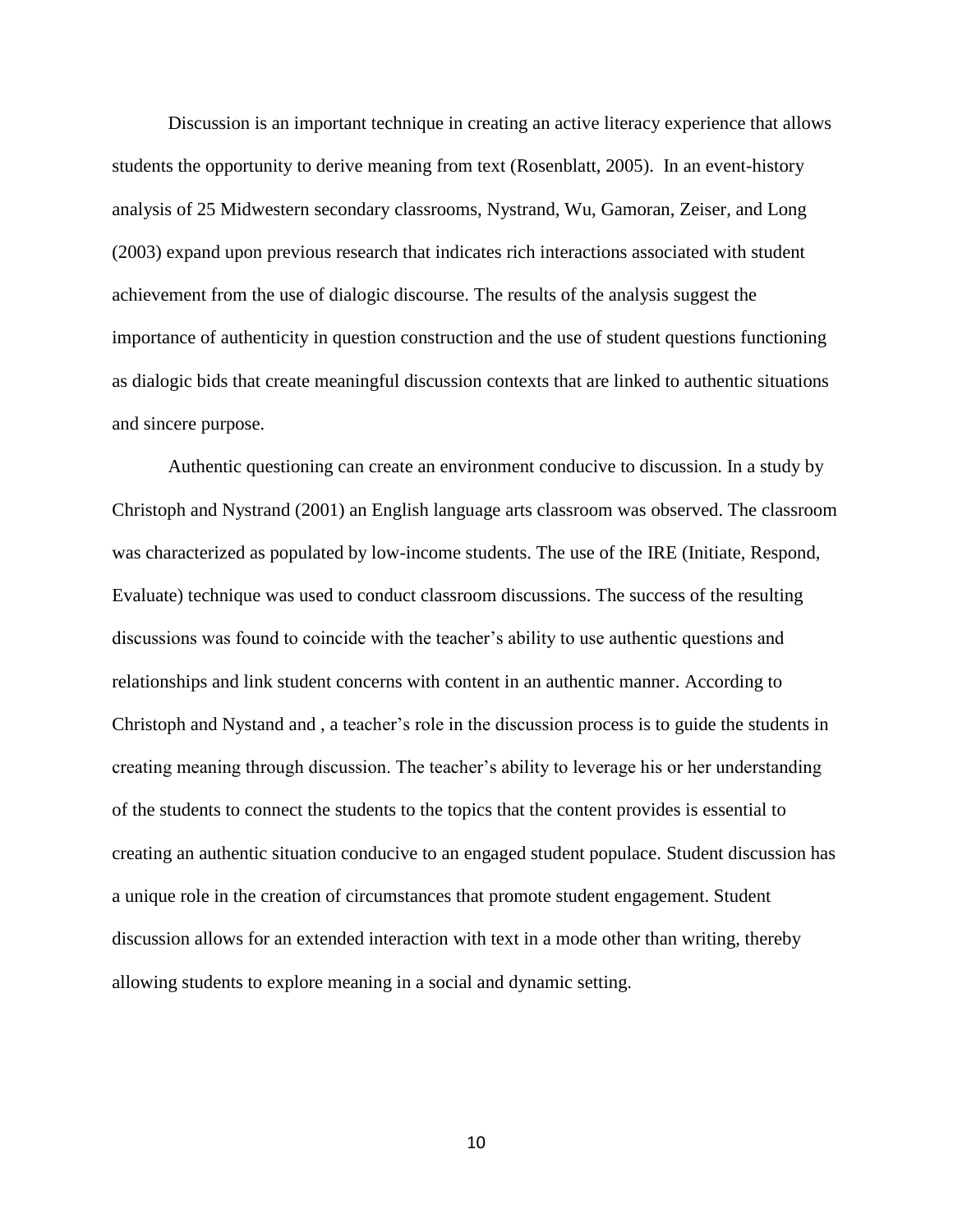#### **Structured Discussion**

Discussion in the classroom is a technique that teachers use to promote a learning experience that is student-centered and promotional of critical thinking skills. Nystrand (2006) notes the likelihood that "English language arts teachers and students are generally aware of the instructional potential of discussion" (p. 395). However, discussion practices and frequency vary from classroom to classroom. Furthermore, a teacher's ability to use discussion effectively is dependent on the skill of the teacher in creating the skills necessary to promote thoughtful discussion. The concept of discussion in the classroom as a means of promoting engagement is widely accepted; however, according to Nystrand, a teacher's ability to use discussion practices effectively varies. The wide acceptance of discussion as a meaningful practice paired with the sporadic implementation of discussion practices in the classroom might be indicative of the complexities relating to the implementation of discussion.

Structured discussion is at the foundation of this research study. *The Political Classroom: Evidence and Ethics in Democratic Education* (Hess & McAvoy, 2015) cites Hess and McAvoy's 2005, multi-year, longitudinal research that attempted to understand discussion of controversial issues in the classroom. "The primary aim of this research was to examine students' experiences and learning in courses that engage them in deliberation of political issues" (p. 45). The Best Practice Discussion in this study was structured to accommodate student participation. Hess and McAvoy divided the classes studied into three categories that allowed for an in-depth analysis of discussion's impact on the students.

1. Best Practice Discussion: Students in these classes engaged in discussion of controversial political issues more than 20% of the time. These discussions also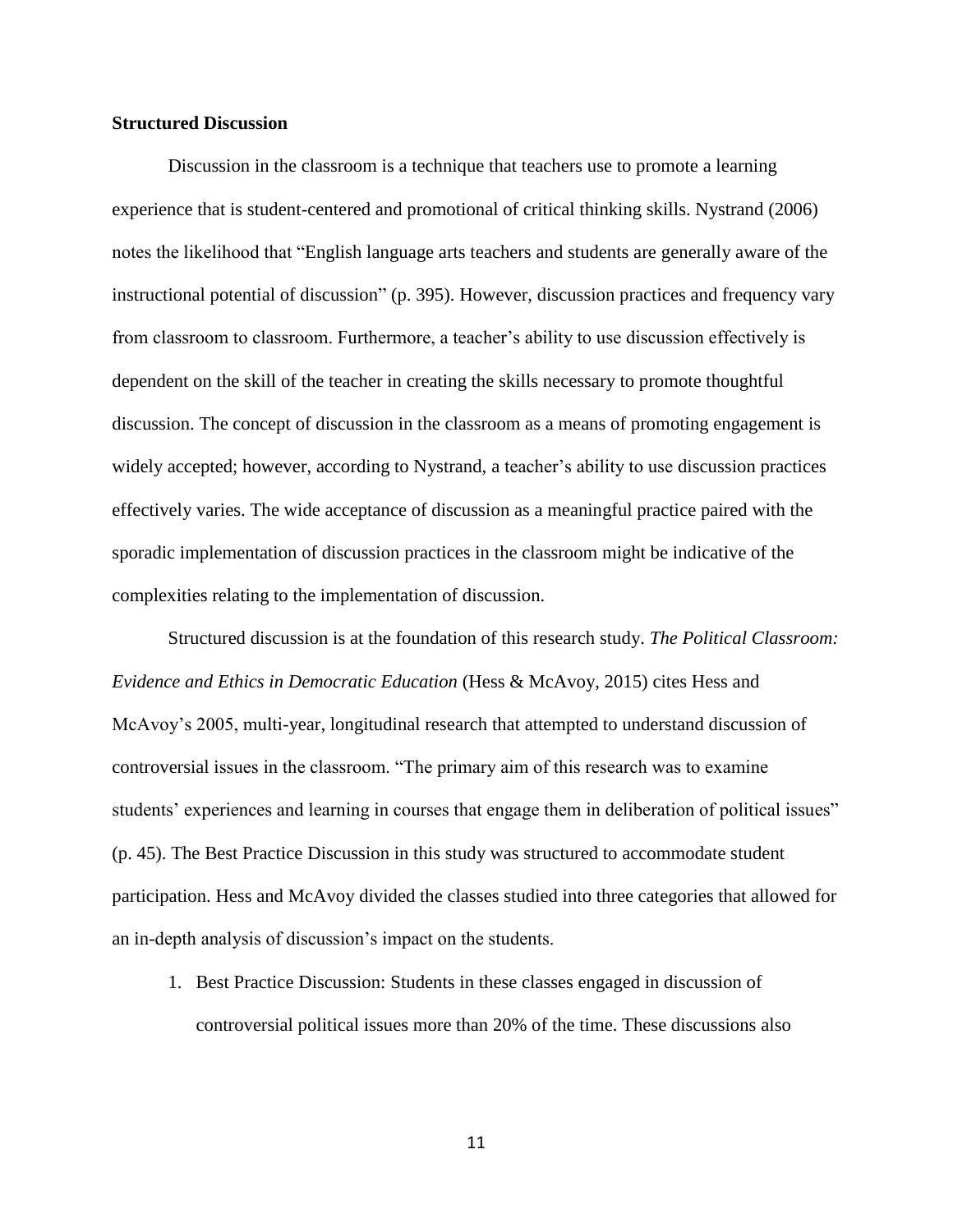involved: students preparing in advance, significant student-to-student talk, and high levels of student participation (p. 47)

- 2. Discussion: These classes also engaged in discussion 20% or more of the time, but fell short of Best Practice Discussion because most of the talk was student-to-teacher and not student-to-student, students were often not expected to prepare for discussions  $\dots$  (p. 47)
- 3. Lecture: These classes did not meet the threshold of using some form of discussion at least 20% of the time. The dominant pedagogical strategy was teacher lecture . . . (p. 48)

After examining both teacher and student interviews using a select group of follow-up questions that were asked immediately and in the form of follow-up surveys, Hess and McAvoy arrived at an interesting conclusion. Although Hess and McAvoy discovered that students in lecture classes often perceived themselves to be learning, the student feedback and comment often referenced the teacher's personality and "often sounded as if they appreciated being entertained" (p. 51). Furthermore, students in discussion classes noted having the opportunity to engage with the teacher but did not mention the opportunity to engage with other students. Students in Best Practice Discussion classes noted the importance of preparing for class, which was unique to the Best Practice Discussion group alone, as well as noting the importance of engaging with one another and sharing information to take part in the activities of the classroom. In short, students taking part in Best Practice Discussion experiences felt a greater sense of shared responsibility and ownership in the classroom experience. Although all three classroom groups contained teachers that students responded to in a favorable manner, it was the Best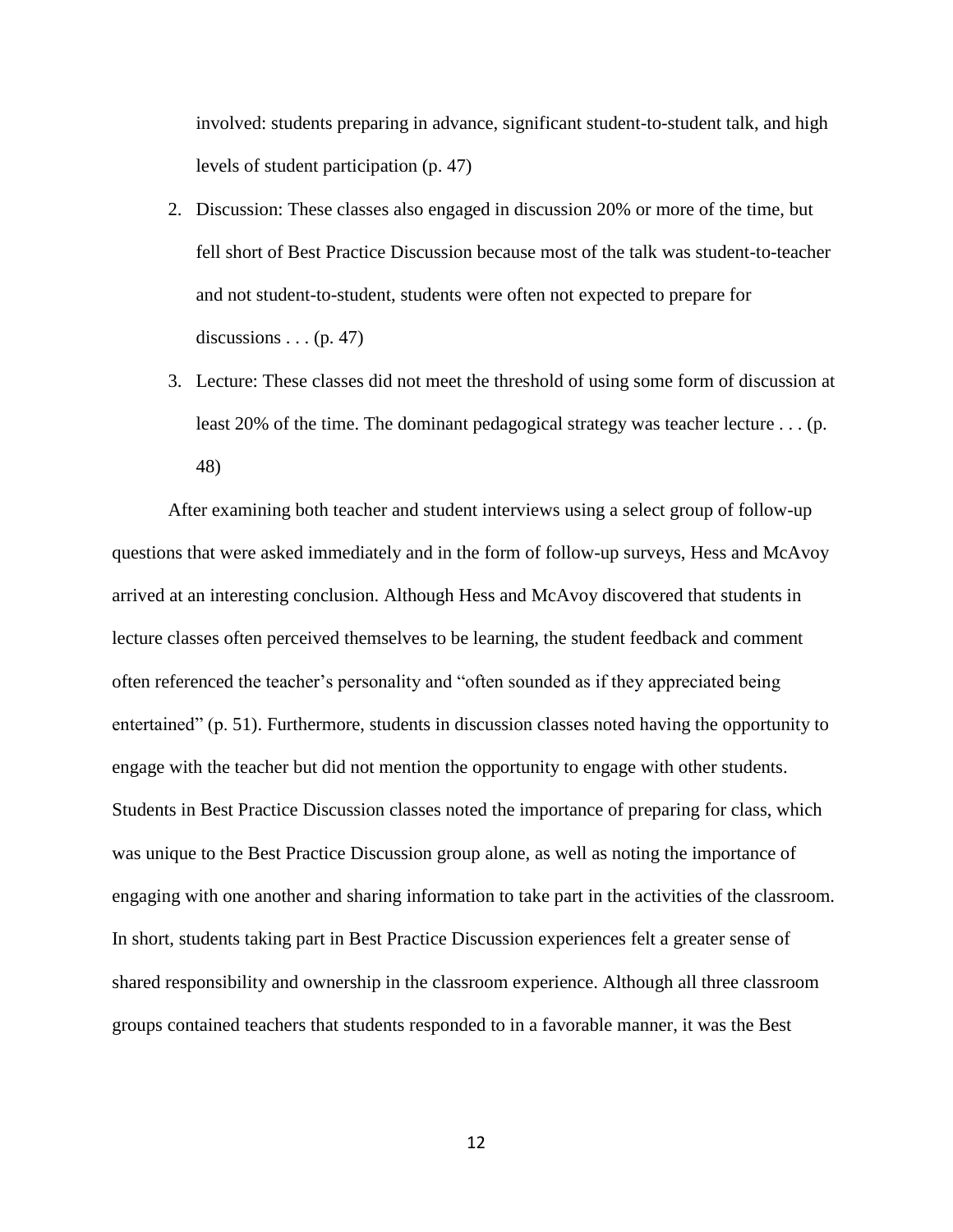Practices Discussion classrooms that students responded to in a manner that focused on their own participation and preparation favorably.

Although the use of discussion in this study is specific to small group discussions in which students follow a protocol that encourages equitable and formatted student discussion, research regarding the use of Socratic Seminar informs the discussion process. When employing the Socratic Seminar, the instructor would generate open-ended questions and pose those questions to students. The questions should be created in a way that encourages students to think about and discuss topics relevant to the course including, but not limited to, the text materials of the course. The structured routine of Socratic seminar and Socratic dialogue allows for the creation of a student-centered learning experience that is heavily reliant upon student inquiry and shared meaning making (Tredway, 1995). In an analysis of personal practice, Kipp-Newbold (2010) evaluated the use of "structured partner discussions" and "Socratic seminars" (p. 77) in her secondary English classroom and found structured discussions and Socratic seminar useful in generating opportunities for collaboration, social learning, and "individual growth." The Socratic seminar was a perceived means of promoting student participation and engagement.

The promotion of individual growth through structured discussion has also been examined within the context of teachers examining personal practice. There is little research citing the use of the term discussion protocols in the classroom, yet discussion protocol is a term often found in teacher examination of personal practice as well as in the area of literary. The book *Leverage* (Many, Sparks-Many, & Dufour, 2015), discusses the use of professional learning community protocols to promote teacher best practices and overall school improvement. The use of protocols within professional learning communities is a common method for the examination of a teacher's practices and an evaluation of the practice's merit. The structure of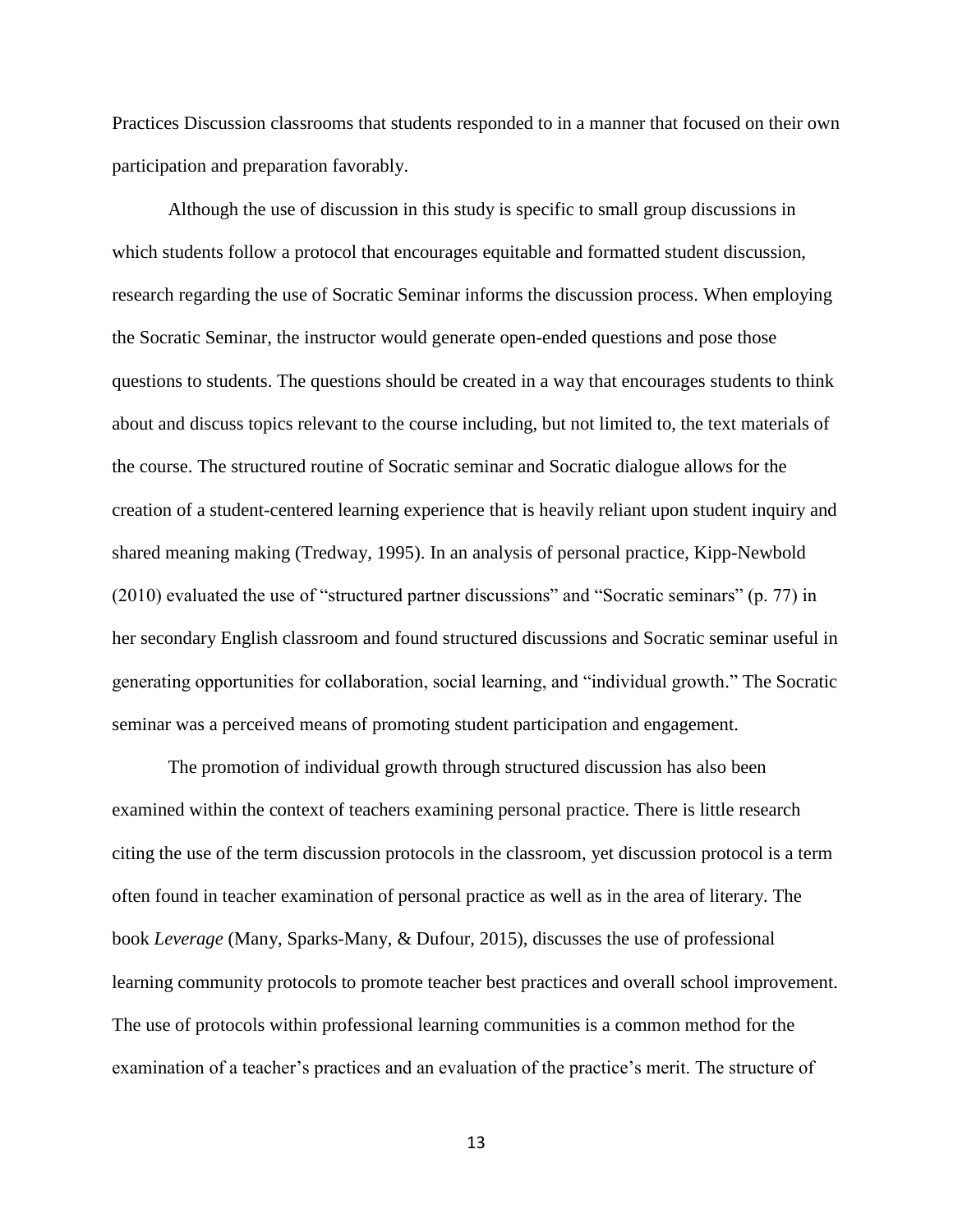the protocol allows for a comprehensive assessment of essential questions linked to a teacher's practice. Similarly, the use of discussion protocols might allow for a comprehensive assessment of authentic questions linked to rich literary content. Protocols within the context of meaning making in literacy (Rosenblatt, 2005) could denote a link between routine and structure in the creation of practices linked to critical thinking. Furthermore, the structure inherent in a protocoled classroom discussion might promote the safety needed to positively reinforce future classroom discussions.

#### **Classroom Culture**

The culture of a classroom is important to student outcomes; thus, ". . . school improvement requires changing school and classroom culture, beliefs, values, attitudes, and behaviors concerning the learning of students" (Cavanagh & Waugh, 2004, p. 245). Positive classroom environment and a resulting positive culture should consist of an "atmosphere of community and respectful listening" that support "students' conversational initiations and critical thinking about texts" (Worthy, Chamberlain, Peterson, Sharp, & Shih, 2012, p. 320). A positive classroom environment and culture could be the result of a teacher's actions that challenge students as learners and engage students in dialogue that positions the students into the role of information seeker.

A positive classroom environment should "provide spaces for students to meaningfully use language; develop and share ideas, opinions and feelings; and learn to listen actively as they develop and appreciation for multiple perspectives" (Author, year, p. 320). The social environment of the classroom may shape individual literacy experiences by promoting "a sense of belonging, identity, ownership, and choice" (Roskos & Neuman, 2011, p. 112). Furthermore, the development of student "participatory skills" is aligned with a positive classroom culture.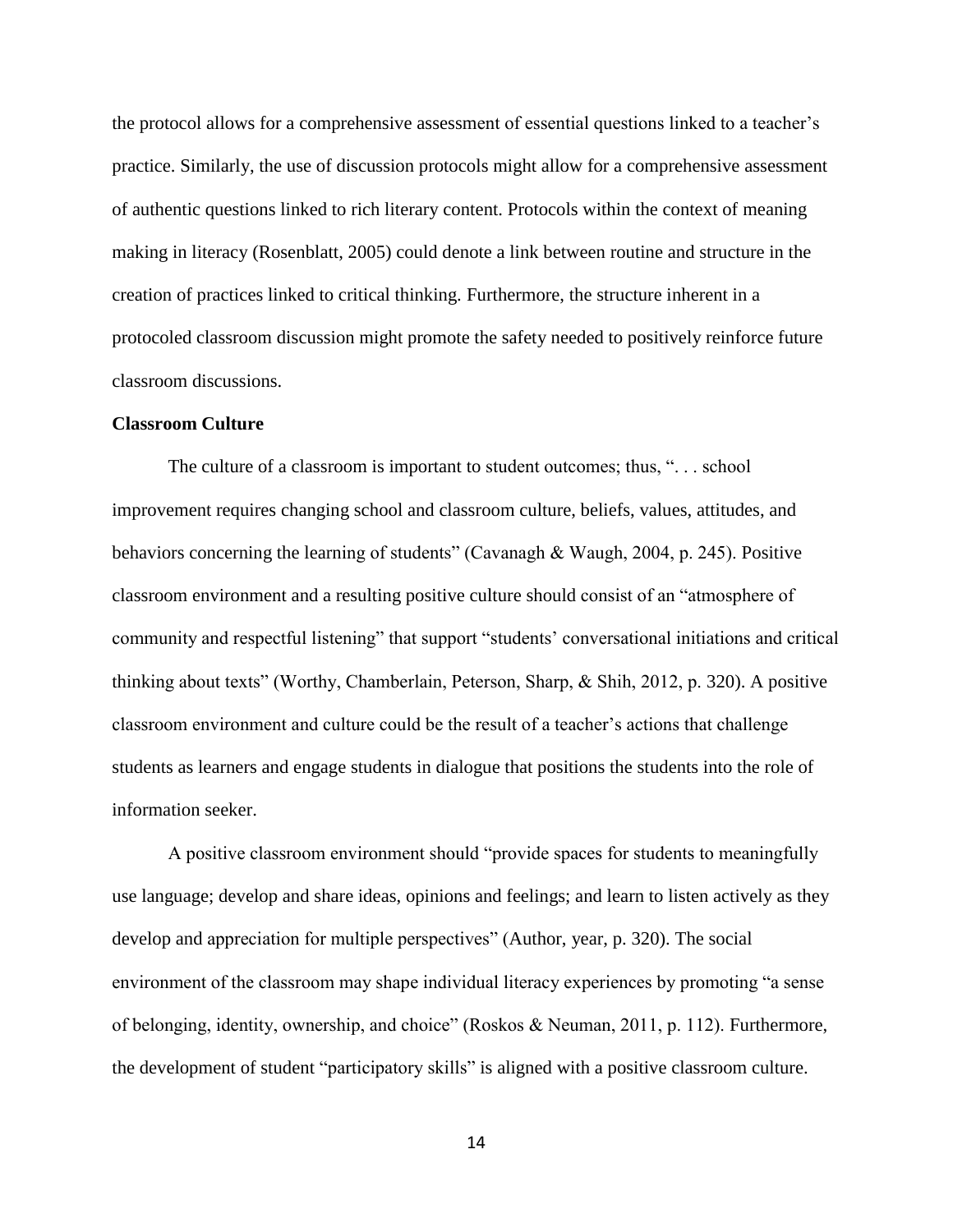Student participatory skills may foster within students the belief that their contribution is important to the success of the class, which may also align with a positive classroom culture. Because effective classroom discussion enables students to create new methods of understanding and connection that demand students to quest toward greater understanding and meaning (Wassermann, 2010), a safe and structured learning environment is important (Fisher, Frey, & Pumpian, 2012). Safety is not inherent in a classroom setting. The creation of a safe learning environment is complex, and an unsafe learning environment may be a deterrent for the promotion of discussion in the classroom. Yet, structure may be at the heart of the promotion of a safe classroom environment. Discussion, as defined by Stephen Brookfield (2012) is "disciplined and focused exploration of mutual concerns but with no end point predetermined in advance" (p. 2). Such "disciplined" and "focused" exploration requires a structure. The promotion of safety, participation, and shared learning are paramount to the creation of discussion activities. Thus, the use of small groups for the research of structured discussion in the literature classroom is important to the creation of what Fox-Cardamone and Rue (2002) noted as the intimacy available in a small group setting. Student preference for small groups was noted in Fox-Cardamone and Rue's examination of small and whole group discussions. The intimate and safe nature of small groups help to promote a safe and positive classroom culture.

The positive climate surrounding the use of Socratic practices in the English classroom is promising. According to Strong (1994), "Socratic Practice demands high-level social skills as well as high-level reasoning skills. When it is working, students and teachers report an intense sense of classroom community" (p. 13). Beyond the promotion of community, Socratic practices shift the power dynamic of the classroom from the teacher to the student. Although the teacher will scaffold the use of the discussion practice, the carrying out of the discussion will ultimately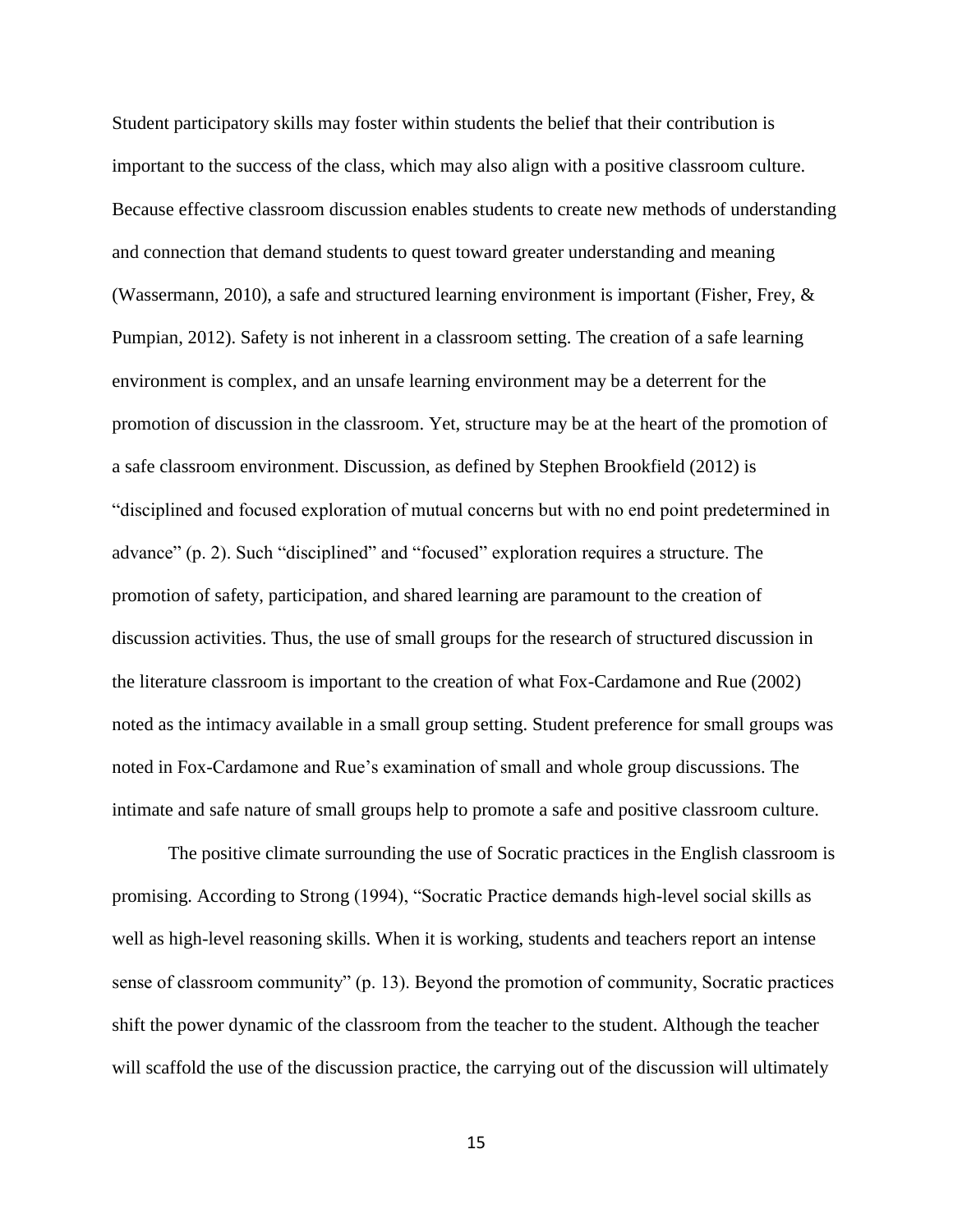rest within the realm of student power. "Just as with developing reasoning, the key to developing community is consistent modeling by the teacher. After setting out clear-cut behavioral boundaries in which the teacher does exercise authority, the teacher then must sincerely allow some scope for student autonomy in the way the group is run" (Strong, 1994, p. 4). The process of Socratic dialogue and seminar is student interaction with content in a purposeful yet human manner that is at once authentic and enriching. "Rather than suffering trade-offs between academic and affective goals, one can use Socratic Practice over time to achieve an intellectual intimacy in the classroom which simultaneously meets both goals" (p. 4). Such intellectual intimacy may create a nexus of shared student learning.

By producing enough positive experiences to counteract the negative experiences, teachers can encourage students to avoid the negative spiral that can lead to negative attitudes in the classroom. The learning environment affects student achievement and enthusiasm. Students who perceive the educational climate favorably achieve higher academic success than those who perceive it negatively (Fredrickson, 2001). The use of structured discussion to create said positive experience might prove to be effective in generating positive student perception of the classroom culture and learning.

#### **Participation in Discussion**

The participation of students in literature classroom discussion is a fundamental element of this study. Although one national survey indicated that 95% of teachers value the use of discussion in their classrooms, only 33% of teachers reported using discussion in the classroom (Nystrand, 2006). The complexity of implementing discussion in the classroom is compounded by the dominant role of the teacher within the discussion. Marshall, Smagorinsky, and Smith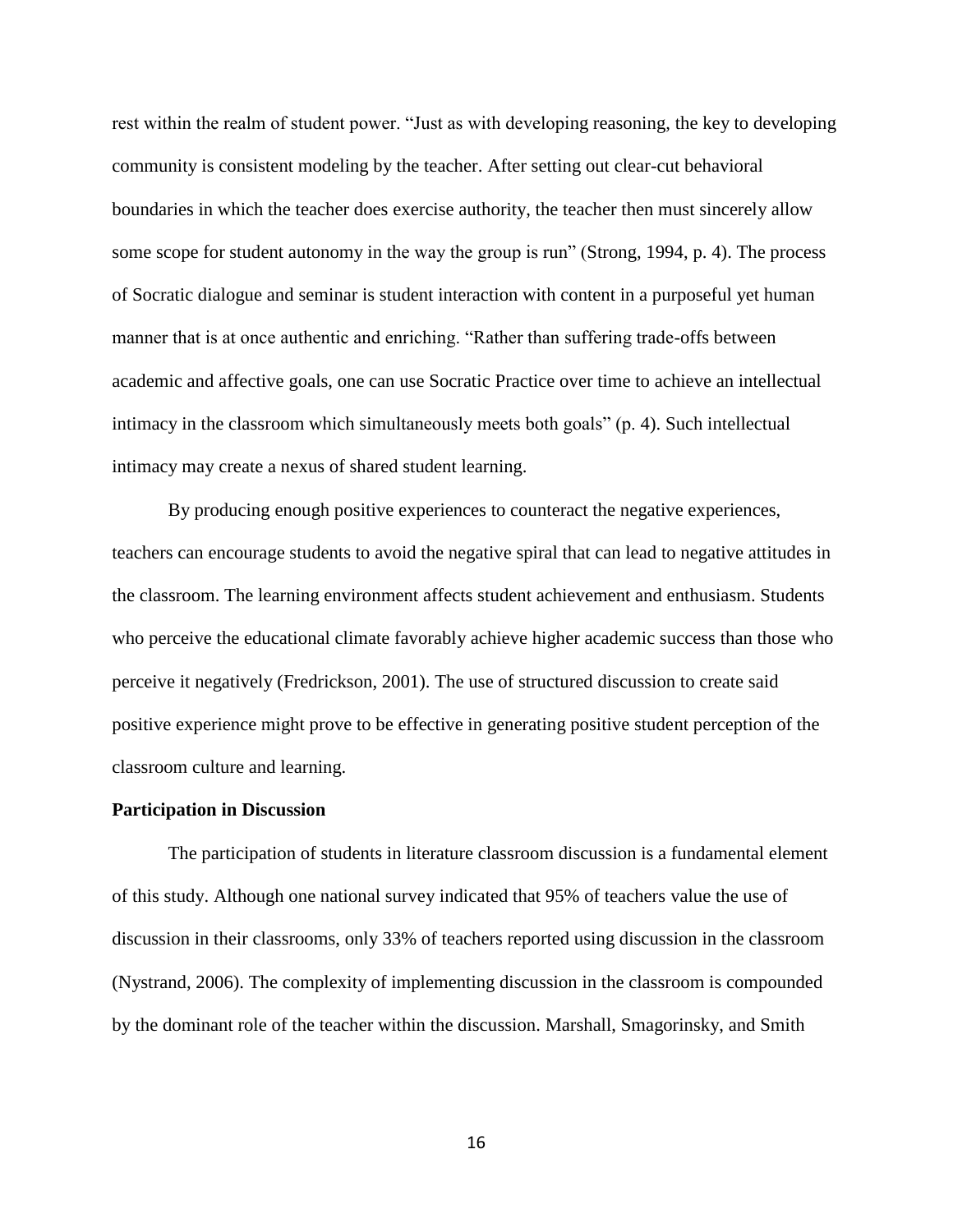(1995) investigated the discussion of literature in high school classrooms and found four general patterns:

- 1. Teachers directed most group discussions and after a student shared, the power to speak returned to the teacher.
- 2. Teachers were able to use their turns to talk for a number of purposes to guide the conversation while students used their turn to answer the teacher's question.
- 3. Students statements regarding the question asked showed a definitive connection to the way in which the teacher posed the question. In short, the students were responsive to the limitations and ques established by the question.
- 4. Teachers bore the responsibility of synthesizing student responses and generating overall themes and take-aways from the discussion. (p. )

Overall, Marshall, Smagorinsky and Smith (1995) found that even when teachers utilized discussion practices in the classroom, the conversation ultimately relied upon the teacher's feedback and guidance to sustain it. Furthermore, the students' role in the conversations rarely demanded that the individual create a unique point, interpretation, or defense.

The connection of personal experience's role in the creation of classroom discussion could compel students to better focus on and understand the literature that they read (Christoph & Nystrand, 2001). The use of student knowledge and experience in an organized classroom discussion could aid in the transition from students as consumers of information to students working to create and construct knowledge and understanding. Although many studies seek to understand the role of the teacher in the discussion, the studies rarely examine student-lead discussion and instead examine discussions that include the teacher's input and guidance.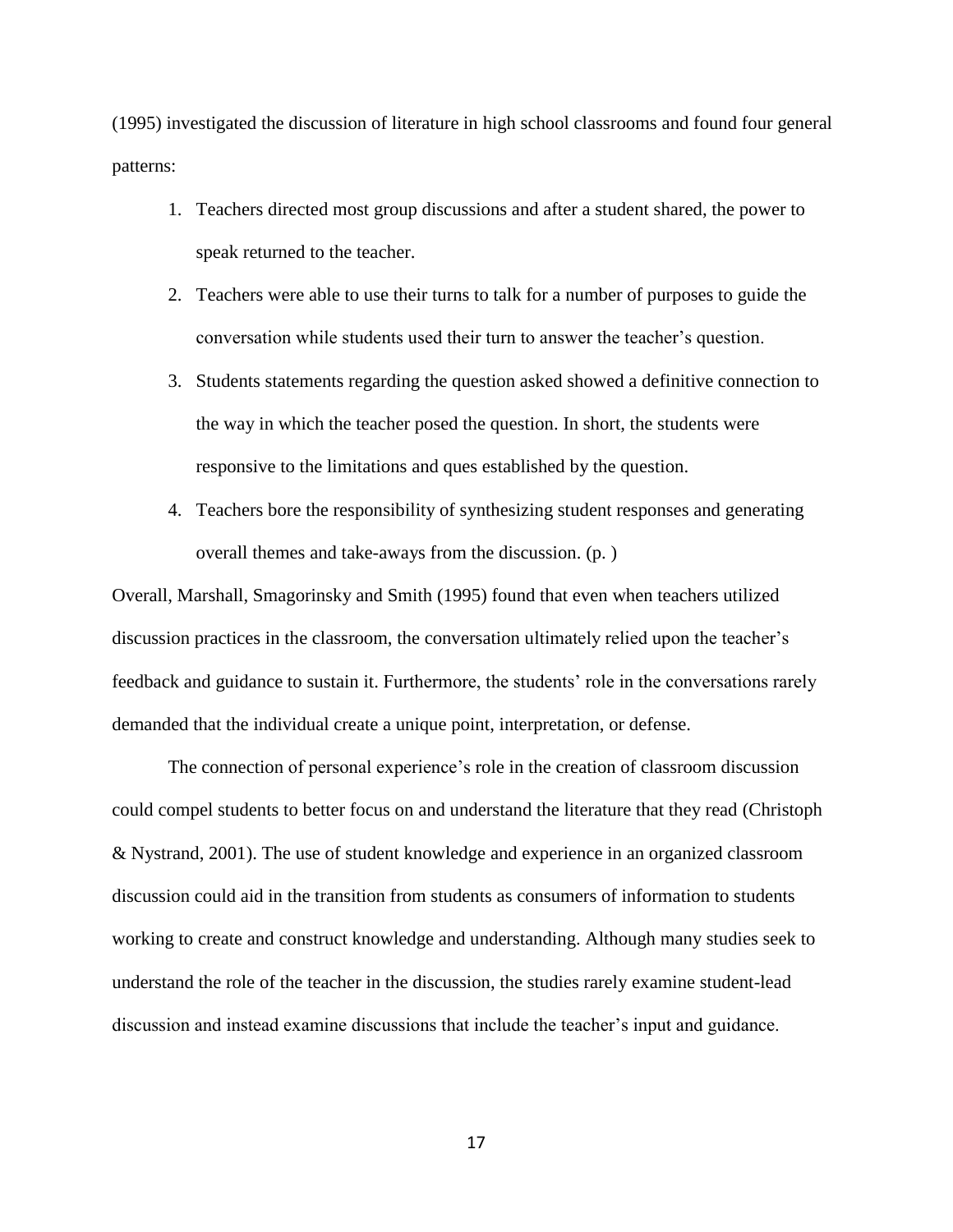Furthermore, there is a gap in the research in the area of student discussion of literature through protocol.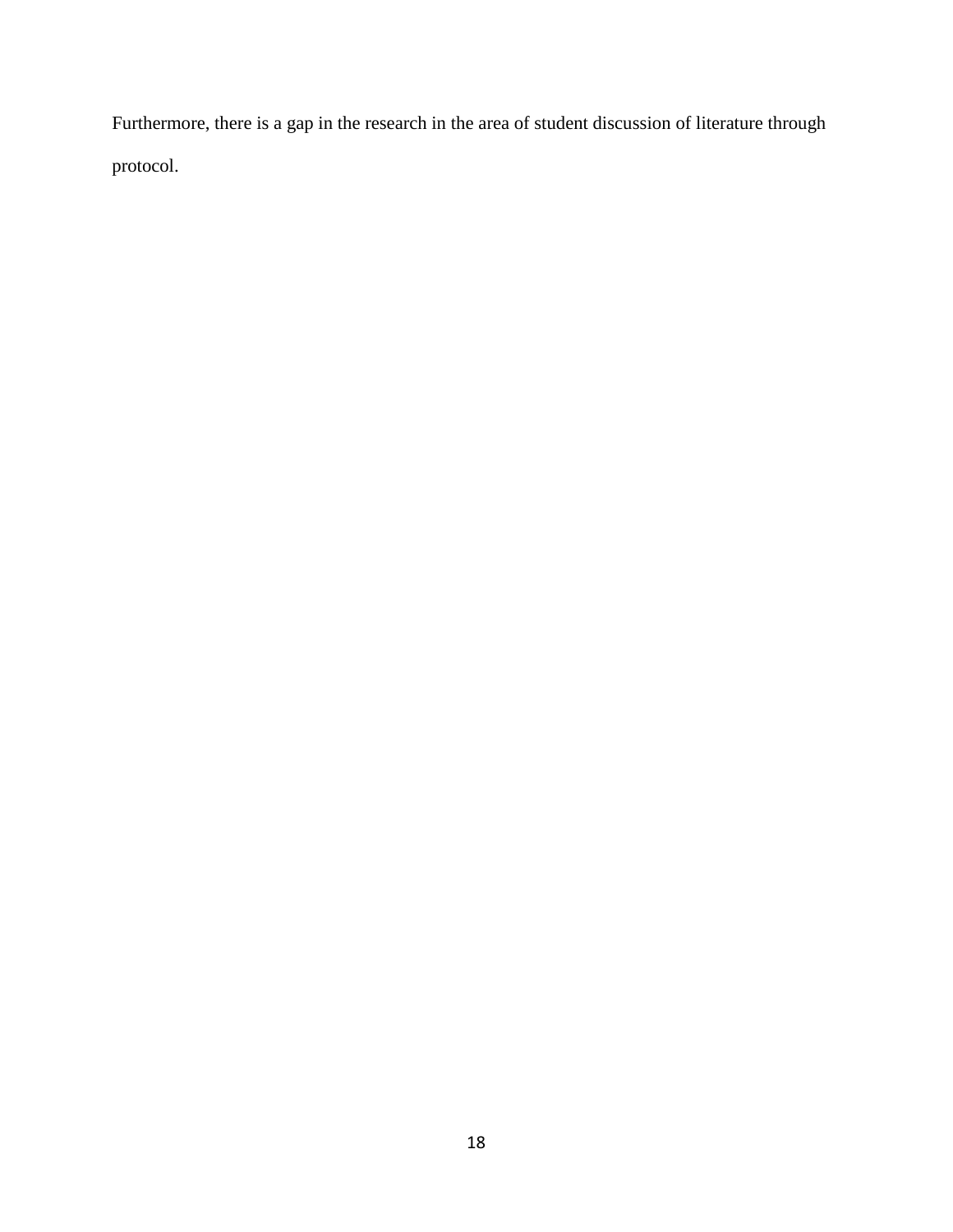#### CHAPTER THREE: METHODS

This examination of student experience using a teacher-designed discussion protocol was conducted through a qualitative, phenomenological approach. Creswell (2003) defines phenomenology as the type of research "in which the researcher identifies the essence of human experiences concerning a phenomenon, as described by participants in the study" (p. 15). The purpose of the phenomenological approach is to "seek reality from individuals' narratives of their experiences and feelings, and to produce in-depth descriptions of the phenomenon" (Yüksel, & Yıldırım, 2015, p. 1). In this study, the researcher attempted to mark the "lived experiences" (Creswell, 2003, p. 15) of the subjects through "studying a small number of subjects through extensive and prolonged engagement to develop patterns and relationships of meaning" (p. 15). The phenomenological approach allowed the researcher to understand student reality as explained by students' marking their lived experiences in the form of narrative response.

In an attempt to recognize the experience that students encountered while participating in discussion protocols in the literature classroom, students provided written narrative answers in response to survey questions they receive on three separate occasions. The phenomenological method includes the transcendental philosophy, which allows one to step outside the experience, and the existential philosophy, which emphasizes the need "to focus on our lived experience" (Yüksel, & Yıldırım, 2015, p. 2). In an attempt to understand students' experiences with a teacher-designed discussion protocol, I interpreted students' narratives that explained individual experience with the discussion protocols. Chapter Three describes all three of the data sets collected. Furthermore, Chapter Three explains the method utilized to collect the data.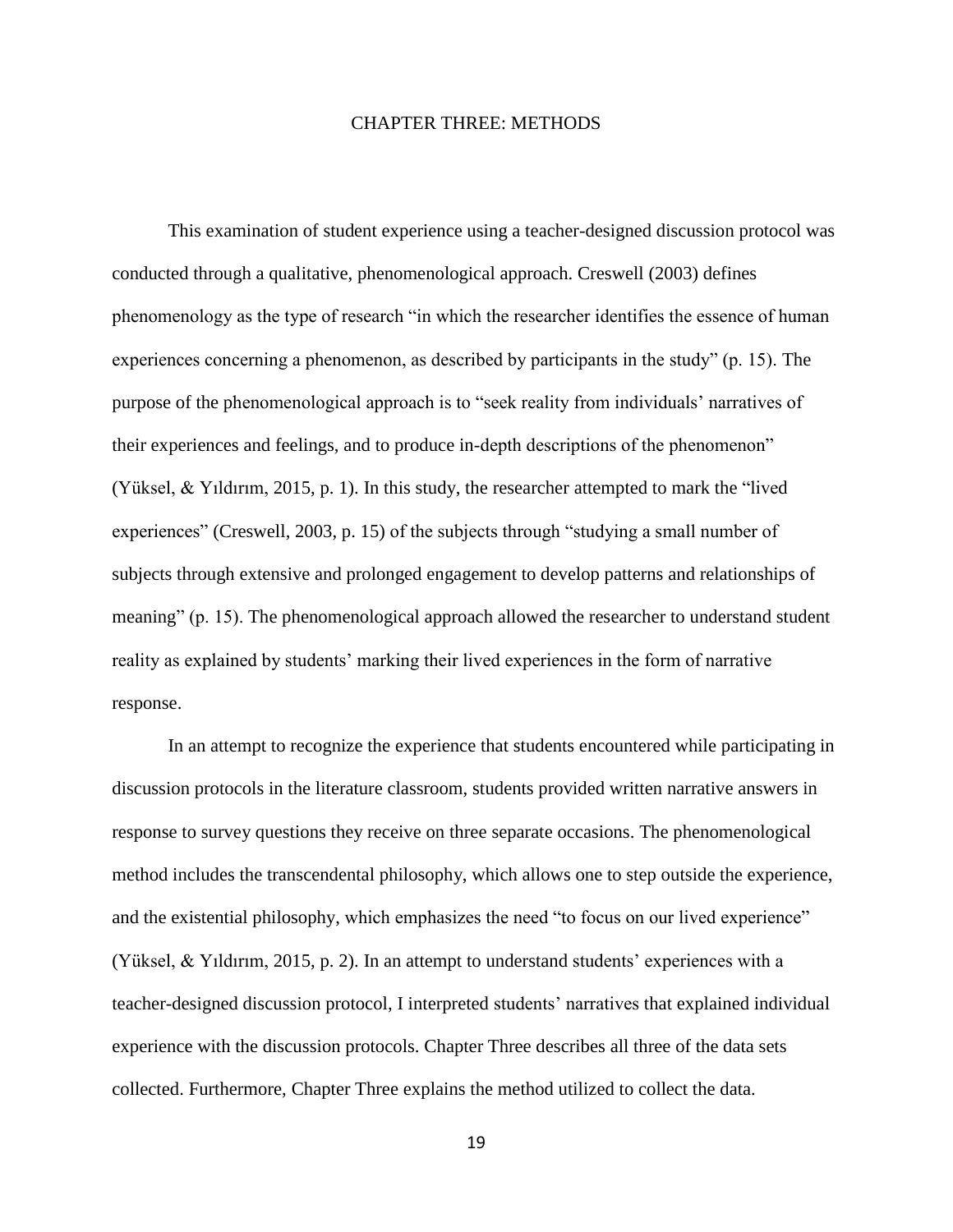For the purpose of this study, the selected literature classroom took part in a teacher-designed literature discussion protocol for a minimum of thirty minutes, on six difference occasions over the timespan of five weeks. The protocol was designed by the instructor and asked students to reflect on their knowledge of Vladmir Nabokov's "Good Readers, Good Writers" (Nabokov & Bowers, 1982) to collect important details to share with randomly selected reading groups. For the purpose of this study, students were placed into groups by random drawing for each of the six protocols. The minimum group size was four students and the maximum group size was six students. The discussion protocol used the following format:

- 1. In preparation for the activity, students were tasked with collecting a minimum of important details to critically analyze for effect from the assigned text.
- 2. Students began the discussion protocol by individually sharing one of a minimum of three details that they critically analyzed as well as their analysis. They were allowed to read from the paper, which they wrote on, or they could elaborate by sharing in a more conversational manner.
- 3. Once one student shared, everyone in the circle (starting clockwise from the speaker) had the opportunity to comment on a connection, question, or concern regarding the shared detail. Once all circle members have shared, the next circle member shard their detail and repeat the process.
- 4. Students continued to share details until all members of the circle have shared. Once all members of the circles have shared, the students began the process again, and shared until time commenced.

The data collected for this study followed the administration of discussion protocol one, discussion protocol three, and discussion protocol six. The data collection occurred at the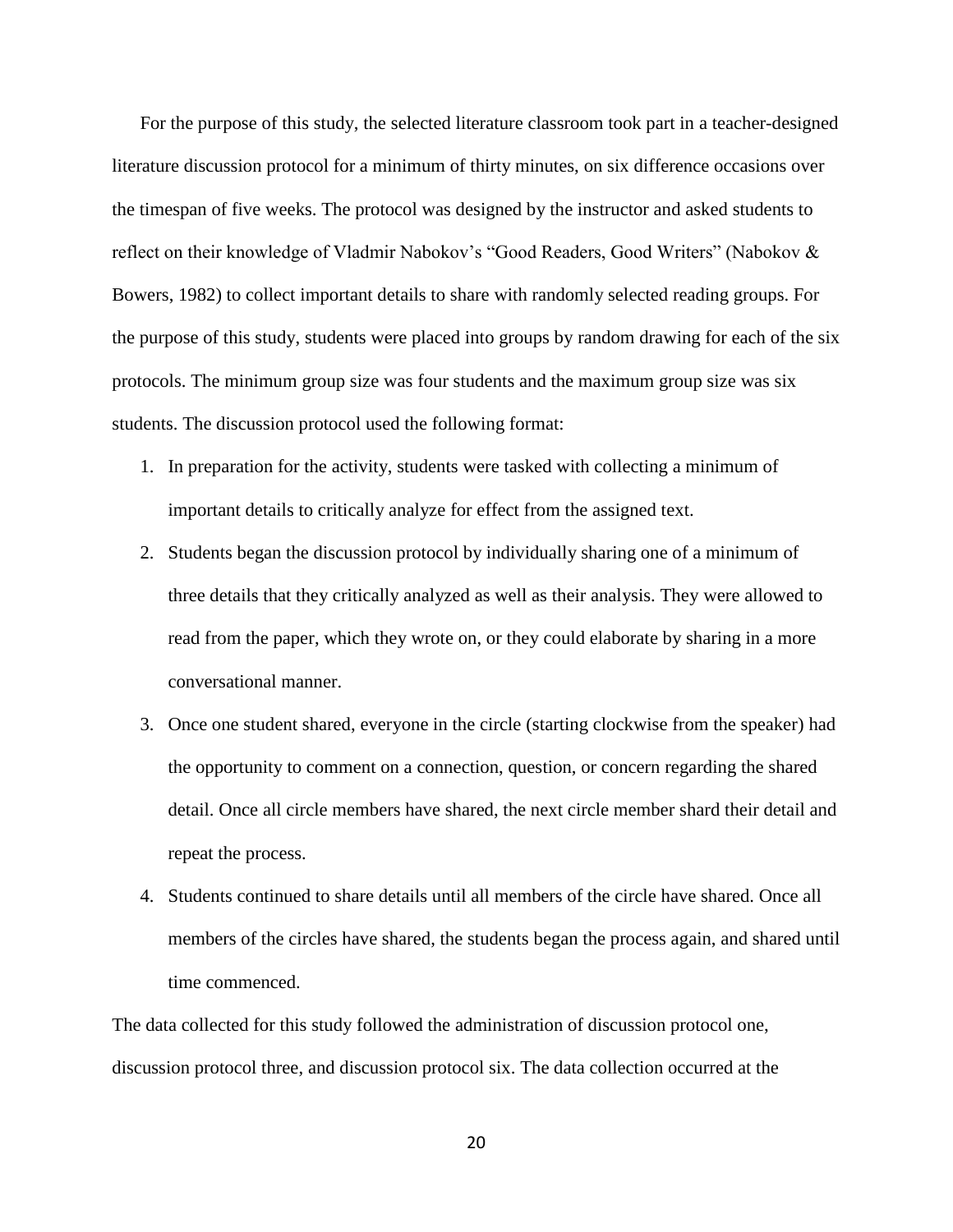beginning, middle, and end to denote any difference or similarity in response from beginning to end. All three data sets were collected through the website *Survey Monkey*. The responses to the electronic questionnaire were anonymous to generate a sense of student safety, and the above questions were administered following all three data collection time periods.

The students enrolled in ENG 212 participated in a series of six, teacher-designed literature discussion protocols. After the first, third, and sixth discussion protocols, students were asked to voluntarily respond to the following question:

Reflect on today's class period. What was your experience with the group discussion protocol?

The data collected were analyzed by reading through all of the text data, "dividing the text into segments" (Creswell, 2012, p. 244), labeling the segments of information into code, and reducing the codes into themes. Each of the three protocol responses were coded, and then the themes from each response were compared to provide an understanding of the effect of the protocol on the classroom over the time period of the study. I searched for trends in the data specific to each protocol response as well as overall themes present in all three data sets.

The students in ENG 212 completed ENG 101 before enrolling in ENG 212. Previous to the Winter 2019 semester, ENG 212 focused on the creation of literary analysis. Although the creation of literary analyses has always been part of the foundation of the course, the course has only recently incorporated formal student discussion. Because discussion is a means of promoting ideas and understanding, the use of discussion to further develop skills in the area of literary analysis may be helpful (Rosenblatt, 2005). When students in ENG 212 were asked if they had ever completed a discussion protocol after the first discussion, students unanimously responded that they had not completed a group discussion. Although I used small group, student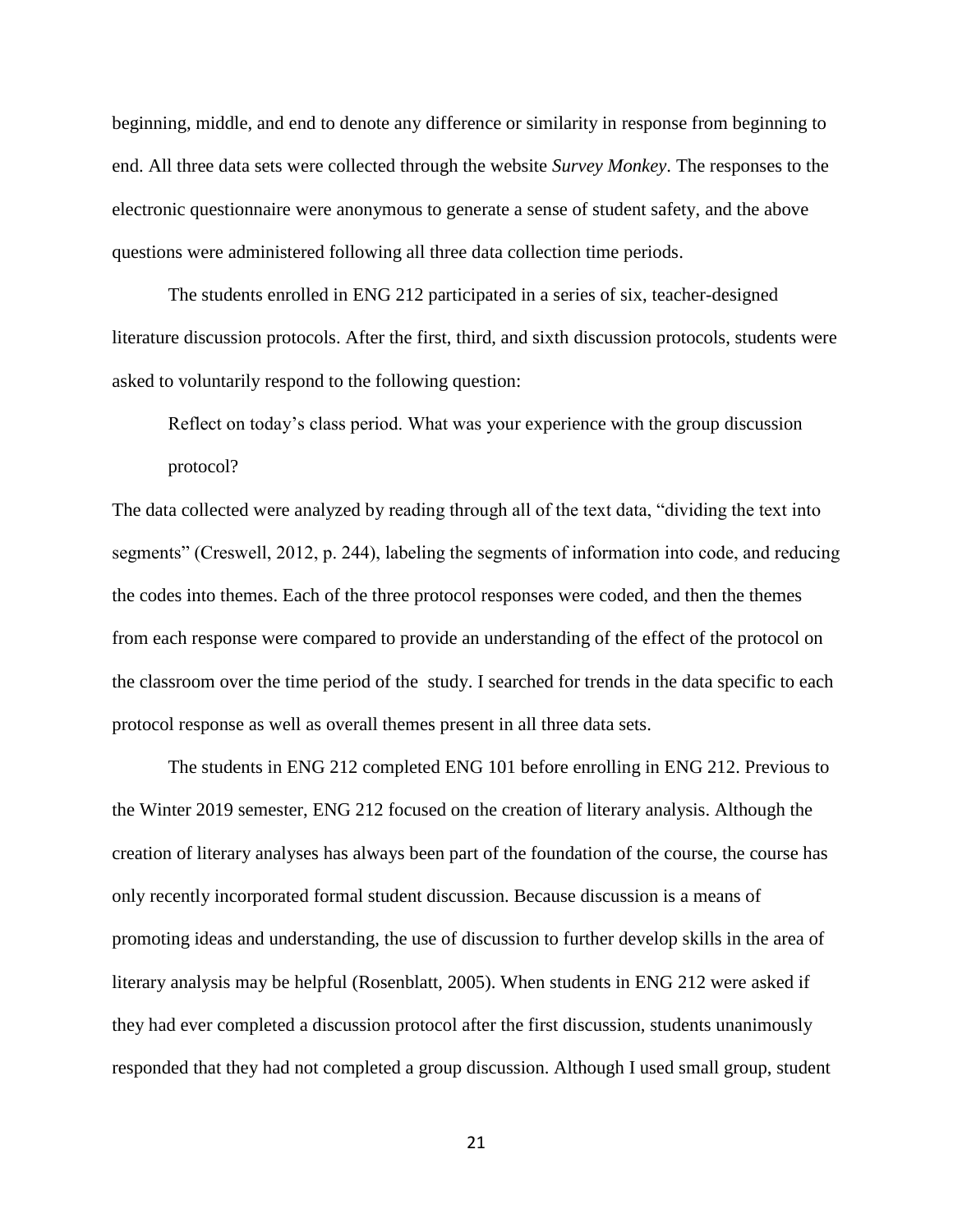discussion within the past year in the Civics classroom, I had not used small group discussion in my English classrooms. With the hope of better understanding student experience with the unfamiliar process of small, group literature discussions, I designed a discussion protocol that charged students with creating individual analysis and sharing said analysis with a group of randomly selected classmates.

#### **Overview of the Study**

This phenomenological study was designed to examine student experience with a teacher-designed literature discussion protocol. Through student reflection on the process of participating in the teacher-designed literature discussion protocol, I hoped to better understand the way in which students interpreted and internalized the process of participation. In this research study, students were asked to participate in six discussion protocols and reflect on their experience in three of the six discussions. Discussion protocols were a regular classroom activity. Throughout all six of the discussions, I also took notes and observed the processes of discussions.

The goal of the research study was to understand student experience with a teacherdesigned discussion protocol and to gain perspective on the discussion protocol's perceived effect on the students. The discussion of literary themes, motifs, symbols, and ideas is imperative to the process of creating a dialogue surrounding literature and the shared meaning that may make the process of creating an analysis relevant. Through discussion, "individual students, as well as the teacher, provide ideas and model ways to think about them in a manner that moves the conversation along and enriches the growing interpretations" (Roberts & Langer, 1991, p. 1). The use of analysis may also provide responsiveness to ideas from a community of learners that is difficult to create in a large group discussion. "Teacher discussion practices also affect the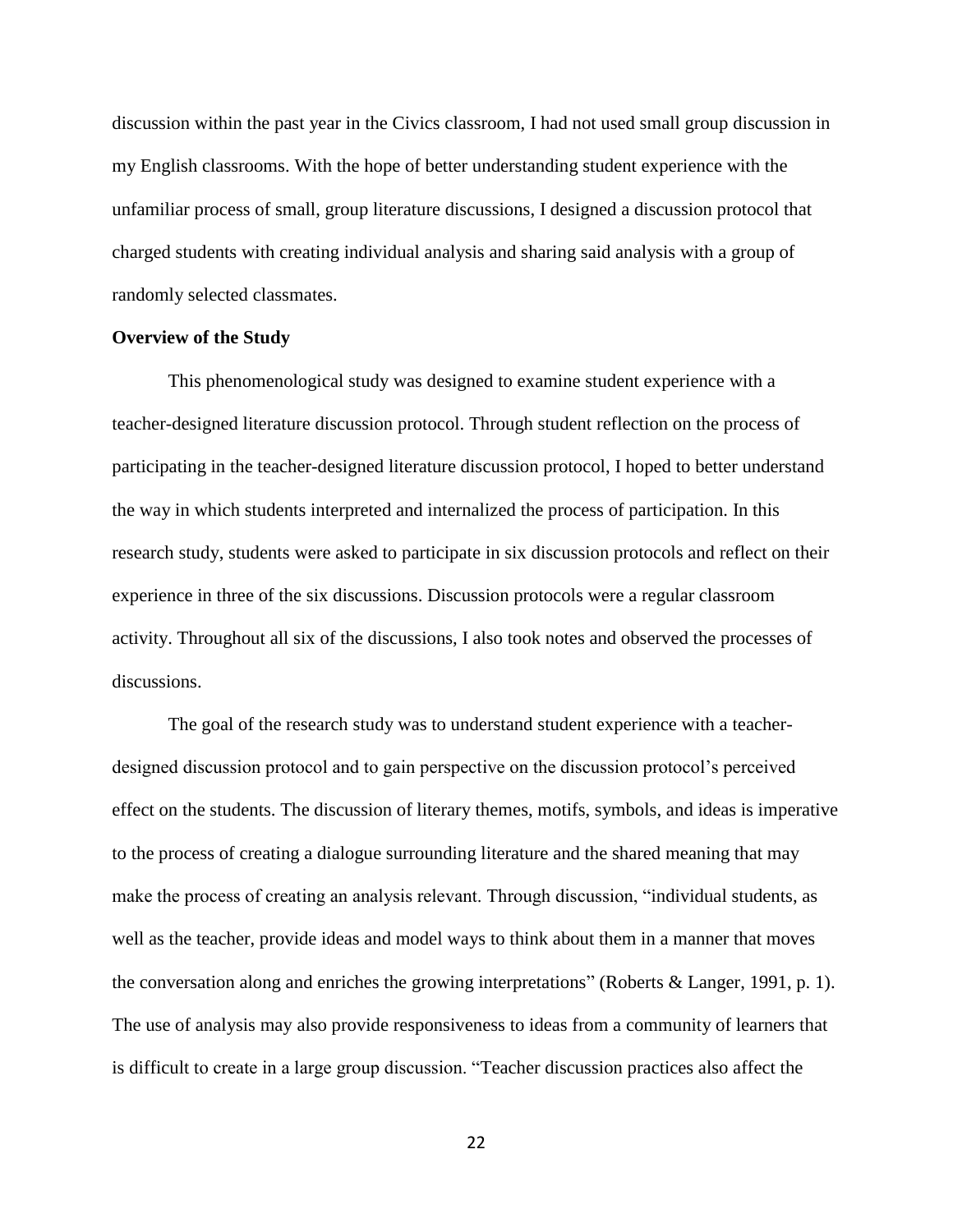extent to which students act as an interpretive community, collaborating to expand the range and depth of their responses" (p. 2). This examination of student perception of the teacher-designed literature discussion protocol allows for a more in-depth understanding of student's lived experience with small group discussion in the literature classroom setting.

#### **Setting and Participants**

The use of anonymous survey responses following discussion protocols one, three, and six allowed the researcher to examine student reflections on the teacher-designed literature discussion protocol. All of the students' responses were read following each data collection date and grouped into thematic categories. Table 1 describes the student participants that took part in each data collection.

Table 1

#### *Student Participant Numbers*

| <b>Total Number of</b> | <b>Number of Students</b> | <b>Number of Students</b> | <b>Number of Students</b> |
|------------------------|---------------------------|---------------------------|---------------------------|
| <b>Students in ENG</b> | Participating in          | Participating in          | Participating in          |
| 212                    | <b>Survey One</b>         | <b>Survey Two</b>         | <b>Survey Three</b>       |
|                        |                           |                           |                           |

The population that comprises the sample is high school, dually enrolled students. The dual enrollment program at this particular school allowed students to earn both high school and college credit by attending classes within the high school. At this particular school, the dual enrollment classes were taught by high school teachers that had received advanced degrees in their content area. From the population of high school students dually enrolled, one ENG 212 class was selected for this study. The dually enrolled students chosen for this research were members of a college English course titled, ENG 212—Modern American Literature, 1865- Present. In order for students to participate in dual enrollment, students must achieve a certain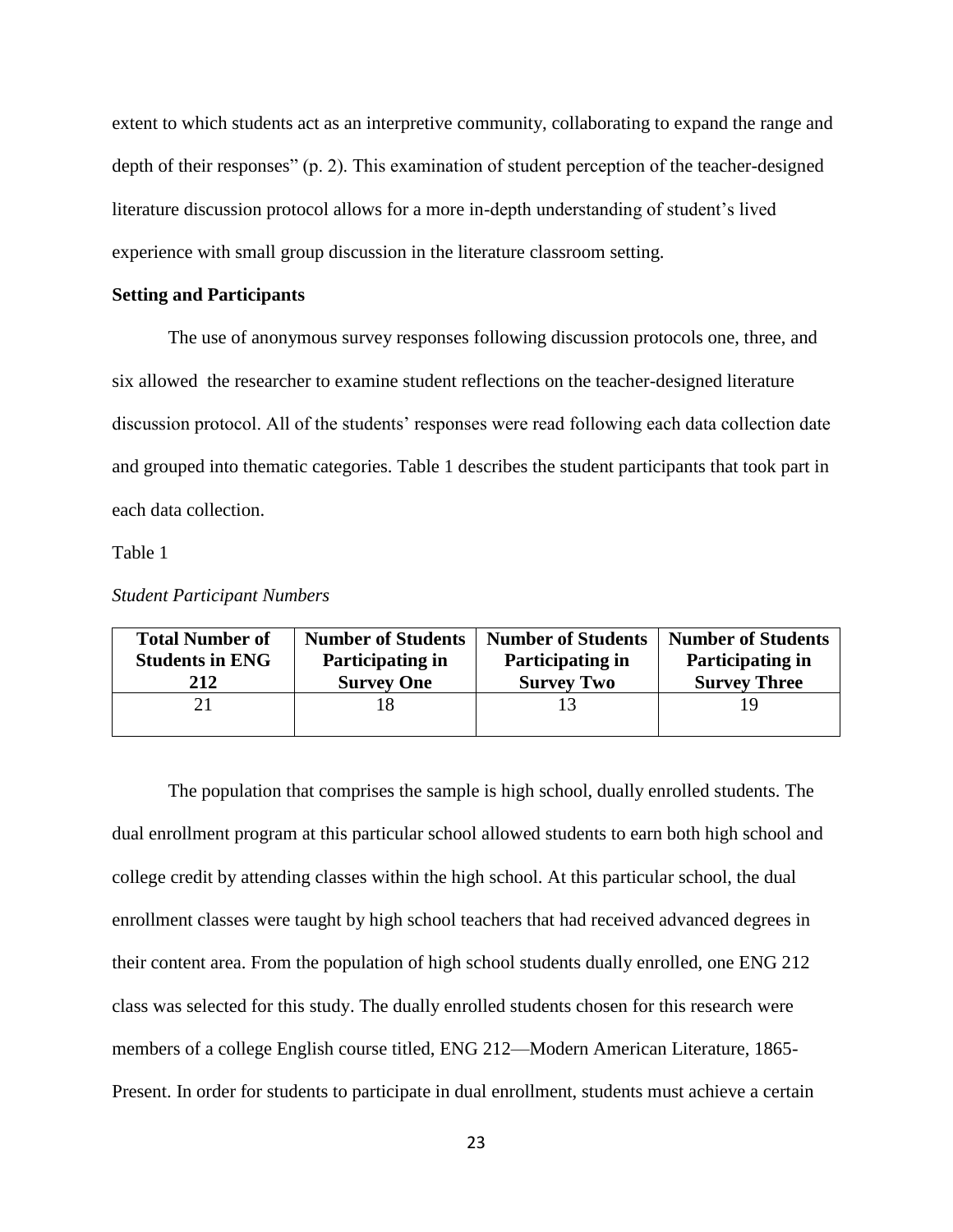SAT or ACT score. Furthermore, students wishing to enroll in ENG 212 must have previously received a C or better in ENG 101. Thus, ENG 212 students are typically high-achieving high school students. The students attended a common rural, Midwestern high school. Of the 21 students enrolled in ENG 212, 13 of the students identified as female and 8 of the students identified as male. All students were between the ages of 17 and 18 years old at the time of the study. Most of the students in the classroom identify as Caucasian. The student participants were residents of a small, Midwestern school district that covers multiple townships and towns. The total high school population was approximately 420 students. The high school is comprised of grades nine through twelve. This particular group of students had not participated in the teacherdesigned discussion protocol previous to the Winter 2019 semester; however, other students that had taken the class in the past had experienced a similar protocol.

#### **Data Collection**

Three sets of data were collected during the duration of the study. Table 2 illustrates the dates on which the data were collected.

Table 2

|  |  |  |  | Data Collection Timeline |
|--|--|--|--|--------------------------|
|--|--|--|--|--------------------------|

| Date              | Data Collected                   |
|-------------------|----------------------------------|
| February 12, 2019 | Students Responded to Protocol 1 |
| February 18, 2019 | Students Responded to Protocol 3 |
| March 12, 2019    | Students Responded to Protocol 6 |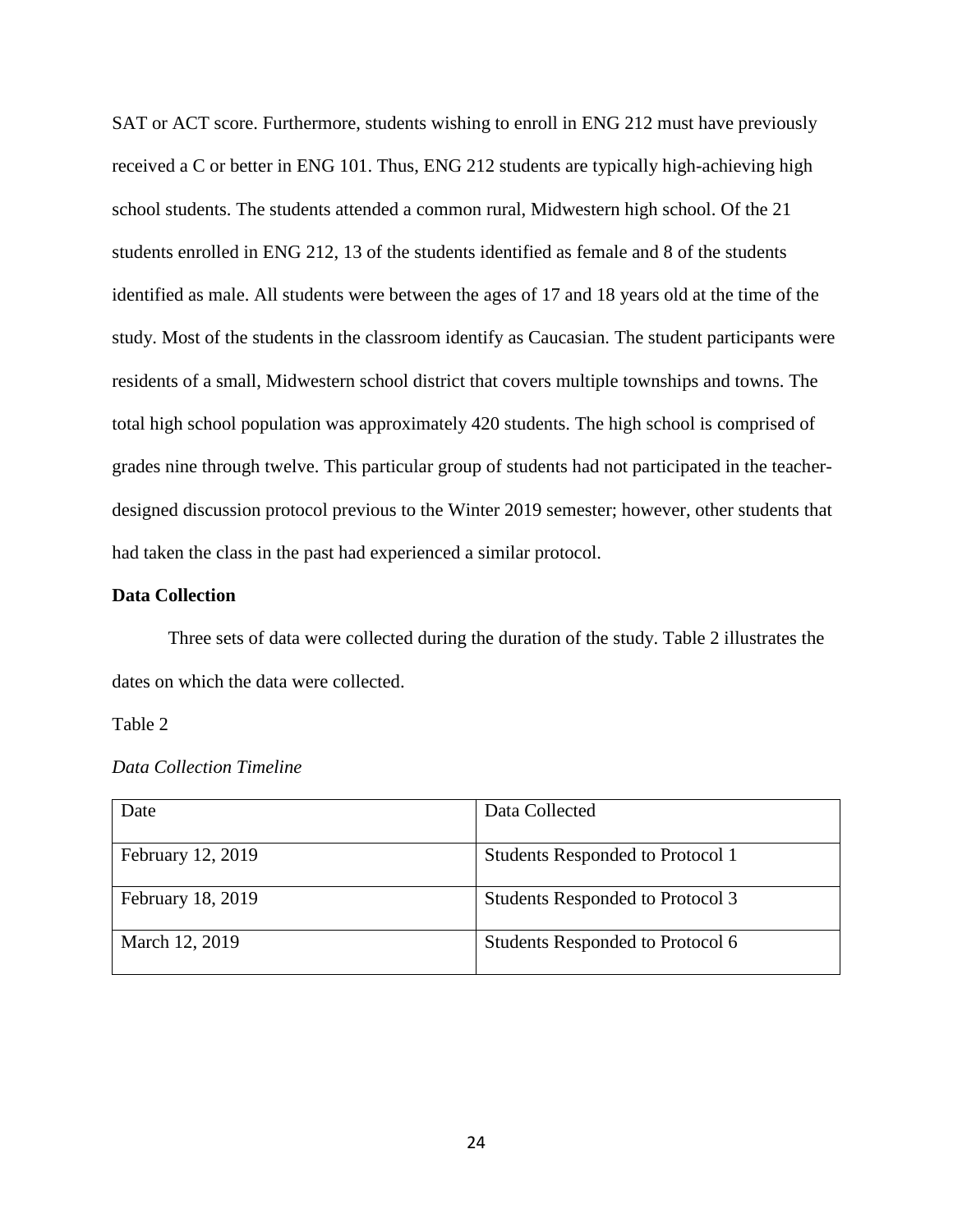#### **Post-Discussion, Open-Ended Question**

Following their participation in each of the three discussion protocols, students voluntarily responded to an open-ended question. Students had immediate access to the survey through a link posted to Schoology, the high school's Learning Management System (LMS). The student responses were analyzed using an analytic strategy for qualitative research (Creswell, 2013). Throughout the analysis process, I searched for themes that described students' experience with the teacher-designed literature discussion protocol. Each data set was individually coded; furthermore, the resulting themes from each data set were coded in an attempt to understand common themes as well as a progression of experience. The coding process made use of three strategies: open coding, axial coding, and constant comparative coding. Open coding allowed for the labeling of concepts, and the development of categories based on common themes. Axial coding allowed for the categories created to form relations to one another. Constant comparative coding compared existing categories as they emerged from the data.

#### **Analysis Procedures**

Throughout the process of analyzing the data sets collected, I used an analytical strategy where I generated ideas based on emerging themes, took detailed notes on the ideas generated, identified codes and reduced said codes to themes, counted how frequently the codes occurred, compared categories, and eventually generated a point-of view and displayed the data. (Creswell, 2012). As the sole teacher of ENG 212, the creation of the discussion protocol was influenced by a similar discussion protocol that I used in my Civics classroom. The discussion protocol appeared to positively affect student learning in my civics classroom, so I began to use the protocol in my English classroom. Although I was familiar with the use of discussion in the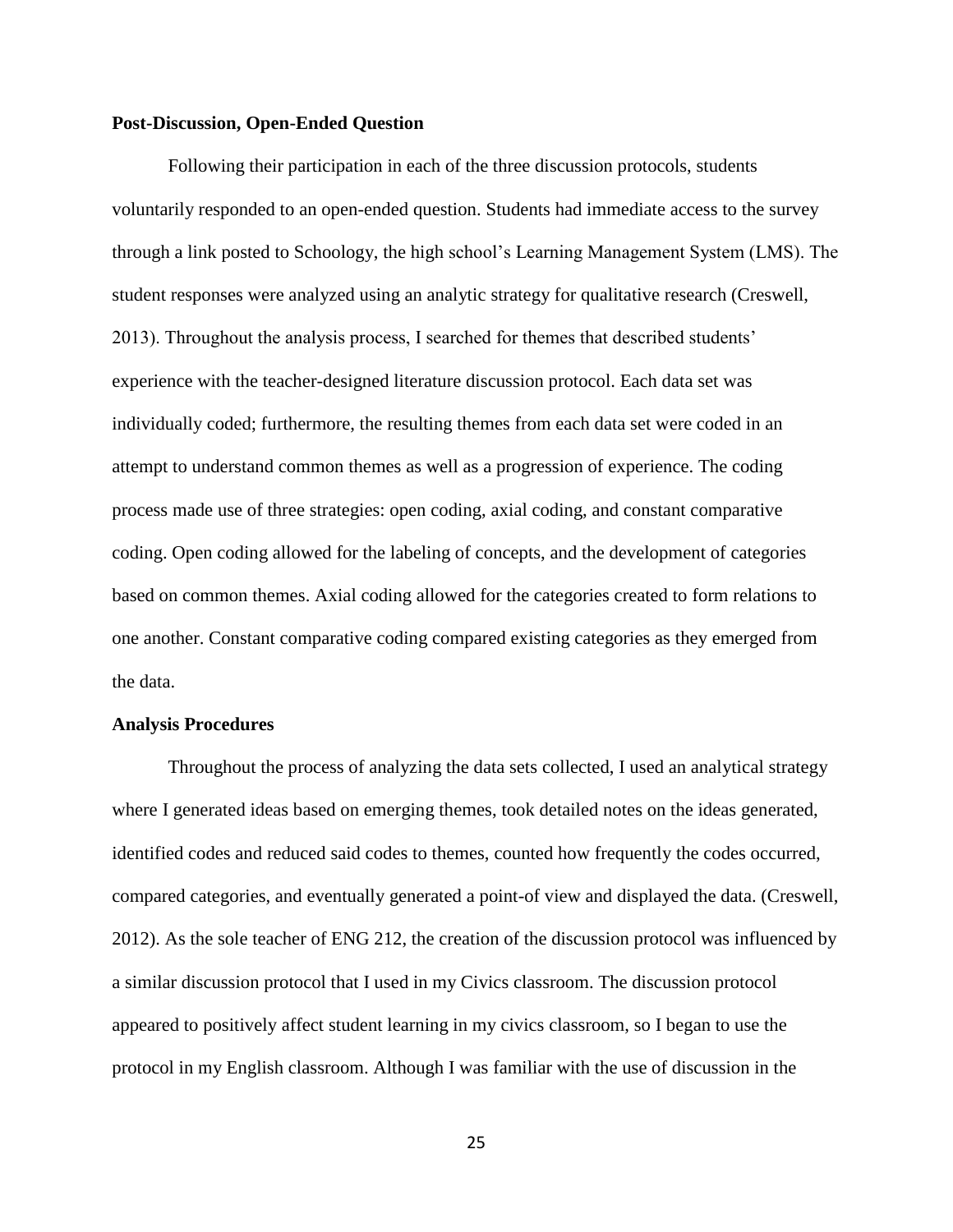classroom, I had not previously gathered any formal feedback from students on the process; furthermore, I had never allowed for a process of anonymous, honest feedback on student experience with the discussion process. During the study, I gathered three sets of data. The collections of data occurred following discussion one, three, and six. The data collected reflected student response to an open-ended question that challenged students to reflect on their experience with the teacher-developed literature discussion protocol. The analytical strategy helped me to navigate the analysis of the data.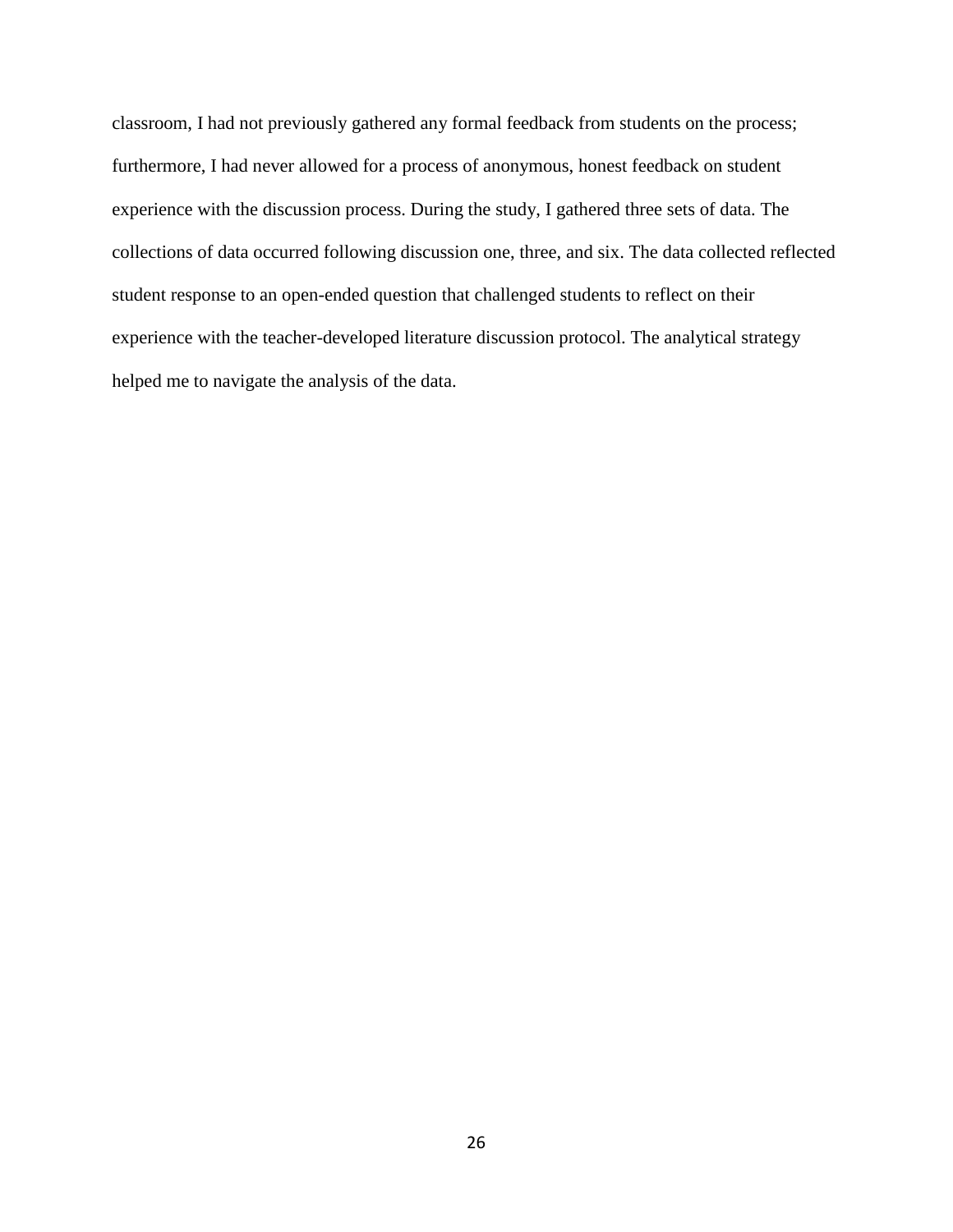#### CHAPTER FOUR: DATA COLLECTION AND ANALYSIS

To better understand student experience with a teacher-designed literature discussion protocol, three sets of survey data were collected and analyzed. Chapter Four describes all three data sets independently and relative to the progression of the data collection times and dates. Data were collected on three separate dates that marked the first, third, and sixth teacherdesigned literature discussion protocol. Each data set was collected using the same survey question and collection method.

### **Data Collection One**

Data Collection One commenced on February 6, 2019. Students read the poem, "Oh Captain, My Captain," by Walt Whitman (2008) and wrote three separate analysis paragraphs to share in the students' first attempt at a literature discussion protocol. Students were randomly placed in small discussion groups. At the end of the first protocol, students were asked to answer the survey question. Students were told that participation in the survey was voluntary and anonymous. No grade would be attached to the response. Of ENG 212's 21 students, 19 students were in attendance on the date of Data Collection One, and 17 of the 19 participating students responded to the survey question. After the analysis of the responses to the survey question for Data Collection One, the themes of *Discussion of Protocol's Structure* and *Discussion of Engagement* were evidenced and further investigated.

### **Discussion of Protocol's Structure**

The open-ended survey response for Data Collection One yielded nine comments relating to the structure of the discussion. Because the structure of the survey was predetermined by the teacher and taught as a means to conduct the discussion, the student response to the structure of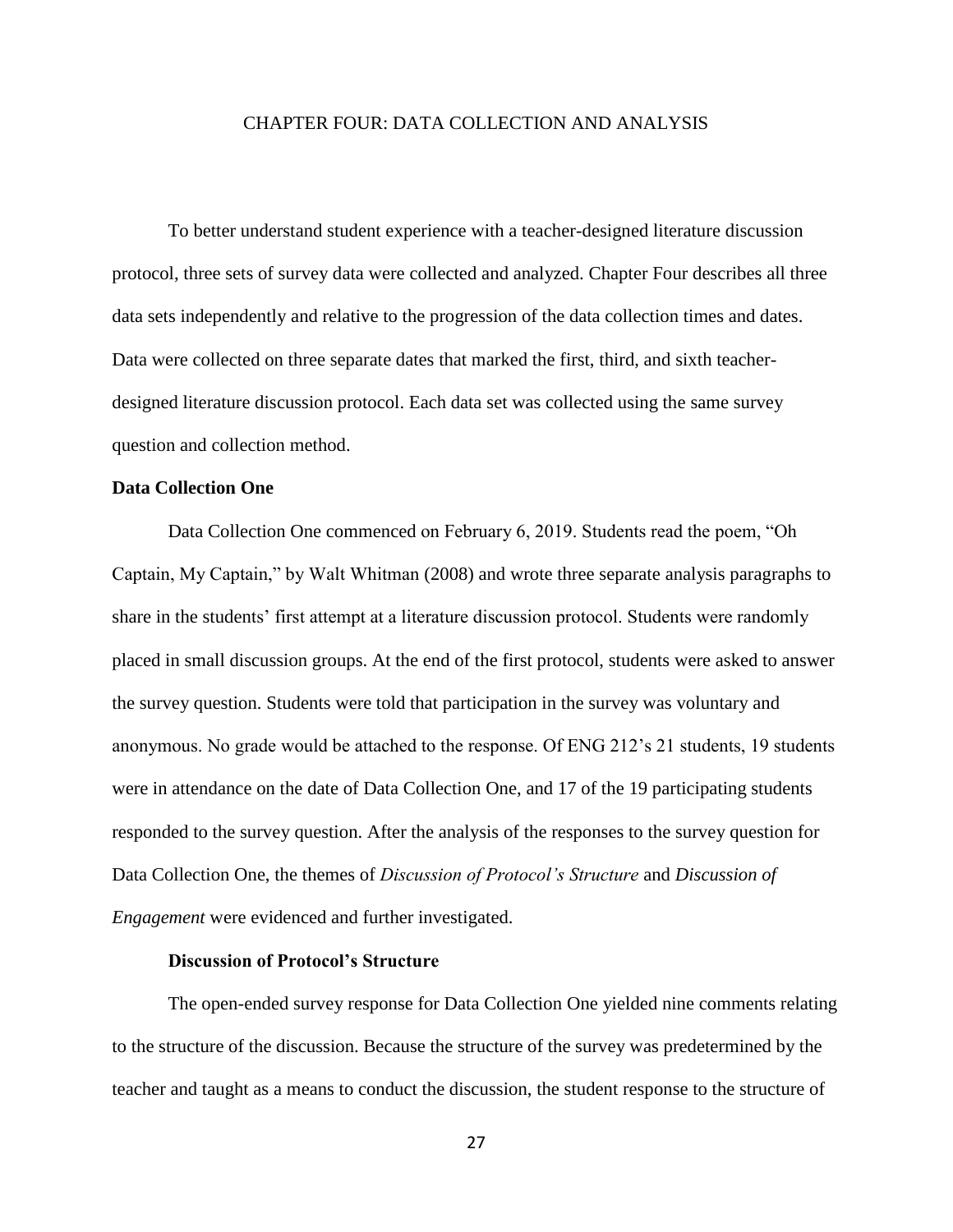an activity that is unfamiliar was unsurprising. That being said, the student's unique comments on the discussion yielded both positive and negative aspects regarding student experience during the first discussion protocol.

Students referenced the awkward nature of the protocol while simultaneously referencing the idea that the structure may have allowed for the students to continue the process of discussion. Because students had not previously participated in the teacher-designed protocol, some responses noted the "clumsy" nature of the discussion. One student noted, "It was a bit awkward at times, but we moved on to the next person to read their analysis . . . I wouldn't mind doing something like this again in the future. I'm not big on talking to people I don't know but this wasn't too bad of an activity." Interestingly, the student made mention of the protocol's demand for the process to continue, although the established process may have, in fact, made the experience feel regimented and lacking the authenticity of a less structured discussion. Furthermore, the student's comment discussing his or her distaste for talking to unfamiliar classmates yet feeling as though he or she may not mind participating in another discussion seemingly aligns with Kipp-Newbold's (2010) conclusion that structured discussions encourage student participation and engagement.

Although some students found the structure awkward, other students referenced the group's ability to work through the steps of the protocol. "Overall I thought it was going to be worse than it was. Once the group started actually talking and getting into the poem it went smooth." Another student discussed the protocol's structure as a means of promoting student participation. "There was lots of time to discuss all of everyone's analysis choices and discuss them. I think that each person saying at least one comment is a really reasonable idea. This gives each person a chance to speak their mind and also introduce other viewpoints on the same topic."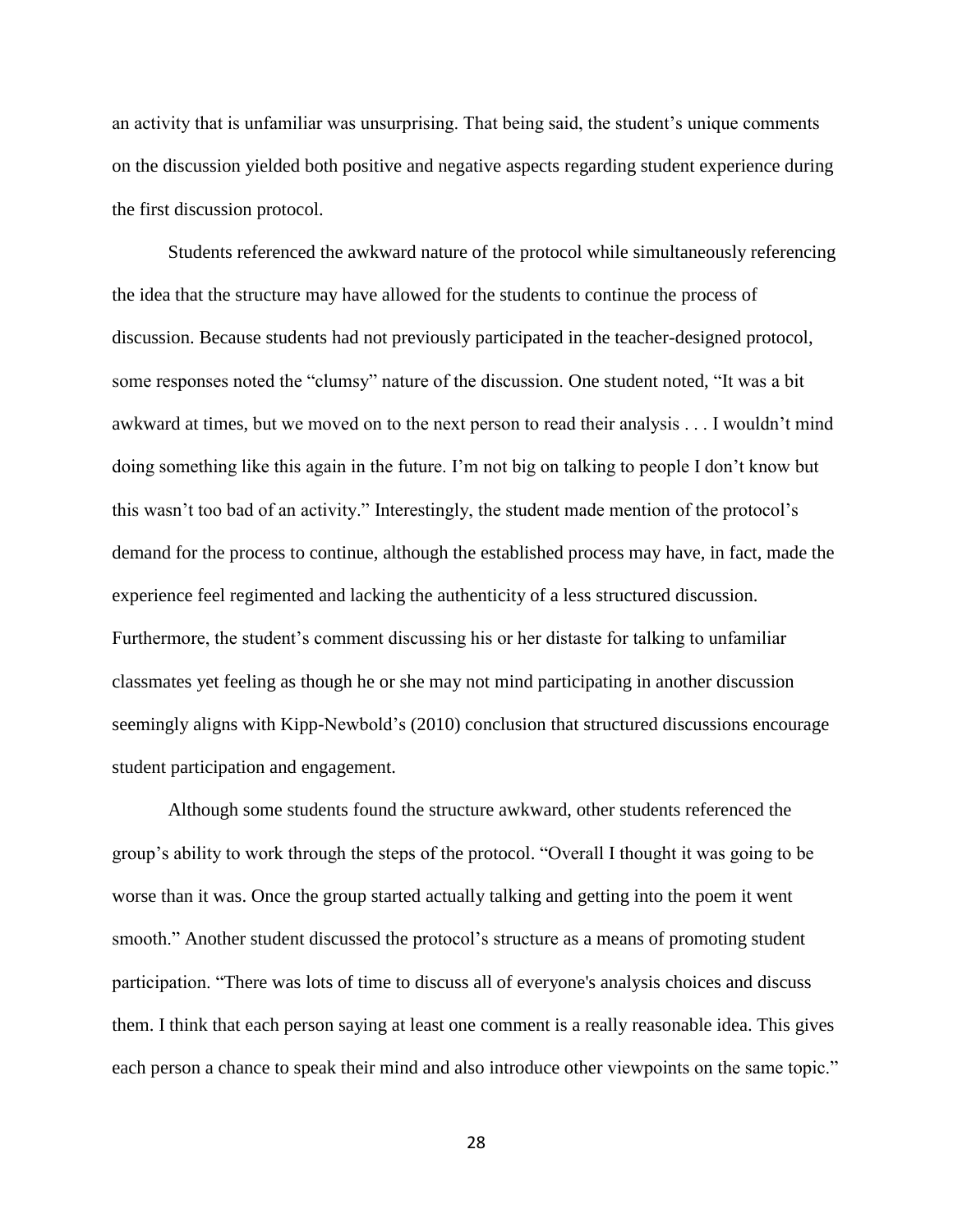Because the protocol's design demands that all students participate in an equitable manner, increased participation in the discussion process is a benefit of the structure. Dallimore, Hertenstein, and Platt (2016) articulated the ways that student participation increases both engagement and learning, and the notation that the structure of the protocol encouraged participation might signify student understanding of the importance of all group members participating in the process of discussion.

When reflecting on the structure of the discussion, some students were compelled to offer insights into how the discussion structure could be more effective in the future. One student stated that the discussion went "well" but his or her group could have benefitted from spending more time reflecting on individual ideas. Another student also characterized the discussion as having went "well," yet offered the following insight, "Something that I think went well was just everyone talking about someone's piece they wrote, instead of having the person to the left answer because I feel like it gets a better discussion going." The previously mentioned student's notation of a shift from protocol was unique in that his or her group felt a level of autonomy and confidence that allowed the group to slightly alter the protocol in order to make the discussion fit the needs of the group.

The theme of reflecting of "Discussion of the Protocol's Structure" was prominent in the open-ended response to the first literature discussion. Although students were given permission to reflect on the day's discussion and encouraged to answer in any way the students felt comfortable responding, many students chose to specifically discuss the way that they individually experienced the protocol's structure rather than discuss the text or learning. Because the protocol was new to the students taking part in this study, the students may have been in the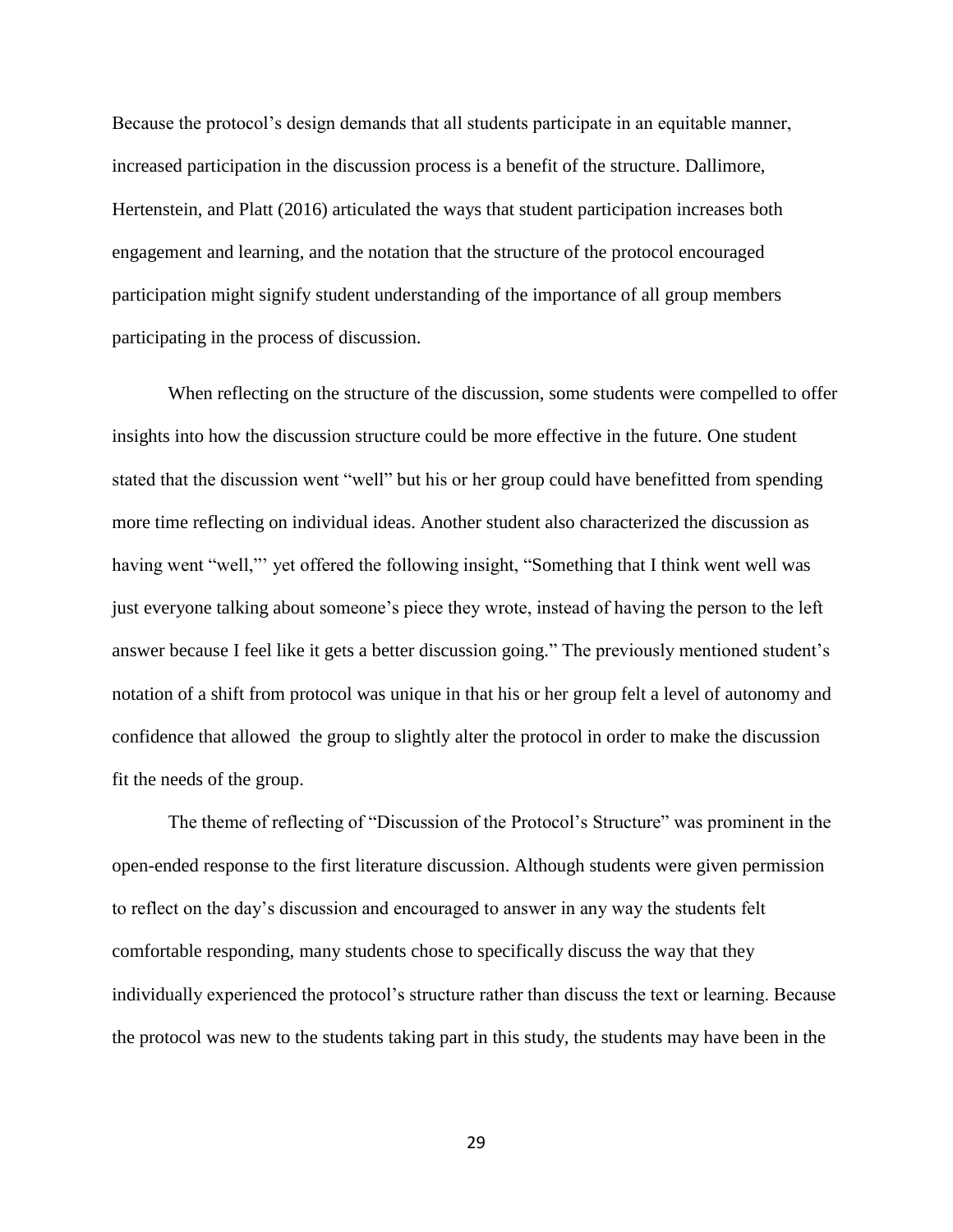preliminary stages of understanding the structure, and the learning of the process may have eclipsed the students' reflection on learning and understanding the text.

#### **Discussion of Engagement**

Data Collection One resulted in various comments directly and indirectly referencing student engagement. The comments on engagement were diverse and often referenced the idea of student learning through participation in the discussion protocol. Thus, student engagement is not a theme limited to the feeling of fun, but also seemingly tied to the theme of "Learning through Discussion." Although some students simply noted that the first discussion was "fun" or "enjoyable", other students noted the knowledge that their group members possessed that was shared through a group discussion. Furthermore, similar to the student who noted overcoming his or her distaste for talking to students that he or she does not know through the discussion protocol, two other students referenced surprise in regard to their individual experience with the discussion. One student stated, "At first, I thought I was going to be passive, but I had a somewhat easy and enjoying time contributing. 10/10 would do it again." While another student stated, "I also didn't think I would enjoy this, but I didn't mind it at all." The students' surprise at their own enjoyment of the discussion echoed the ideas of the social environments that encourage engaged learned described by Roskos and Neuman (2011).

When reviewing the responses, some of the students referenced both liking the process and learning from the process. For example, a student discussed both enjoying the group activity, but also finding it "fun to be able to share and to hear one another's responses." Because there was not a length requirement for the open-ended question, students responded with varying levels of depth. Yet, after reviewing the data, students that referred to both engagement and learning were students that did not feel the need to reference a feeling of discomfort or surprise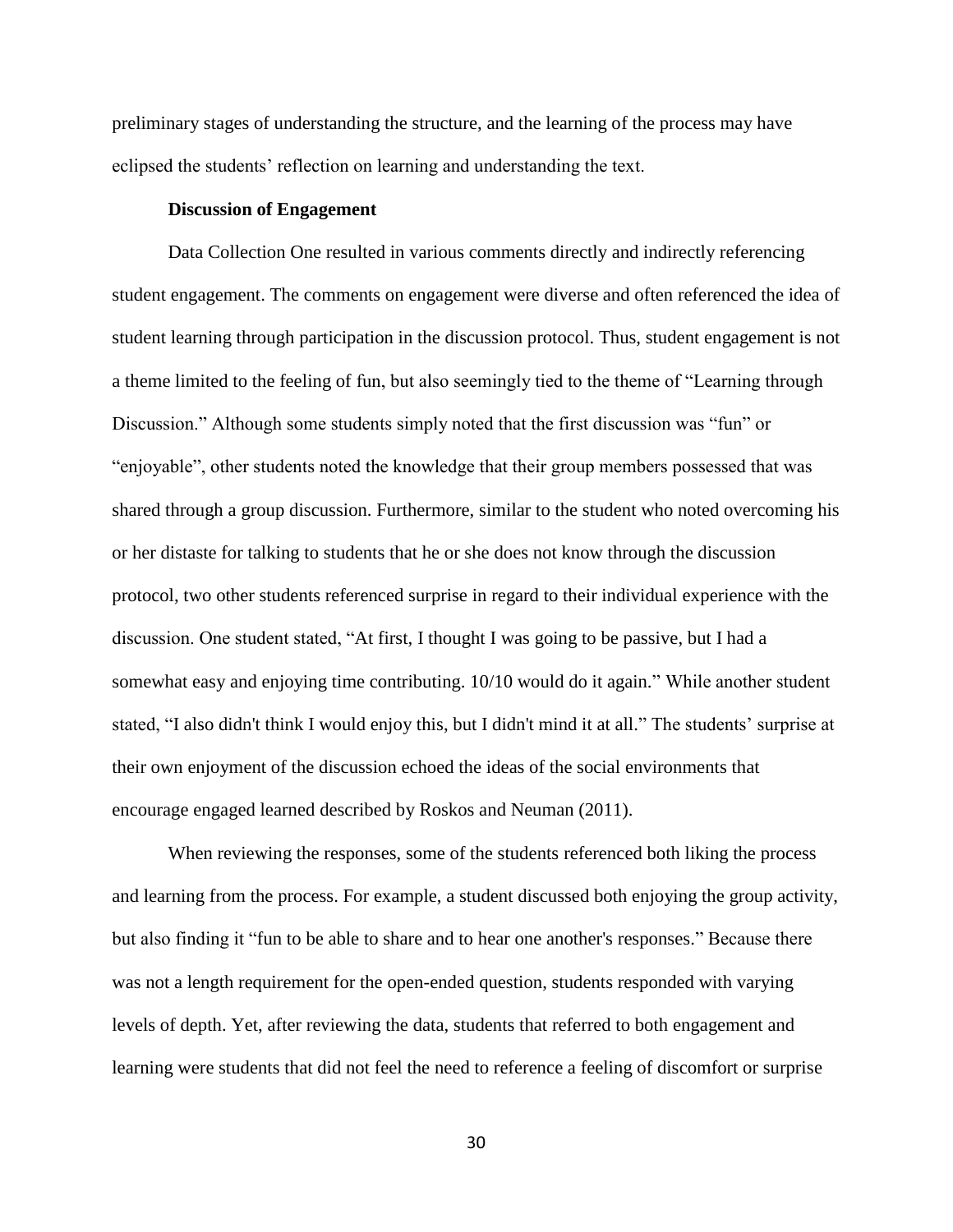within the structure of the process. Because the process of learning is dependent on an individual's ability to navigate the variances and boundaries of the learning environment, it is possible that students that referred to the process as both engaging and an opportunity to learn were students with more advanced social and/or discussion skills.

#### **Data Collection Two**

Data Collection two was completed on February 12, 2019. Students read the short story, "An Occurrence at Owl Creek Bridge," by Ambrose Bierce (2008) and completed three separate analysis paragraphs to share in the students' third attempt at a literature discussion protocol. Students were again randomly placed in small discussion groups. At the end of the protocol, students were asked to answer the survey question. Students were told that participation in the survey was voluntary and anonymous. No grade would be attached to the response. Of ENG 212's 21 students, 15 students were in attendance on the date of Data Collection Two, and 13 of the 15 participating students responded to the survey question. After the analysis of the responses to the survey question for Data Collection Two, the themes of "Reflection on Group Dynamics" and "Comparison to Past Discussions" were discerned and investigated.

#### **Reflection on Group Dynamics**

In relation to the theme of "Reflection on the Success of Protocol," many students responded to the open-ended question in a way that referenced the dynamic of the groups and how the group's dynamic contributed or took away from the discussion of the text. The comments on group dynamics referred to both the social element of participation and the social and dynamic nature of learning. Nine of the thirteen responses referred to the dynamics of the group that the student was randomly assigned to participate.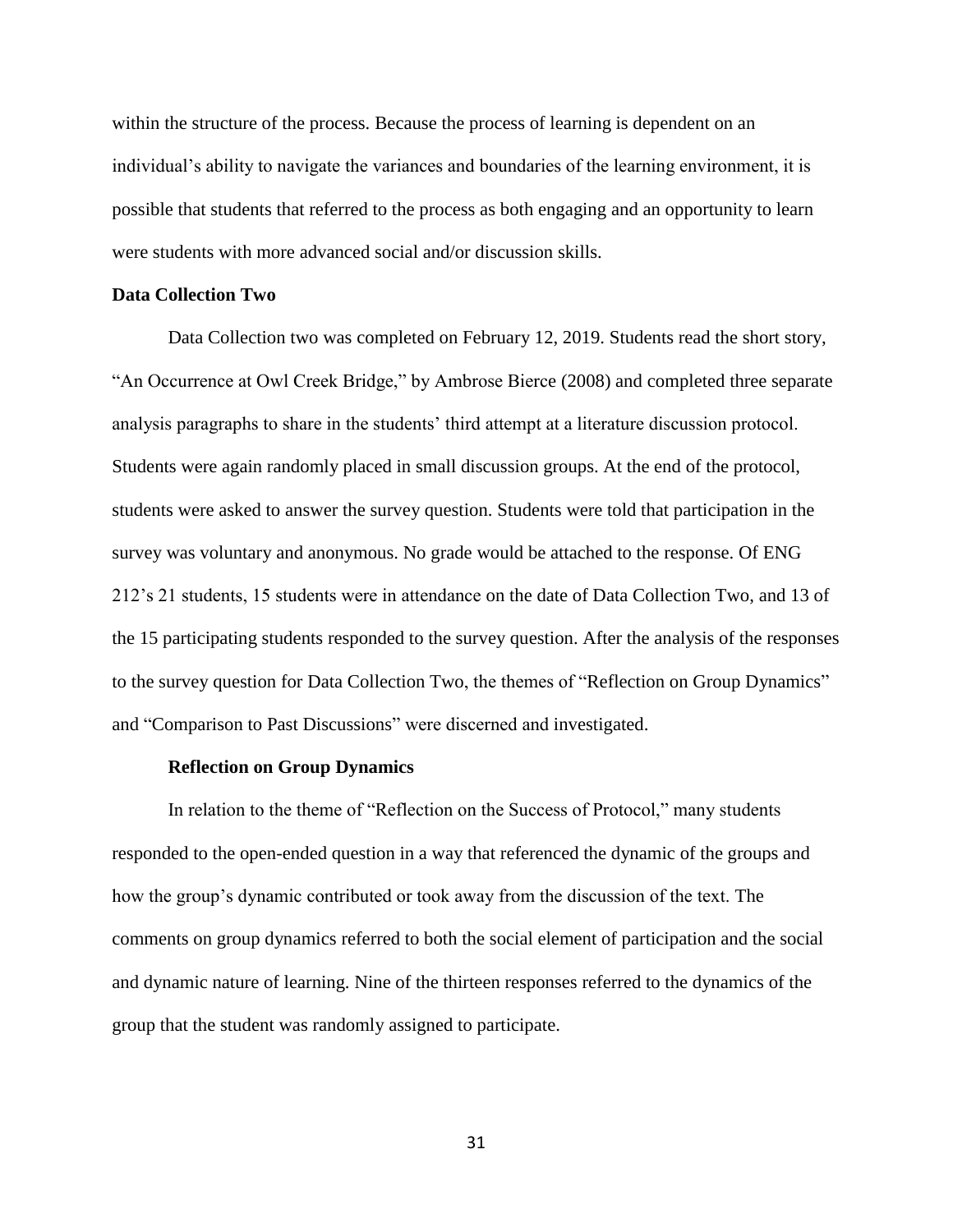In reflecting on the day's discussion, students referenced their individual group's ability to aid in their individual learning an understanding of the text. "This group discussion went well because others in my group made some of the same connections that I did but with different details. It showed me how there were even more details that matched mine than I thought." The student's response notes the advantage of sharing the details of a common text with members of the group that also read and analyzed the text. The structure of the protocol was designed to capitalize on shared learning and increase student understanding of the text; in effect, the student's response indicated the potential of the structure to encourage that which it was designed to encourage. Ultimately, the purpose of the group is to encourage the sharing of perspectives and understanding. Another student affirmed the nature of the group's ability to impact learning by stating, "I really get lucky with my group most weeks, so I enjoy it. They are smart, and they really help me understand the text." Nystrand, Wu, Gamoran, Zeiser, and Long (2003) noted the rich interactions that take place during authentic classroom discussion, and the students noted above evidence of said discussion. Because the student directly stated that his or her group helped generate a better understanding of the text because of the group's collective intelligence, one is able to surmise that the student's experience in the group was positive and enabled a perspective that was inaccessible when reflecting on the text in isolation.

The large number of responses denoting the group dynamic produced a variety of results relating to the assessment and effect of group dynamics. Because a student's feeling of safety in a group impacts a student's willingness and ability to participate effectively (Bilson, 1986), many students were compelled to note feelings of comfort and discomfort following Discussion Protocol 3. For example, one student reflected that if he or she had "had one friend in the group" he or she may have "talked more." Whereas another student stated that, "It was fun today, mostly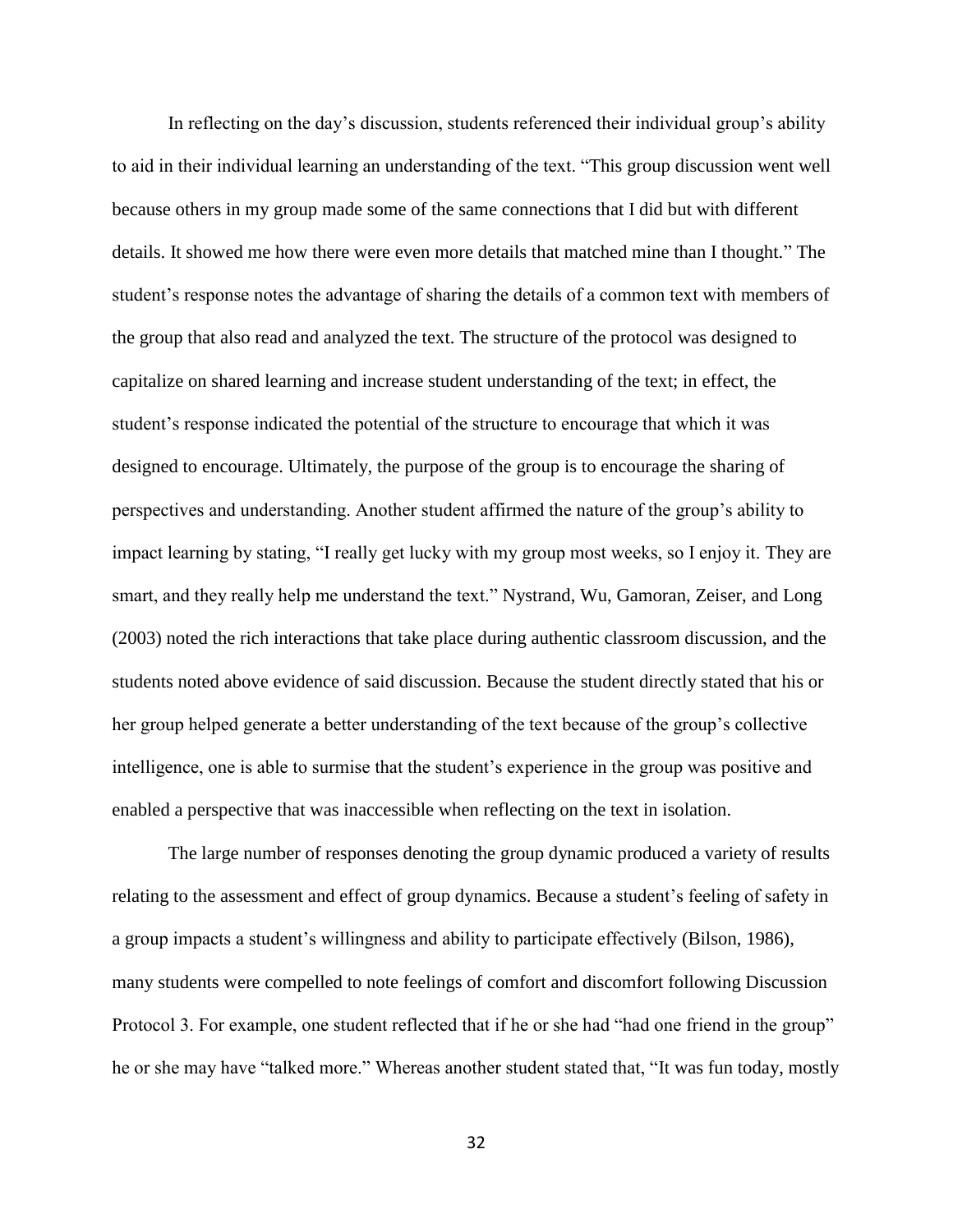because I was more comfortable around my group than past groups it was easier to talk." Creating a feeling of safety and security in the classroom extends beyond the whole group and into the realm of the small group dynamics at work within the discussion protocols. Because a safe learning environment is important to the creation of a positive classroom culture and individual learning (Fisher, Frey, & Pumpian, 2012), the student's assessment of his or her level of comfort shaping their participation was particularly important. The level of comfort within the group could potentially influence a student's overall participation and willingness to utilize the tool of discussion.

However, not all students required "friends" within the group in order to feel comfortable participating in the discussion. A particularly interesting reflection referenced the importance of the teacher choosing the groups. "I think when the teacher picks the groups it goes a lot better because people should be able to talk to everyone and you're not always going to get to pick who you work with in life. It does help when you get along with the people, but sometimes it's nice to work with people who have different views." Throughout the data collection process, certain responses have signaled a mature and/or advanced understanding of the discussion process and its design whereas other responses have indicated the need for an approach that is more comfortable for students who do not have the advanced discussion or analysis skills that other students have. The student that referenced the importance of teacher-selected groups was seemingly comfortable within the groups chosen by the teacher. However, it is also possible that the student is confident and comfortable with his or her ability to analyze the text as well as in his or her ability to discuss other student responses to the text. The potential variables that affect a student's perception and experience within the discussion protocol are large; however, the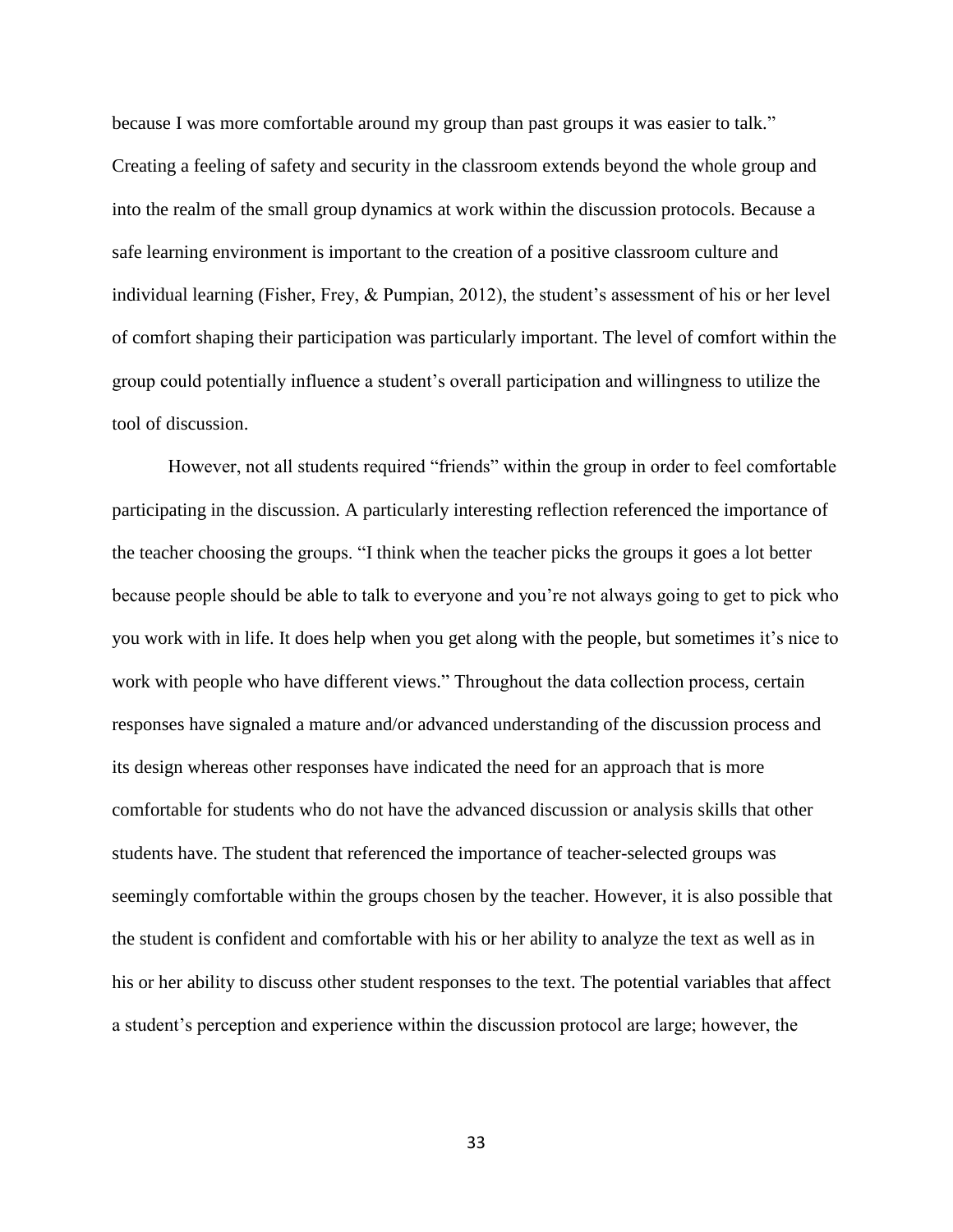variances in confidence between students discussing group dynamics are significant and worth investigating further.

### **Comparison to Past Discussions**

Because Data Collection Two marked the third discussion protocol that the students had participated in, students transitioned from discussing the structure of the protocol and individual levels of engagement in the protocol to discussing the protocols in relation to one another. Although students were prone to evaluating the success of the small group discussions in Discussion Protocol One, the students reflecting on Discussion Protocol Three had the context of the previous two discussions to reflect upon when responding in the second data collection. Although the indicators of comparison were straight forward and included such phrases as, "This group discussion went well . . ." and "I thought today could have gone better" as well as a series of three responses that noted the discussion as "fun," the collective tone of the responses was unique in that many of the students used the evaluation of the discussion to begin to discern what exactly went well and what could be changed to make the next discussion more positive. For the first time, students were able to provide feedback on the process in comparison to past experience, and many students were eager to showcase the positive and negative comparisons to past discussions. This ability to evaluate is seemingly significant in that students appear to be generating an awareness of traits that are positive and negative within the context of the protocol. That being said, it is difficult to know whether or not the students are planning on using said knowledge and familiarity with the protocol to enhance future discussions; thus, prompting the need for further investigation in this area.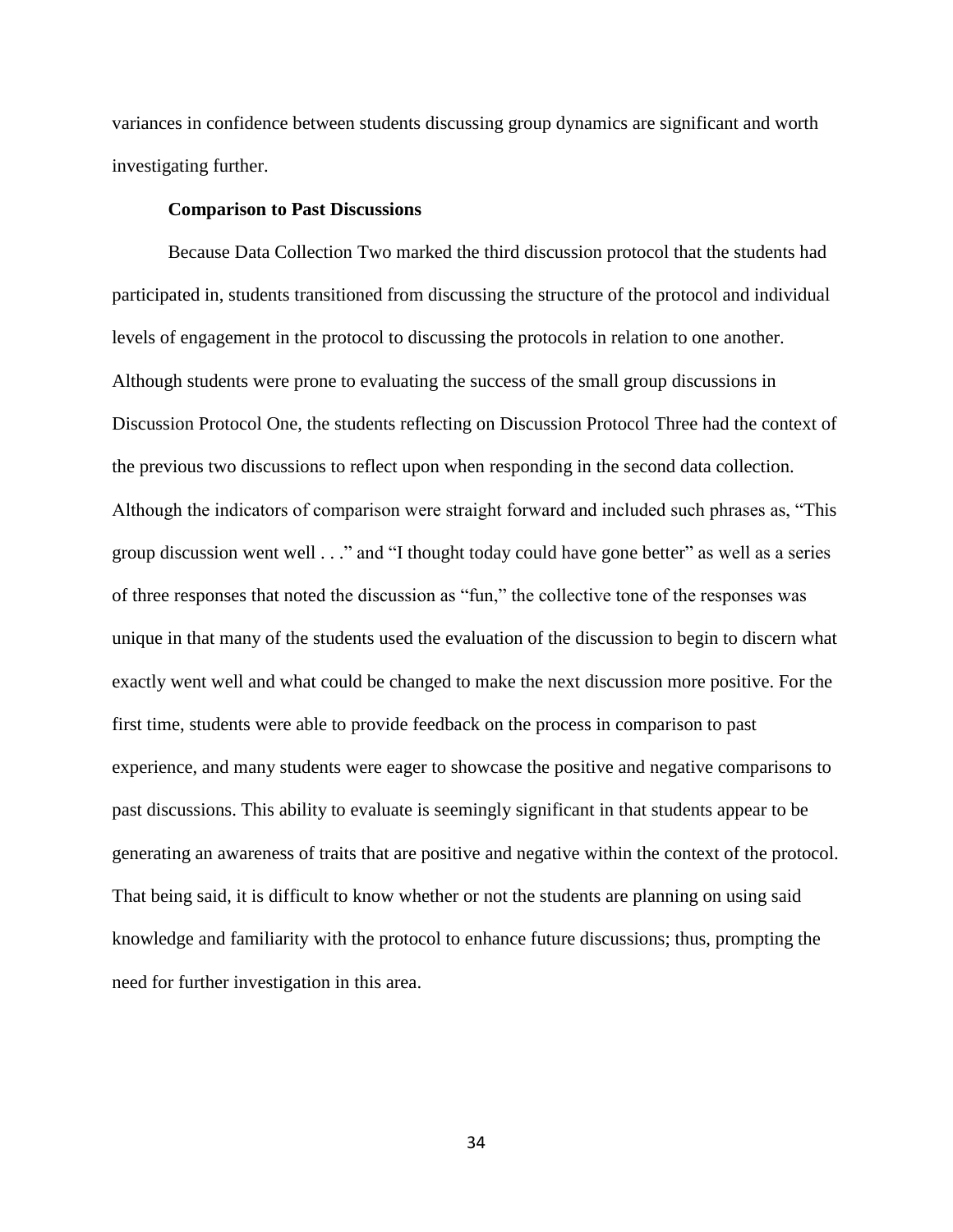#### **Data Collection Three**

Data Collection Three took place on March 12, 2019. Students read the short story, "Hills like White Elephants," by Earnest Hemingway (1998) and completed three separate analysis paragraphs to share in the students' sixth literature discussion protocol. Students were again randomly placed in small discussion groups. At the end of the protocol, students were asked to answer the survey question. Students were told that participation in the survey was voluntary and anonymous. No grade would be attached to the response. Of ENG 212's 21 students, 20 students were in attendance on the date of Data Collection Three, and 19 of the 20 participating students responded to the survey question. After the analysis of the responses to the survey question for Data Collection Three, the themes of "Thoughts on Learning" and "Reflection on the Success of the Protocol" were evidenced and further investigated.

#### **Thoughts on Learning**

In the final collection of data, students often noted the theme of learning through the completion of the protocol. The theme of learning was denoted in a variety of text and often referenced the way in which a group member's analysis of the text impacted a different group member's understanding of the text. The text for Discussion Protocol Six seemingly presented challenges to the students that were not evident in Data Collection One and Data Collection Two. However, it is possible that the students are simply using the structure of the protocol to better understand the literature presented and, now that the discussion protocol is routine, the students are in a developmental zone that allows for greater reflection and denotation of learning and challenges. One student reflected, "There were details I didn't even catch or understand until the discussion, and I would like to work on this piece more to figure it out. It's kind of like a puzzle. I never know I enjoyed puzzles like this . . ." Because the discussion of complex topics has the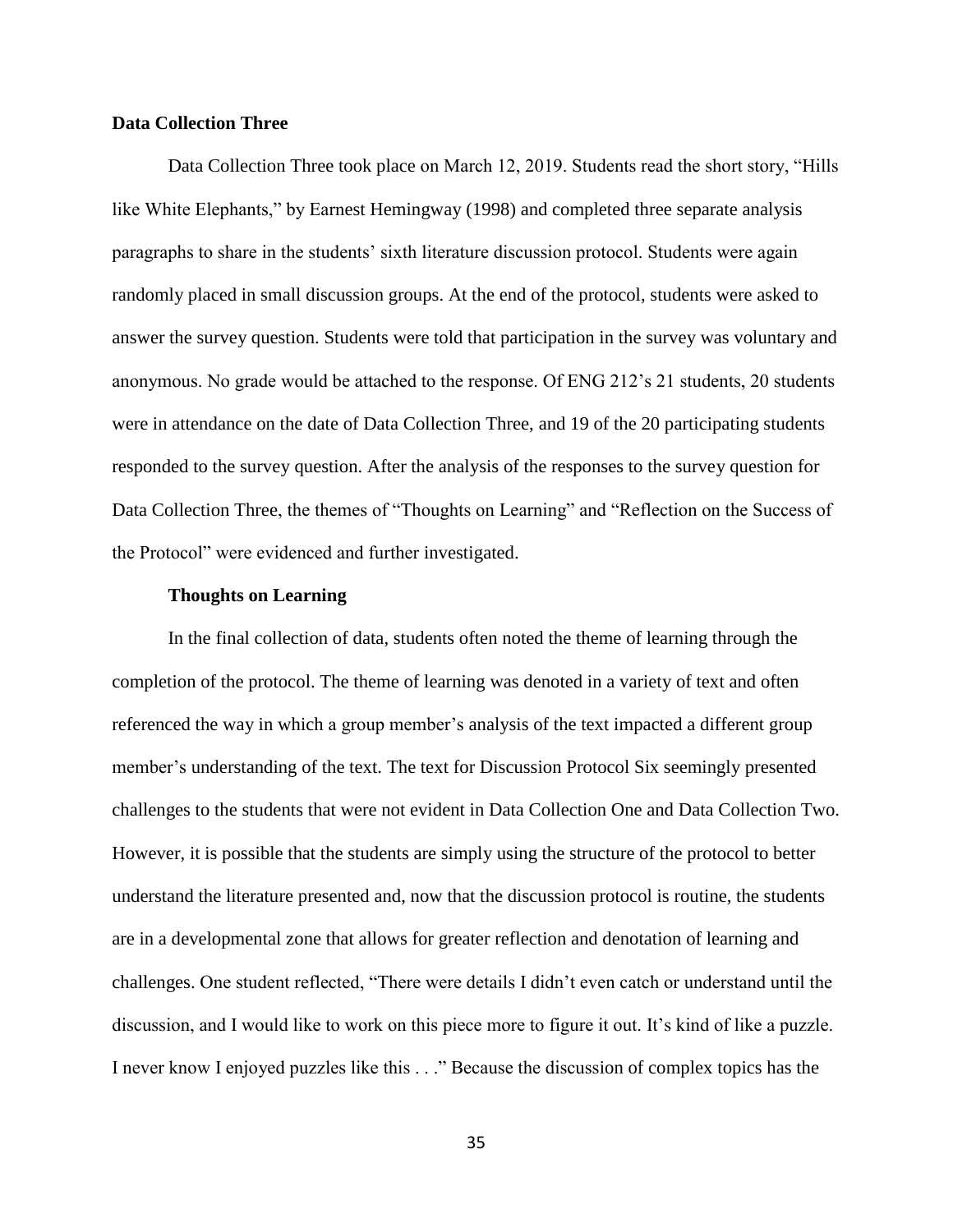potential to generate new contexts for meaning making, the student was able to metaphorically reference the text as a puzzle that he or she enjoyed working on. Furthermore, the student noted the group's ability to help in the creation of the metaphorical puzzle, displaying the student's understanding of the shared learning that was occurring during the discussion protocol.

Furthermore, the students elaborated on the past theme of group dynamics and structure in an attempt to highlight a connection between the structure, groups and learning as a whole. For some students, the third response seemed to be a comprehensive response that denoted an evolution of understanding both the purpose of group discussion and analysis of a literary text. For other students, the response to Protocol 6 was isolated to thoughts on the day's protocol rather than the relationship between the protocols. That said, both the comprehensive responses and the isolated responses that displayed the theme of "Thoughts on Learning" suggested that learning and meaning making takes place from a shared discussion of literary themes and details.

In contrast to past protocols, some students found themselves reflecting on specific details of the text discussed in the protocol. Past discussions had little discussion of or reference to specific details discussed or learned. Rather, students opted to share their experiences with the actual process. However, Discussion Protocol's Six's reflections garnered multiple discussions of important and learned details of the text, "Hills like White Elephants." For example, one student directly referenced a group member's thoughts in his or her reflection, sharing, "Leah shared a really strong one about white elephants and an elephant or problem and the room and it really stuck out because I remember trying to connect them with something but never ended up finding anything." In the example above, the student not only credits a group member with helping to generate a new understanding, the student also shares that he or she was able to use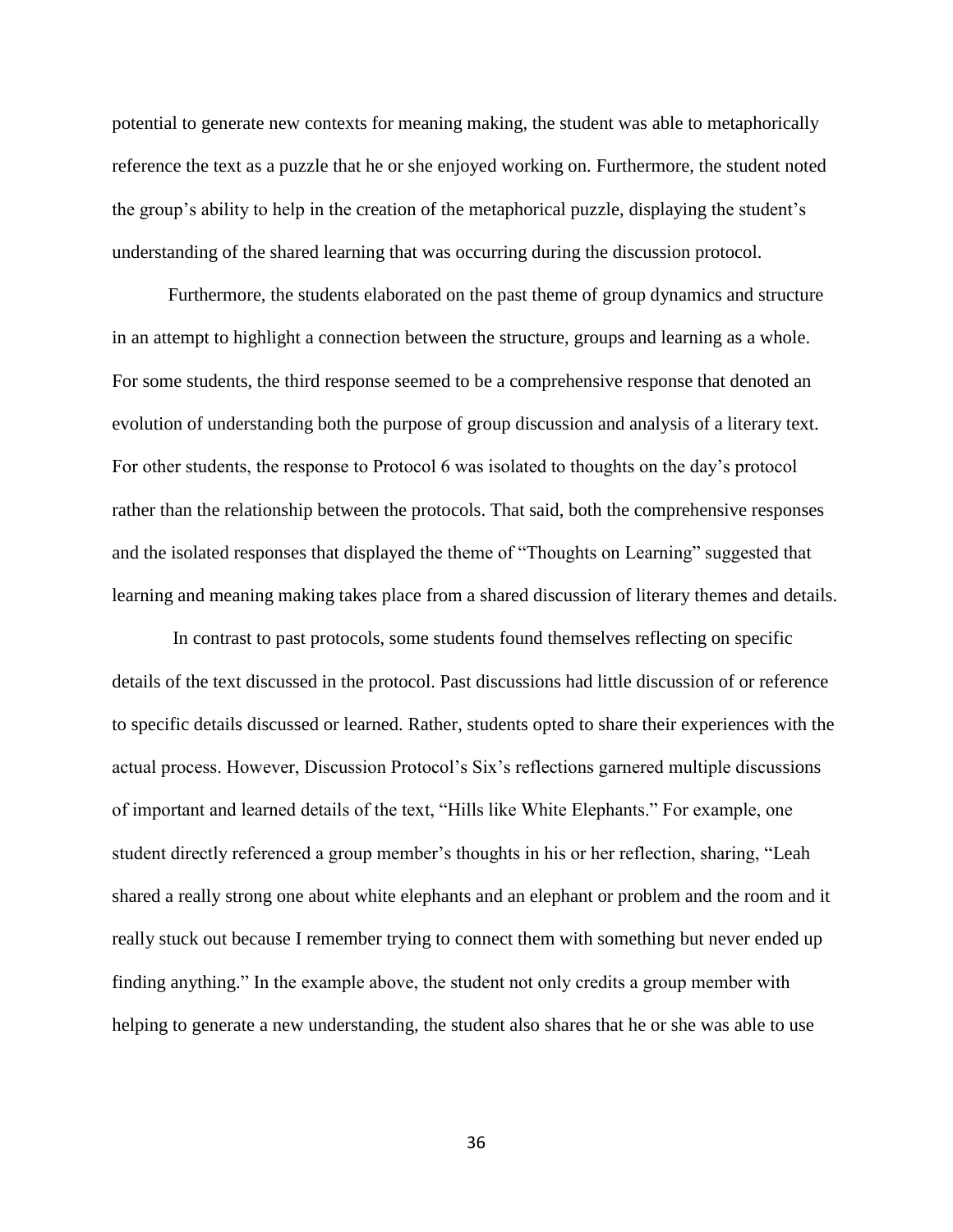the new information to clarify a moment of confusion during his or her individual reading of the text.

Although multiple students noted learning through the discussion, students did not mention any aspect of the written analysis. Because the analysis was prepared ahead of time, the information presented in the discussion protocol may have affected the learning experiences and overall effect of the quality of discussion as a whole. Although Hess and McAvoy (2015) stated the importance of preparation of materials before protocol, the students' ability to recognize said preparation as a foundational element to the success of the discussion may have been limited by the open nature of the question.

#### **Reflection on the Success of the Protocol**

Students in both Data Collection 2 and Data Collection 3 referenced a feeling of success in the completion of the protocol. The feelings of the completion of success varied and often overlapped with students noting learning or growth through the discussion. Furthermore, the inclusion of concepts such as "fun" notes a connection to Data Collection 1's theme of "Engagement." Throughout the reflective responses collected in Data Collection 3, students made comments indicating that "the discussion was enjoyable," and one student even stated that it was the best discussion that he or she had thus far.

The students' feelings of success in the protocol seem to indicate a feeling of both engagement and an understanding of the learning that results. Seemingly, the feelings of success and engagement have been present since the first data collection. Although not all of the students noted the experience as being fun, most responses referenced either success or engagement thereby signifying the continuation of an engaged and successful experience for students. Although many teachers stray from student discussion, fearing the ambiguous and complex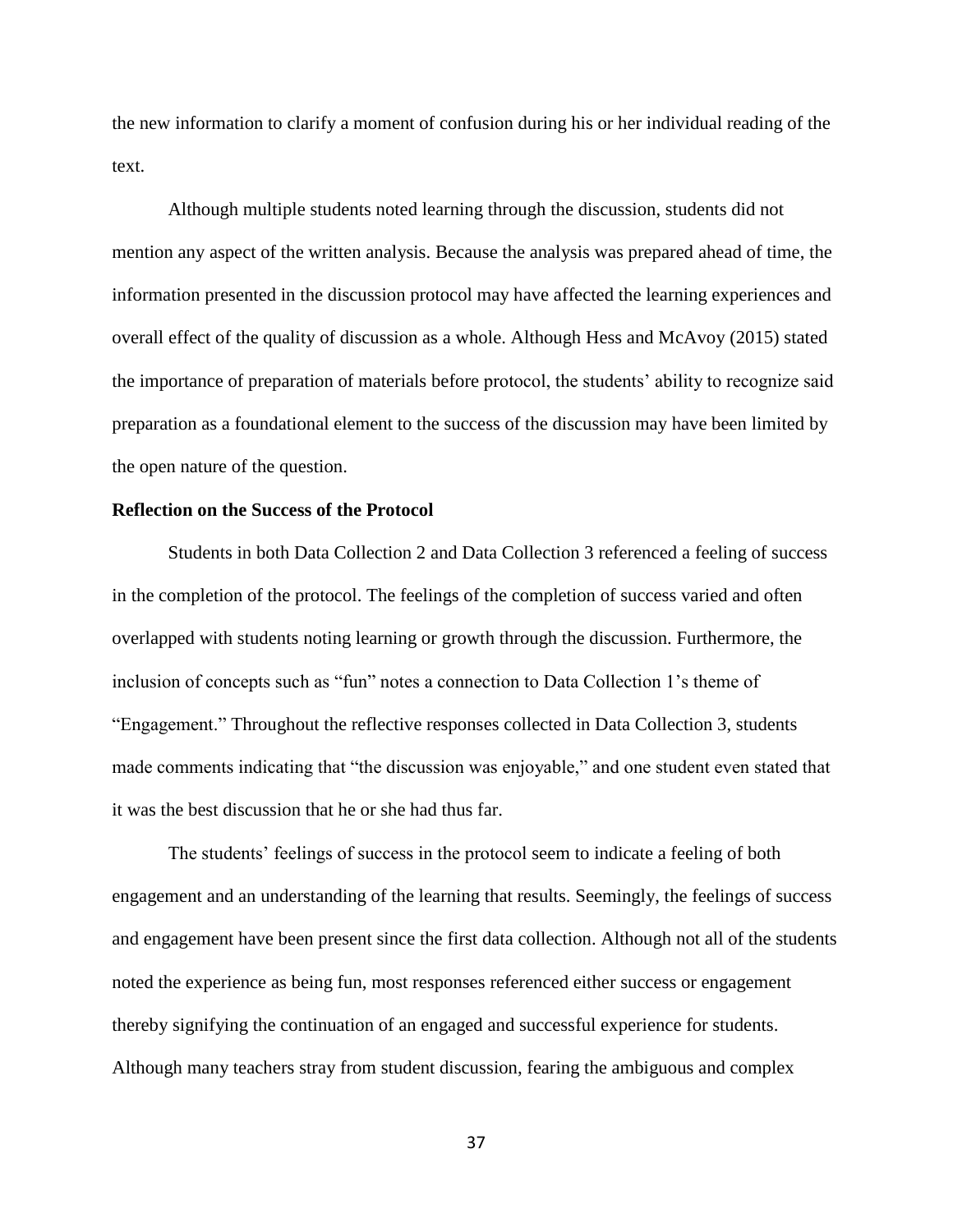nature of discussions, the ability of the protocol to sustain an engaged audience is promising to the continuation of the use of the protocol in the classroom. Furthermore, it seems as though the students' familiarity with the protocol might increase the likelihood that students perceive the protocol experience as a learning experience. Because familiarity with structures that govern the students' interactions increase with time, students continued interest in the activity as well as new reflection on learning is promising in terms of the protocol's effect on students.

#### **Trends in Student Responses**

In an analysis of Protocol 1, the themes of student engagement and discussion of the protocol's structure appeared. Many students described an engaging experience, and some students even discussed an element of surprise in their own ability to partake in the discussion and/or enjoy the discussion. Because the question asked of the students was broad and allowed for many responses, some students expanded upon the theme of engagement while others simply noted that the discussion was "fun." Although students discussed engagement, unlike Protocol 6's data collection, the very few students noted "learning" through the protocol. This may not signify a lack of learning through discussion, because multiple students focused on the structure of the discussion in Protocol 1. Because the protocol was new to the students, the reflection on the structure of the protocol seemingly indicated an attempt by many of the students to understand the new structure that the students were asked to function within. The students participating in the study may have learned, but it is possible that many of the students were focused on participating in the format of the discussion and fully achieving the goals of the discussion; thus, reflections on learning through the protocol were few.

Discussion Protocol 3 marked the second data collection, and students displayed decidedly different responses to the protocol. Seemingly, students evolved past the discussion of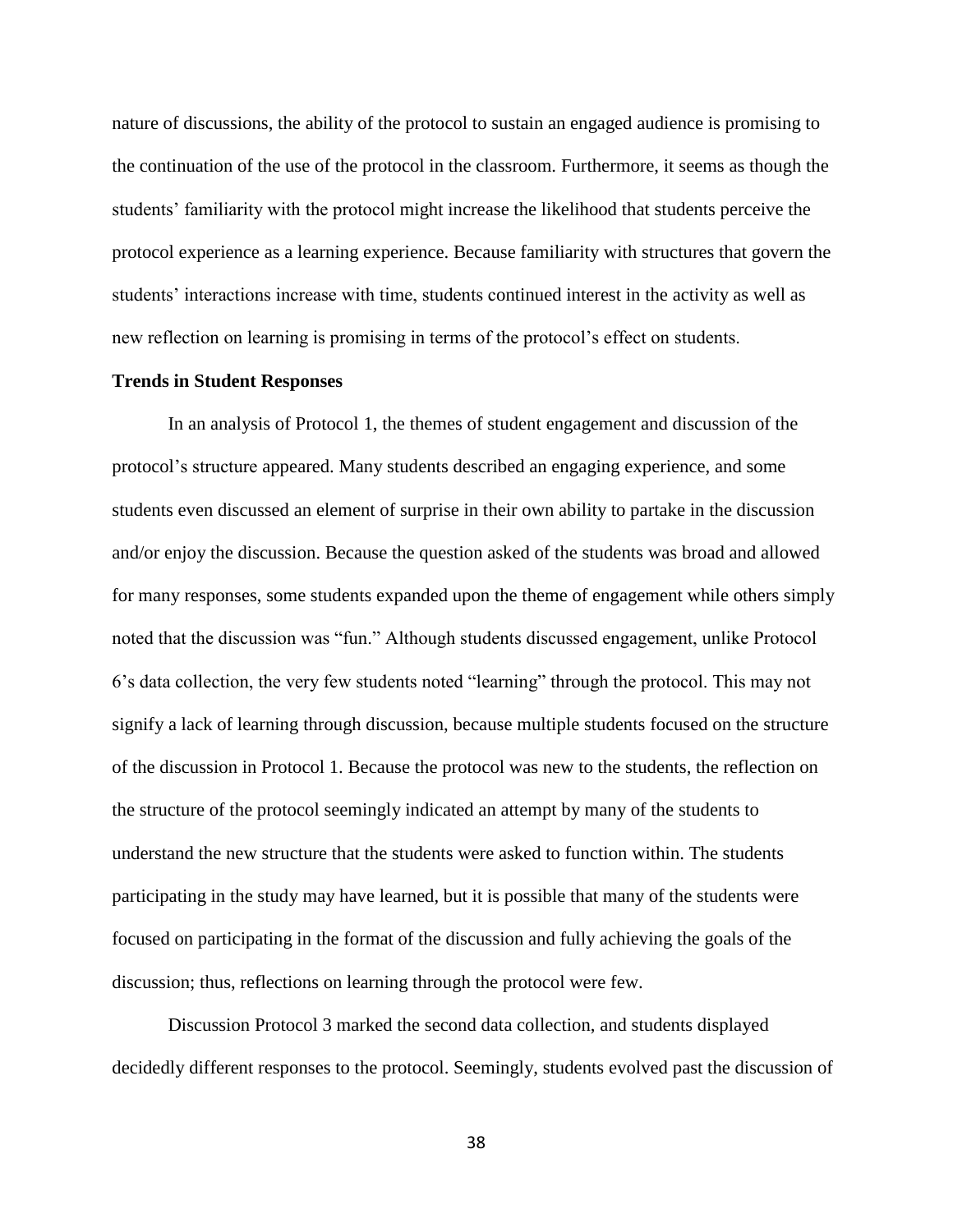the format of the protocol, as many of the students had, at that point, participated in the protocol three times, and instead discussed the dynamics of individual groups and the groups' effect on the individual protocol's success. In reflection, students referenced both current and past groups and the effect of each group's unique dynamics on the students' overall experience in the protocol. Because groups were created at random for each protocol, students had the opportunity to work with a variety of people. Protocol 3's response appeared to mark students' ability to compare positives and negatives of past protocols to the current protocol. Although students were allowed to respond in any way they felt necessary to the reflective, open-ended question, many students responded in a manner that provided insight into the success of the current or past protocol. Students' ability to use the context of past protocols to engage in such discussion marks a decided turn from the response analyzed in Protocol 1's data collection. Although few students noted learning as part of the experience of Protocol 3, students displayed a familiarity with the structure of the protocol that allowed for individual insights into how the group's dynamics in each protocol discussion influenced the overall experience of the protocol. Although the response and insights varied from student to student, the overall trend in responses indicated a decided shift in what students were thinking about following their third attempt at the literature discussion protocol.

The third data collection occurred following Discussion Protocol 6 and resulted in themes of both student engagement and learning. In contrast to Protocol 1, students noted learning at a much greater rate than engagement. That said, many of the responses that indicated learning as part of the experience of the protocol also alluded to student engagement. The significance of the student notation of learning through the protocol is found in the evolution of student responses. The students began with an emphasis on the structure and engagement of the actual experience,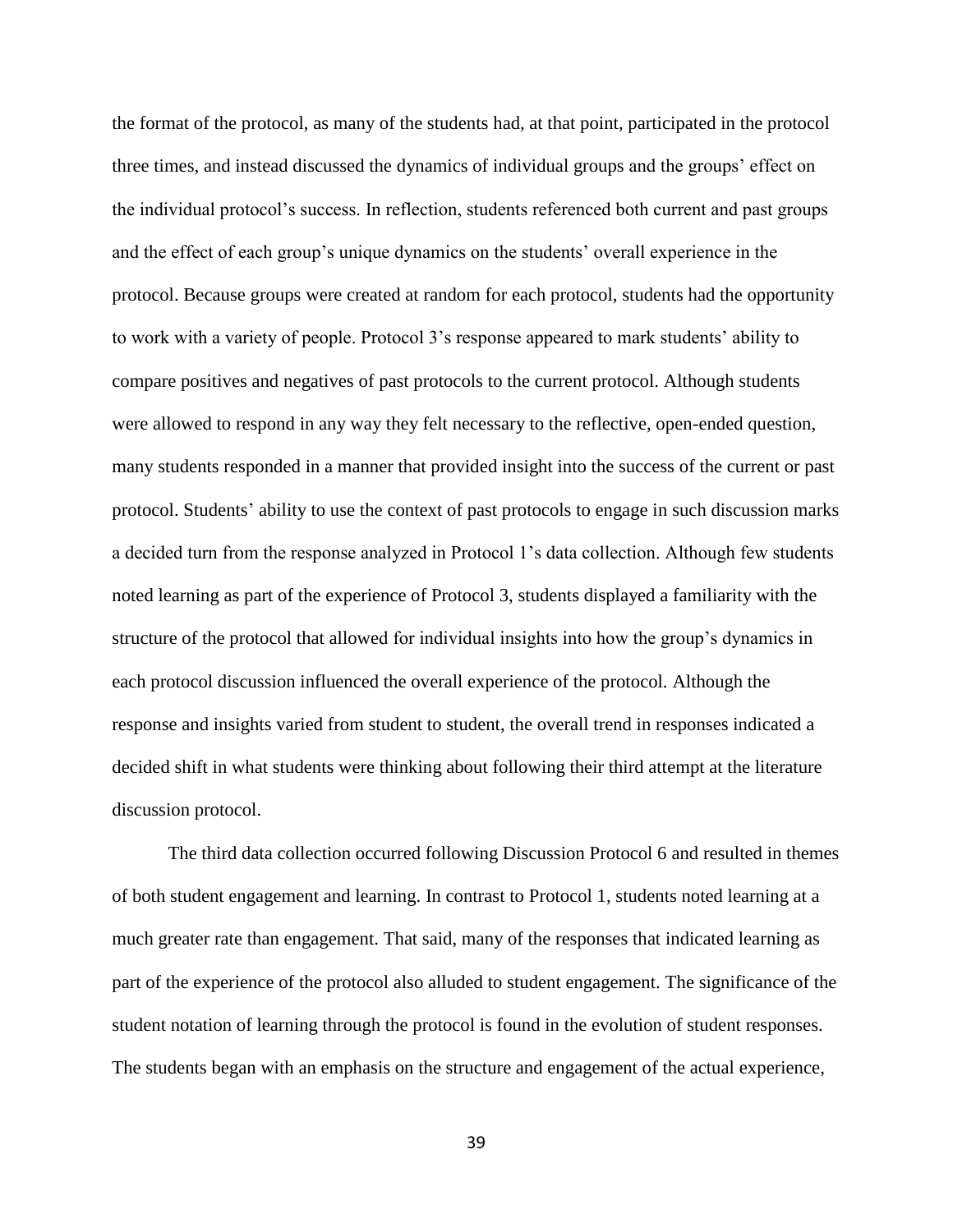progressed to reflections on group dynamics and using past knowledge to compare the nuances of each experience, and ended with the students responding in a manner that suggested learning occurred through the experience of participating in the protocol.

Throughout the analysis of student experience in the teacher-designed literature discussion protocol, individual students referenced significant concepts and ideas that were not found to be group themes. Notably, one to two students in every protocol noted that the process was difficult and/or not enjoyable. In each of the responses, the student indicated a reason for his or her negative experience. That said, the final protocol garnered only a single response in which a student stated he or she did not enjoy the protocol because ". . . I don't get along with group members, and I felt my ideas were not very good or worth being said." Because of the anonymity of the data collection and a lack of ability to see how individual responses change throughout time, it is impossible to know if the student expressing a negative experience in Discussion Protocol Six expressed a similar experience in all other data collections.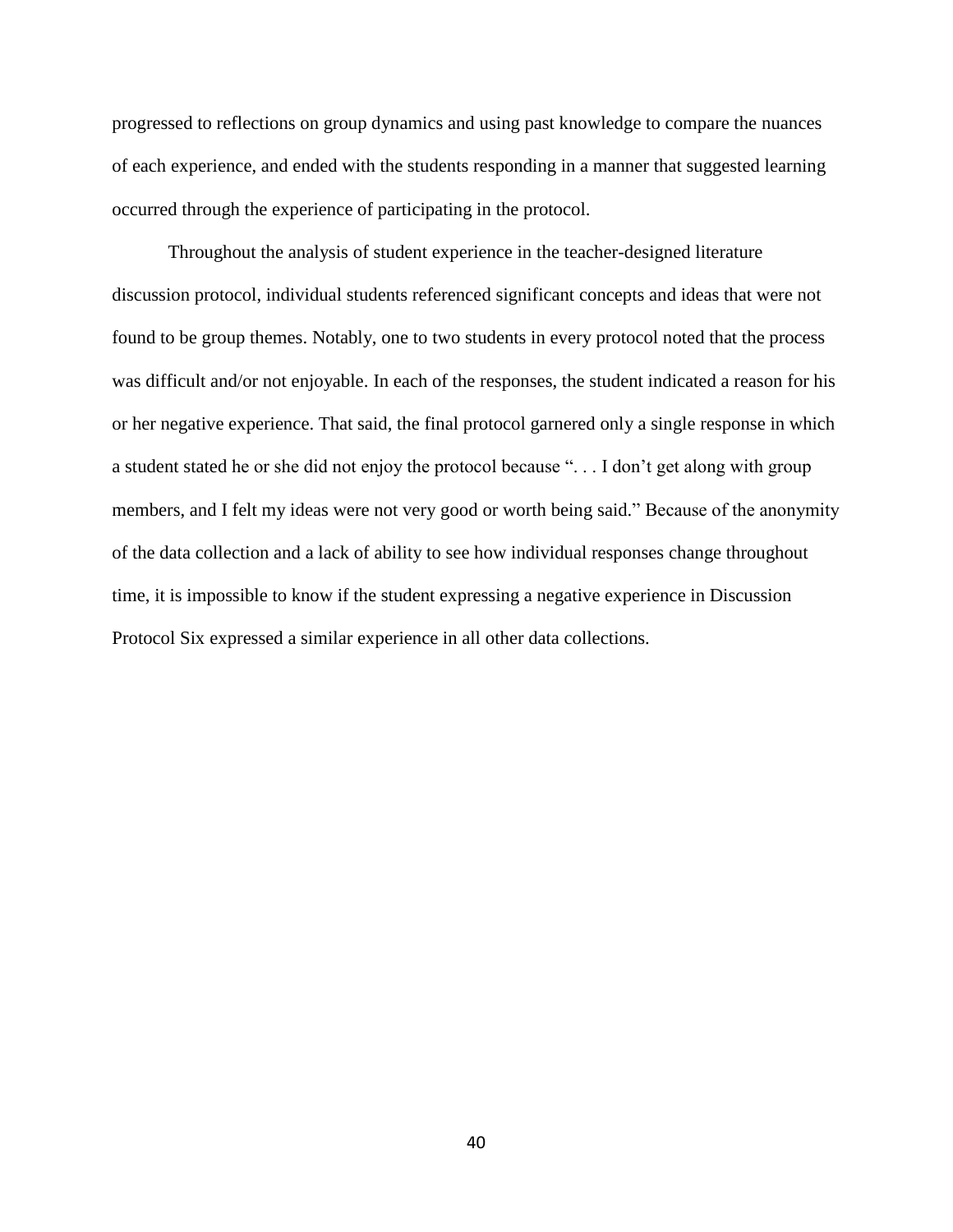### CHAPTER FIVE: SUMMARY AND CONCLUSION

#### **Data Collection One Summary**

Discussion Protocol 1 produced the first collection of data for the purpose of this Phenomenological Study examining student experience in a teacher-designed literature discussion protocol. Discussion Protocol 1 asked students to discuss individual analyses of the poem, "Oh Captain, My Captain," by Walt Whitman. Of ENG 212's 21 students, 19 students were present and took part in Discussion Protocol 1. In student reflection of experience within the discussion protocol, the themes of "Discussion of Protocol's Structure" and "Discussion of Engagement" were evidenced and further investigated. Student responses displayed a variety of experiences that emphasized the experience with the structure of the protocol. Some students noted the awkward nature of the protocol's structure; yet, some responses noted that the awkward feeling disappeared toward the end of the protocol. Other students saw the protocol's structure as a means of encouraging participation and perceived the structure as responsible for students' continued discussion. In student reflections on the experience of taking part in Discussion Protocol 1, the theme of engagement and/or fun prevailed. Many students indicated that the discussion was fun; furthermore, some students suggested that they found themselves surprised at how much they enjoyed the process and indicated that they did not perceive the process as enjoyable before taking part in the protocol.

#### **Data Collection Two Summary**

Discussion Protocol Three marked the second collection of data for the students in Modern American Literature. The second collection of data followed student reading an analysis of the short story, "An Occurrence at Owl Creek Bridge," by Ambrose Bierce. The students'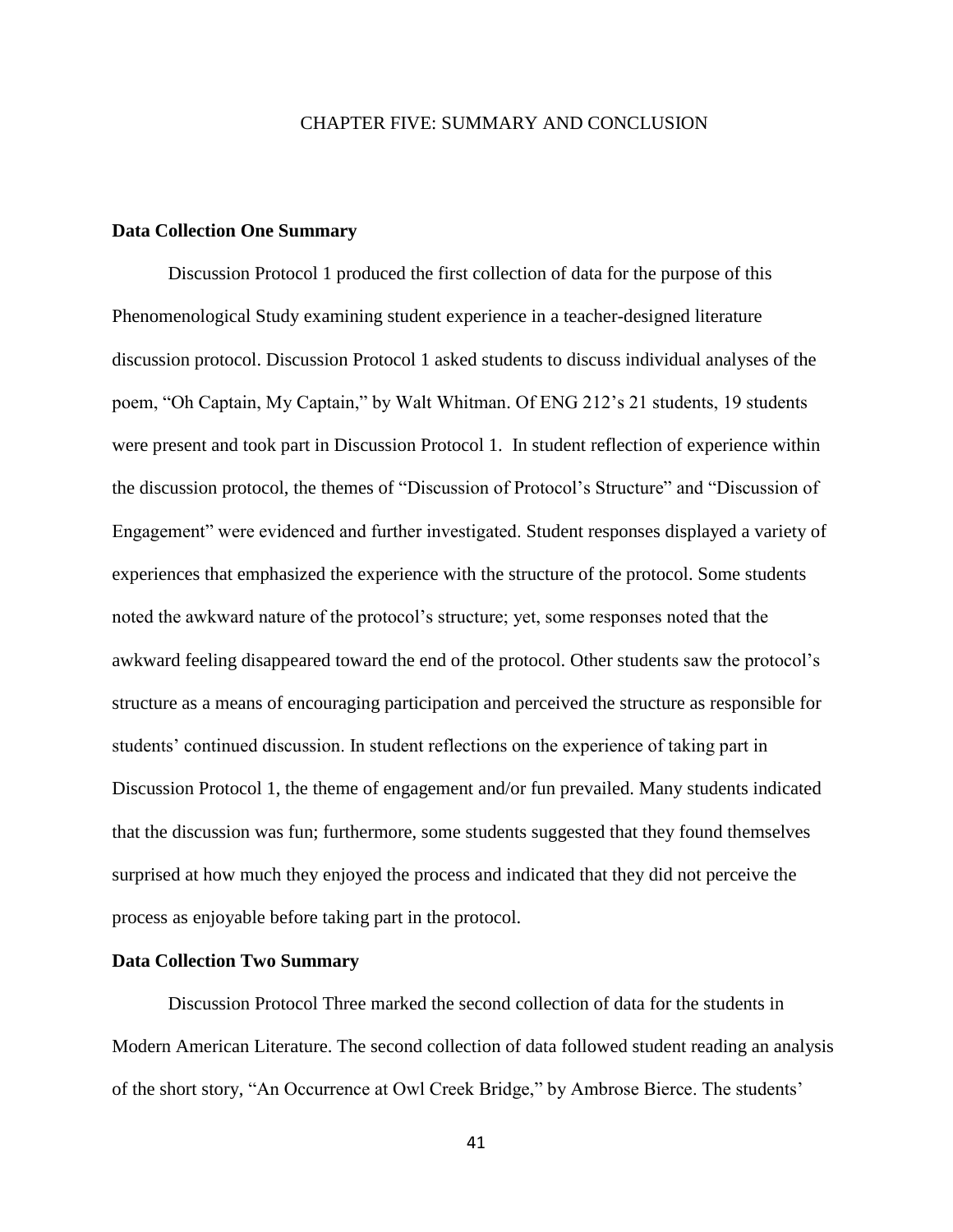reflection on their experience participating in the protocol indicated a focus on the themes of "Reflection on Group Dynamics" and "Comparison to Past Discussions." The second data collection followed most students' third experience with the discussion protocol structure. Students reflected less on the structure of the protocol in Data Collection 2 and instead emphasized the effect of the groups' composition on the individual student's experience within the protocol. Students seemingly show cased a stronger understanding of the process used within the protocol and used their individual understanding of past protocols' positive and negative experiences to judge the experience of the day's discussion.

#### **Data Collection Three Summary**

The final data collection followed students' analysis of the short story, "Hills like White Elephants," by Earnest Hemingway. The final data collection was students' sixth experience with the teacher-designed literature protocol. Of the 20 students in attendance, 19 reflected on their experience with the discussion protocol. Data Collection 3 indicated that learning was a significant part of the students' experience in the discussion protocol. Students also referenced themes of engagement and fun. In the final collection of data, the students appeared to have evolved past reflections on structure and group dynamics and into a more comfortable discussion of what was learned through the process of completing the teacher-created literature discussion protocol.

#### **Limitations of the Study**

The study was limited in that it investigated one class, in a specific setting, over a fiveweek period. The study was an investigation of personal practice, and I was the only researcher. Furthermore, the data collected was anonymous and there was no notation of how individual students' responses changed over time which did not all allow for the variances of the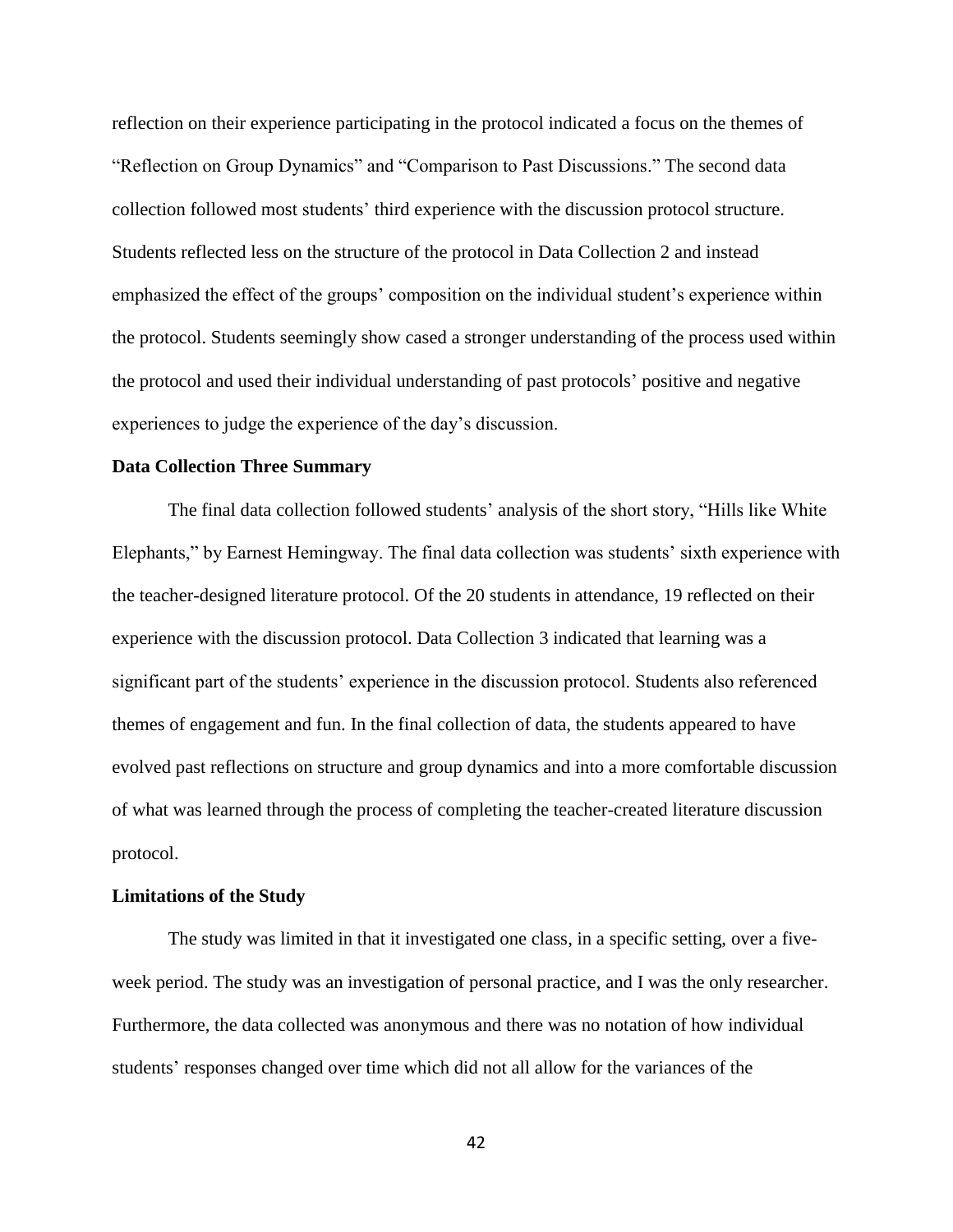individual's perspective shift or lack of a shift over the time of the protocol's implementation. Finally, the study only used reflections to examine personal perspective and did not use any other method of collecting data, thereby limiting the depth available by other data collections such as interviews.

#### **Areas for Further Research**

Multiple areas for future research were revealed through analysis of the data collected. Although, by the final data collection, multiple students noted learning through the discussion, students did not mention any aspect of the written analysis. Because the analysis was prepared ahead of time, the information presented in the discussion protocol may have affected the learning experiences and overall effect of the quality of discussion as a whole. However, throughout the three data collections, students did not state whether the prepared analyses had an effect on the discussion. This connection is interesting in that students did not note the prepared analysis as affecting the perceived outcomes of the protocol. However, because the reflective question was broad, students might have taken the prepared analyses as simply a mandatory portion of their assignment; thereby overlooking the potential effect of the preparation. However, if students had not been asked to prepare responses, how would the shift in the protocol structure affect the students' overall experience? Would the change in structure impact the students' experience in a positive or negative manner given that the change would require a more dynamic, instantaneous response? Would there be more awkward moments, or would the students produce responses that are more genuine? Hess and McAvoy (2015) noted that students reflect more on their own learning when they have the added responsibility to prepare for the discussion. Thus, the added responsibility of preparing for the discussion may lead students to different experiences than discussions that are designed to be organic and of the moment.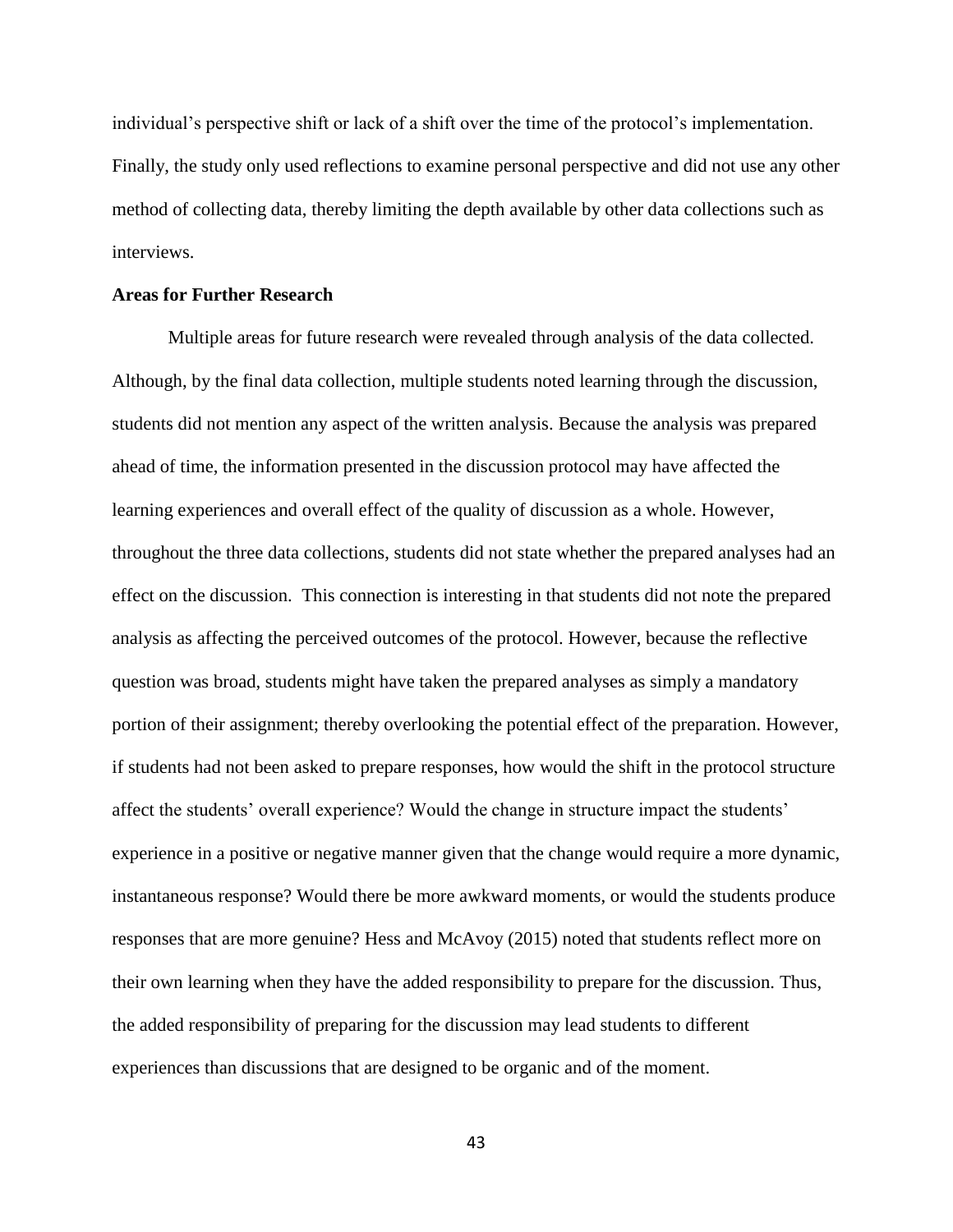Another area of research to pursue in light of the findings in this study is a measure of the teacher-designed literature protocol's effect on student learning. Is the literature protocol as effective or more effective at promoting student learning in the literature classroom? Because this study was phenomenological and attempted to examine the students' perception of the protocol, the study did not examine whether or not the students learned through their participation in the teacher-designed discussion protocol. Some students reported learning as mentioned in the previous section; however, there was no external measure used within the study to record student growth within the content area from beginning to end. A future study might attempt not only to gauge student learning from beginning to end with an approved method of measure but might also make use of a control group that taught the same content without the use of the teacher-designed literature discussion protocol.

As mentioned within the literature review, in one national survey, 95 % of English teachers reported value peer discussion as a component of literature instruction, yet, only 33% of the same teacher reported the use of any discussion within their practice (Comeryas & DeGroff, 1998, p. 434). The discrepancy between what a teacher values and actual implementation and regular practice seems to indicate a problem with the implementation of discussion practices in the classroom. That said, is it possible that the repeated use of a protocol similar to the teacherdesigned protocol used in this study would increase teacher willingness and/or ability to implement discussion practices in the classroom on a consistent basis? A teacher's willingness and ability to align that which is valued with personal practice is important to the integrity of the classroom. Thus, increasing a teacher's ability and/or motivation to implement regular discussion practices into the classroom might have a broad and lasting effect on the teacher and/or students.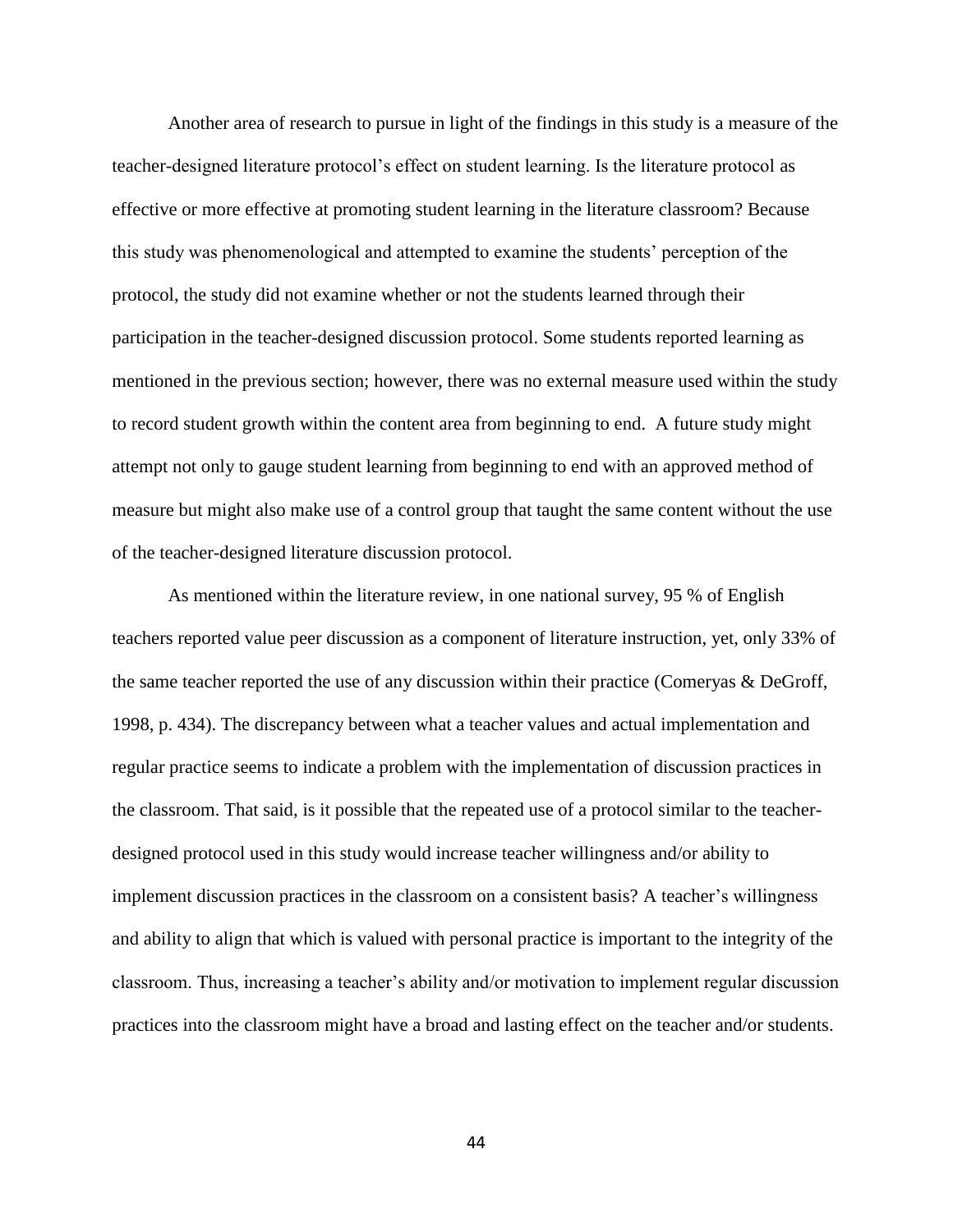#### **Teacher Research Reflection**

As I plan my classes for next year, I must consider the results of my research. After analyzing the results of Data Collection One and comparing the results to the other two data collections, it seemed that students were much more concerned with the structure of the discussions than in other data collections. Students were seemingly attempting to learn the structure of the protocol and follow directions to complete the assigned process. Because the protocol was completely new to students, and some students had never participated in a small group discussion before, students might have felt pressure to complete the steps of the protocol and work through the process of the protocol. In the future, I plan to introduce the protocol to students in a way that notes the new structure. I will tell students that they have probably not experienced a discussion like the teacher-designed literature protocol discussion, and that it is possible that they will feel awkward or uncomfortable as they attempt to complete all of the steps. I want students to understand that it is normal if they feel uncomfortable. Furthermore, I will make sure that students understand that the class will be completing many more protocoled discussions, and that eventually, the structure of the protocol will become familiar.

The method used to construct groups should also be considered in the creation of future literature discussions. In this study, students were part of a randomly selected group that changed for every discussion. Some students noted that teacher-selected groups were a positive aspect of the discussion; however, other students mentioned that having one friend or a familiar face in the group might encourage greater participation. Because a feeling of safety is an important in encouraging participation, I could ask students to privately share with me one or two preferred group members. Then, I could attempt to structure the first few discussions in a way that allows students who are less comfortable in a group setting to have at least one person that they selected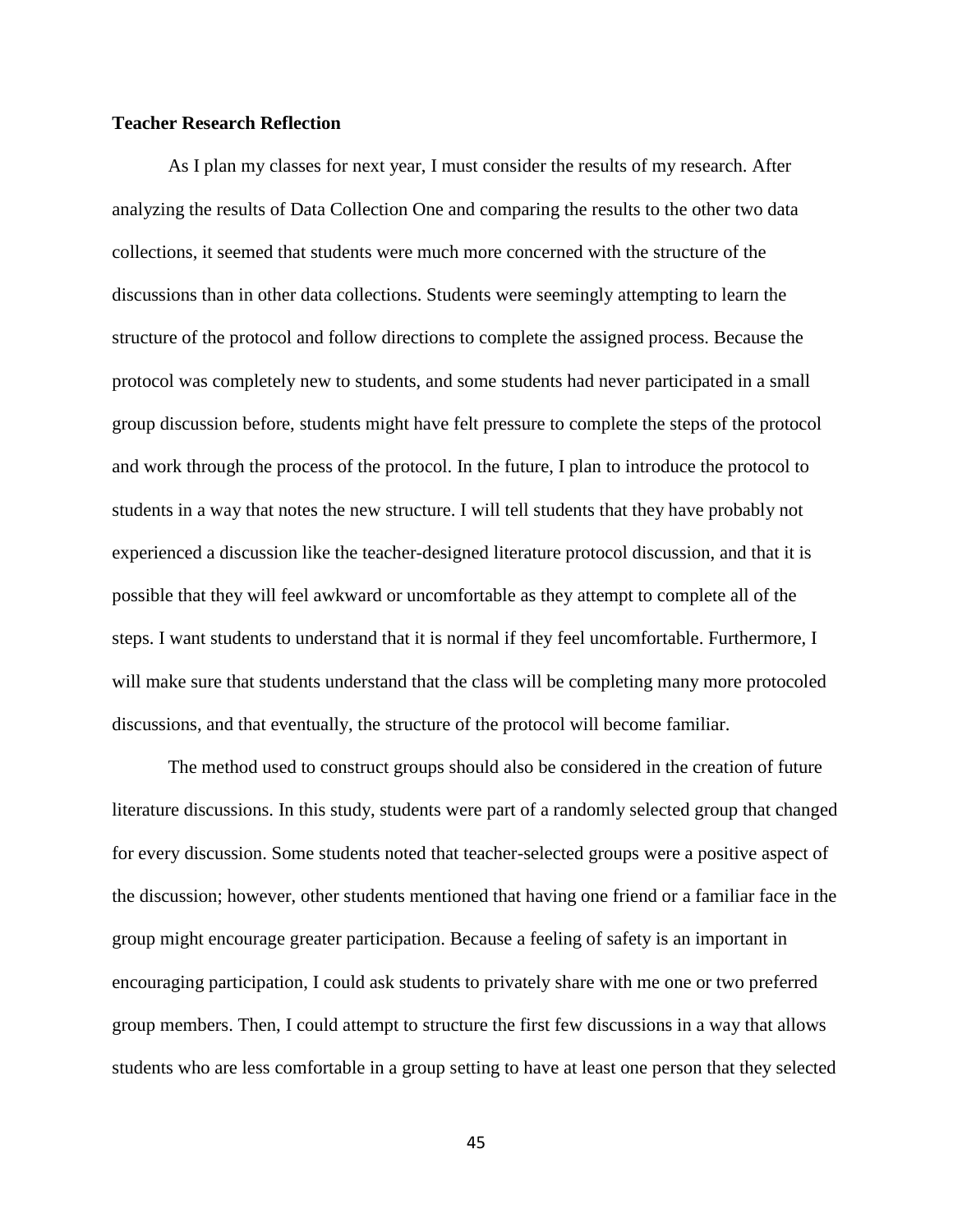in the group. That said, students said little about group discomfort in the final data collection. Therefore, as students become more comfortable with the teacher-designed discussion protocol and discussing literature with their classmates, I could transition to complete random selection of groups. Seemingly, students were most concerned with the group makeup in the early discussion protocols.

Finally, I must remember that repeatedly implementing the teacher-designed literature discussion protocol is important to promote student perception of learning through discussion. Only after the third data collection (following the sixth discussion protocol) did student reflections reveal an emphasis on what was learned through discussion. After students understood the structure and nature of the groups, students were able to discuss the learning that occurred through the discussion protocol. Although I am quick to jump from tool to tool to promote learning in my classroom, I must remember the importance of repeated implementation of the teacher-designed literature protocol concerning students' experience with learning. Thus, I will commit myself to repeated protocoled discussions throughout the semester.

#### **Conclusion**

This investigation of personal practice resolved to better understand student experience with a teacher-designed literature discussion protocol. Three collections of data over the course of six literature discussions revealed both themes exclusive to the individual protocols and evolving themes present from one data collection to the next. In the first data collection, students reported experiences that noted themes of engagement as well as an emphasis on thoughts and perceptions regarding the structure of the discussion. By the second data collection, students had completed the teacher-designed discussion protocol three times and reflected on an experience that focused on group dynamics and an evaluation of the discussion in contrast and comparison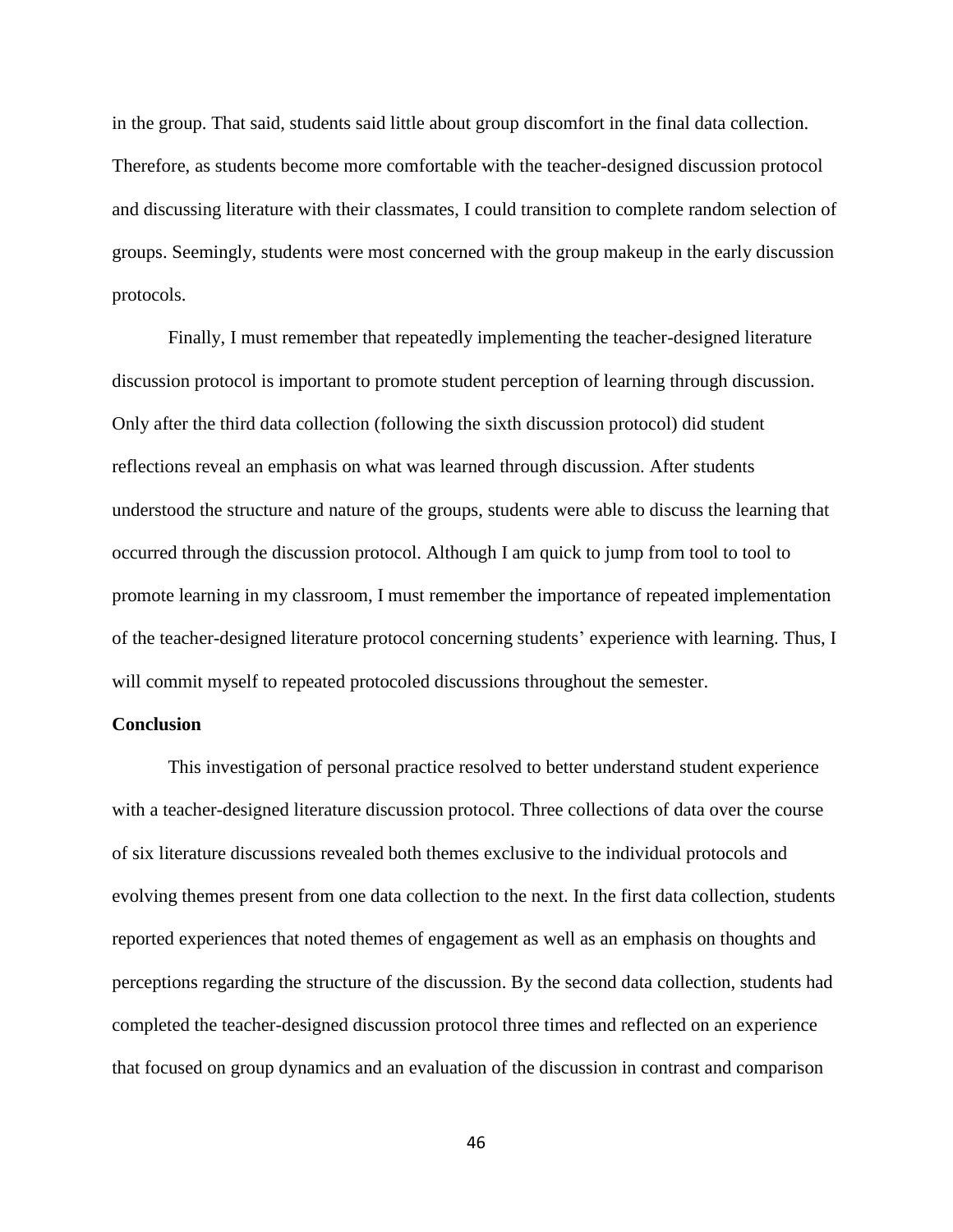to past discussion. However, when the third data set was collected following the sixth discussion, students noted an experience that emphasized the learning that had occurred within the protocol along with feelings of success and engagement. Although students completed the protocol six times, enthusiasm for the protocol as well as student perception of learning through the discussion thematically peaked in the final data collection. Student experience with the teacherdesigned literature discussion protocol was unique in that student experience evolved from the first to the last discussion protocol. Students first reflected on the structure of the protocol and feelings of engagement, transitioned to discussing the experiences of past protocols and group dynamics, and ultimately, after participating in six discussion protocols, shared feelings of engagement and learning.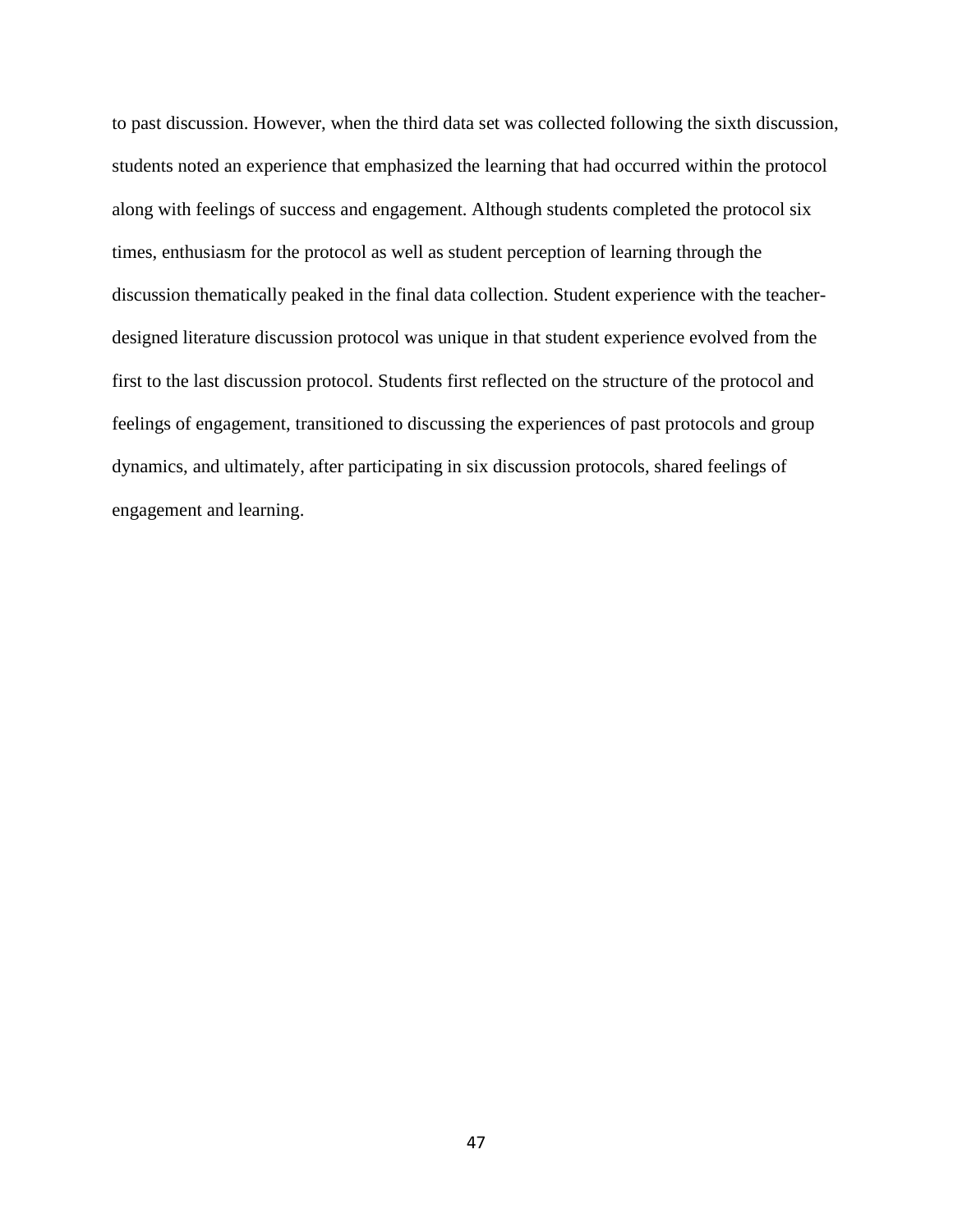#### REFERENCES

- Bierce, A. (2008). An Occurrence at Owl Creek Bridge. In *The Norton Anthology of American Literature* (7th ed., Vol. 2, 1865-Present, pp. 299-314). New York, NY: Norton & Company.
- Billson, J. M. (1986). The college classroom as a small group: Some implications for teaching and learning. *Teaching Sociology*, 14(3), 143-151. doi:10.2307/1318467
- Brookfield, S. (2006). Discussion as a Way of Teaching. In North Seattle Webshare. Retrieved November 26, 2018, from http://webshare.northseattle.edu/Sustainability\_in\_Healthcare/Discussion\_as\_a\_Way\_of\_ Teaching INC-Learning Circles.pdf
- Brookfield, S. D., & Preskill, S. (2012). *Discussion as a way of teaching tools and techniques for democratic classrooms*. Hoboken, NJ: Wiley.
- Cavanagh, R. F., & Waugh, R. F. (2004). Secondary school renewal: The effect of classroom learning culture on educational outcomes. *Learning Environments Research*, 7(3), 245- 269. doi:10.1007/s10984-004-3296-5
- Christoph, J., & Nystrand, M. (2001). Taking risks, negotiating relationships: One teacher's transition to a dialogic classroom. *Research in the Teaching of English*, 36(2), 249-286.
- Comeryas, M., & DeGroff, L. (1998). Literacy professionals' perspectives on professional development and pedagogy: A national survey. *Reading Research Quarterly*, 33(3), 434- 472.
- Creswell, J.W. (2003) *Research design: Qualitative, quantitative, and mixed method approaches*. Thousand Oaks, CA:. Sage Publications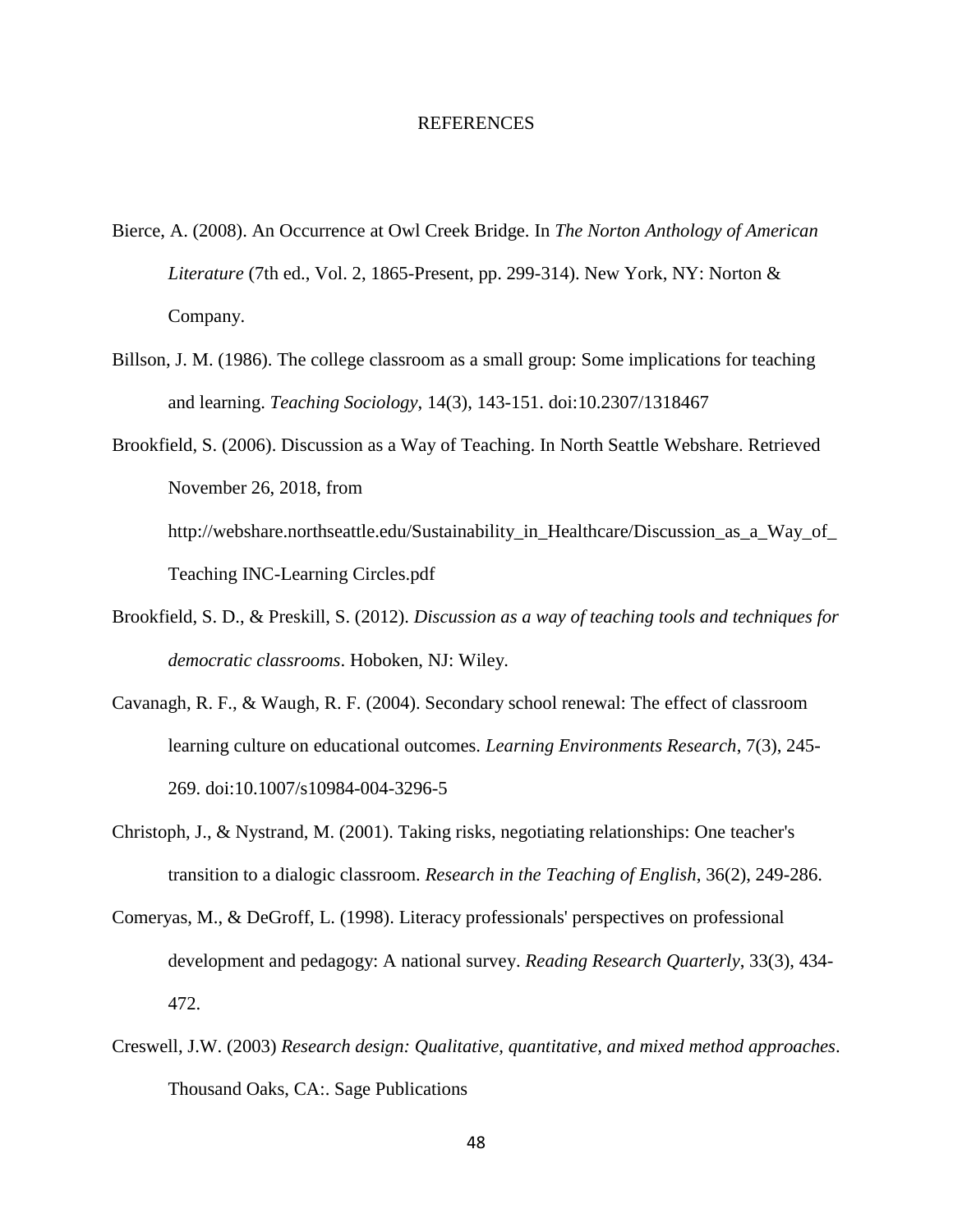- Creswell, J. W. (2012). *Educational research: Planning, conducting, and evaluating quantitative and qualitative research* (4th ed.). Boston, MA: Pearson Education.
- Dallimore, E. J., Hertenstein, J. H., & Platt, M. B. (2016). Creating a community of learning through classroom discussion: Student perceptions of the relationships among participation, learning, comfort, and preparation. *Journal on Excellence in College Teaching*, 27(3), 137-171.
- Dallimore, E. J., Hertenstein, J. H., & Platt, M. B. (2008). Using discussion pedagogy to enhance oral and written communication skills. *College Teaching*, 56(3), 163-172. doi:10.3200/CTCH.56.3.163-172
- Fisher, D., Frey, N., & Pumpian, I. (2012). *How to create a culture of achievement in your school and classroom*. Moorabbin, Vic.: Hawker Brownlow Education.
- Fredrickson, B. L. (2001). The role of positive emotions in positive psychology: The broadenand-build theory of positive emotions. *American Psychologist*, 56(3), 218-226.
- Fox-Cardamone, L, & Rue, S. (2002). Students' responses to active-learning strategies: An examination of small-group and whole-group discussion. *Research for Educational Reform* 8(3): 3-15.doi:10.1037//0003-066x.56.3.218
- Fredrickson, B. L. (2001). The role of positive emotions in positive psychology: The broadenand-build theory of positive emotions. *American Psychologist*, 56(3), 218-226.
- Hemingway, E. (1998). Hills like White Elephants. In *The complete short stories of Ernest Hemingway: The Finca Vigía edition*. New York, NY: Scribner Paperback Fiction.
- Hess, D. E., & McAvoy, P. (2015). *The political classroom: Evidence and ethics in democratic education.* New York, NY: Routledge.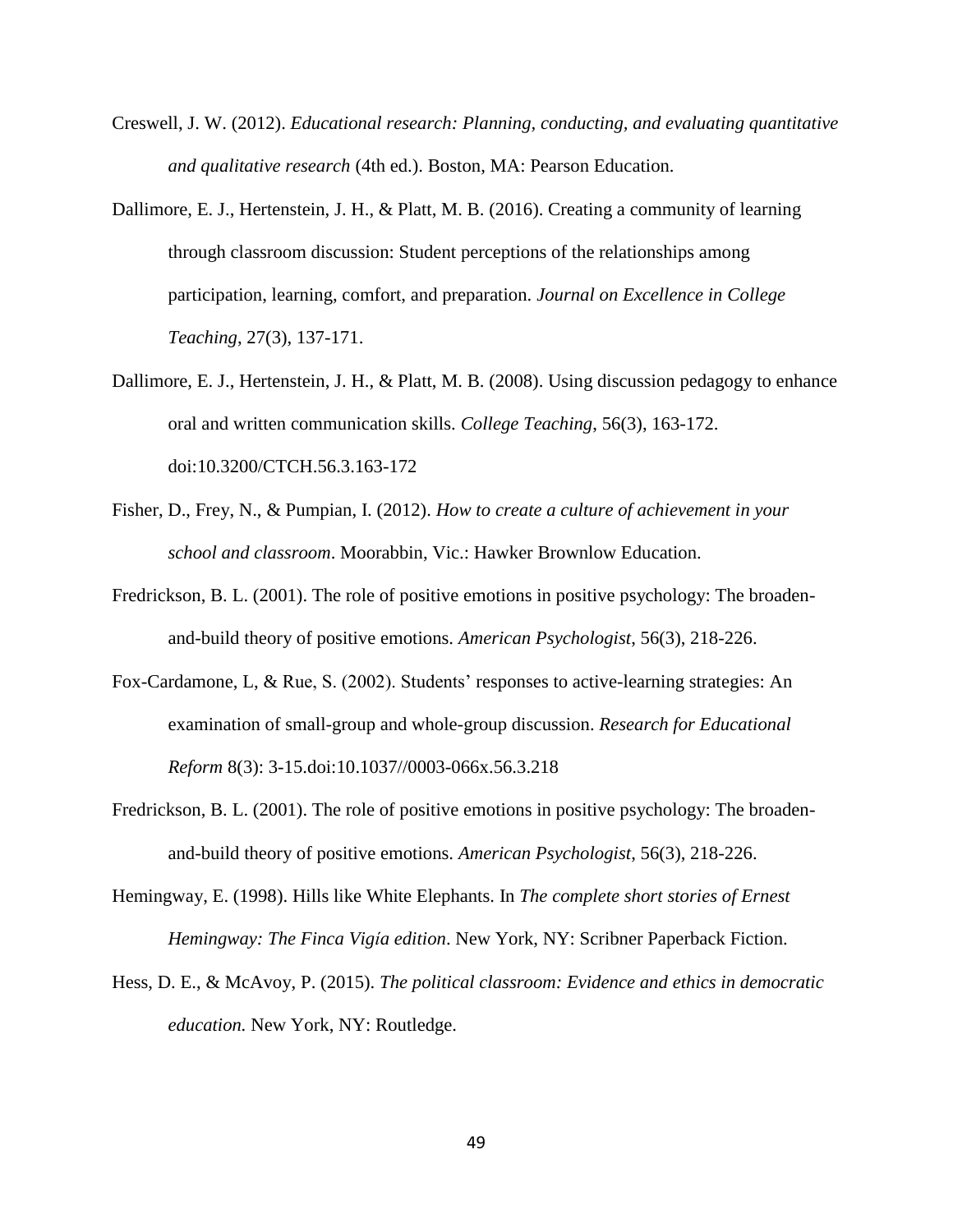Jonassen, D. H. (1991). Objectivism versus constructivism: Do we need a new philosophical paradigm*? Educational Technology Research and Development, 39*(3), 5-14. doi:10.1007/bf02296434

Knezic, D. (2013). Teachers' education in socratic dialogue: Some effects on teacher-learner interaction. *The Modern Language Journal*, 97(2), 490-505. Retrieved from <http://www.jstor.org.nmu.idm.oclc.org/stable/43651651>

Kipp-Newbold, R. (2010). That's fierce! Collaboration in the English classroom. *The English Journal*, 99(5), 74-78. Retrieved from

<http://www.jstor.org.nmu.idm.oclc.org/stable/27807196>

- Lee, Jung-Sook. (2014). The relationship between student engagement and academic performance: Is It a myth or reality?. *The Journal of Educational Research*. 107(1). 177- 185. doi: 10.1080/00220671.2013.807491
- Many, T.W., Sparks-Many, S.K., & DuFour, R. (2015). *Leverage: Using PLCs to promote lasting improvement in schools*. Thousand Oaks, CA: Corwin.
- Marshall, J. D., Smagorinsky, P., Smith, M. W., & Dale, H. (1995). *The language of interpretation: Patterns of discourse in discussions of literature*. Urbana, IL: National Council of Teachers of English.
- Mogashoa, T. (2014). Applicability of Constructivist Theory in Qualitative Educational Research. *American International Journal of Contemporary Research, 4*(7), 51-59. Retrieved May 03, 2019, from

http://www.aijcrnet.com/journals/Vol\_4\_No\_7\_July\_2014/7.pdf

Nabokov, V. V., & Bowers, F. (1982). *Lectures on literature*. San Diego, CA: Harvest.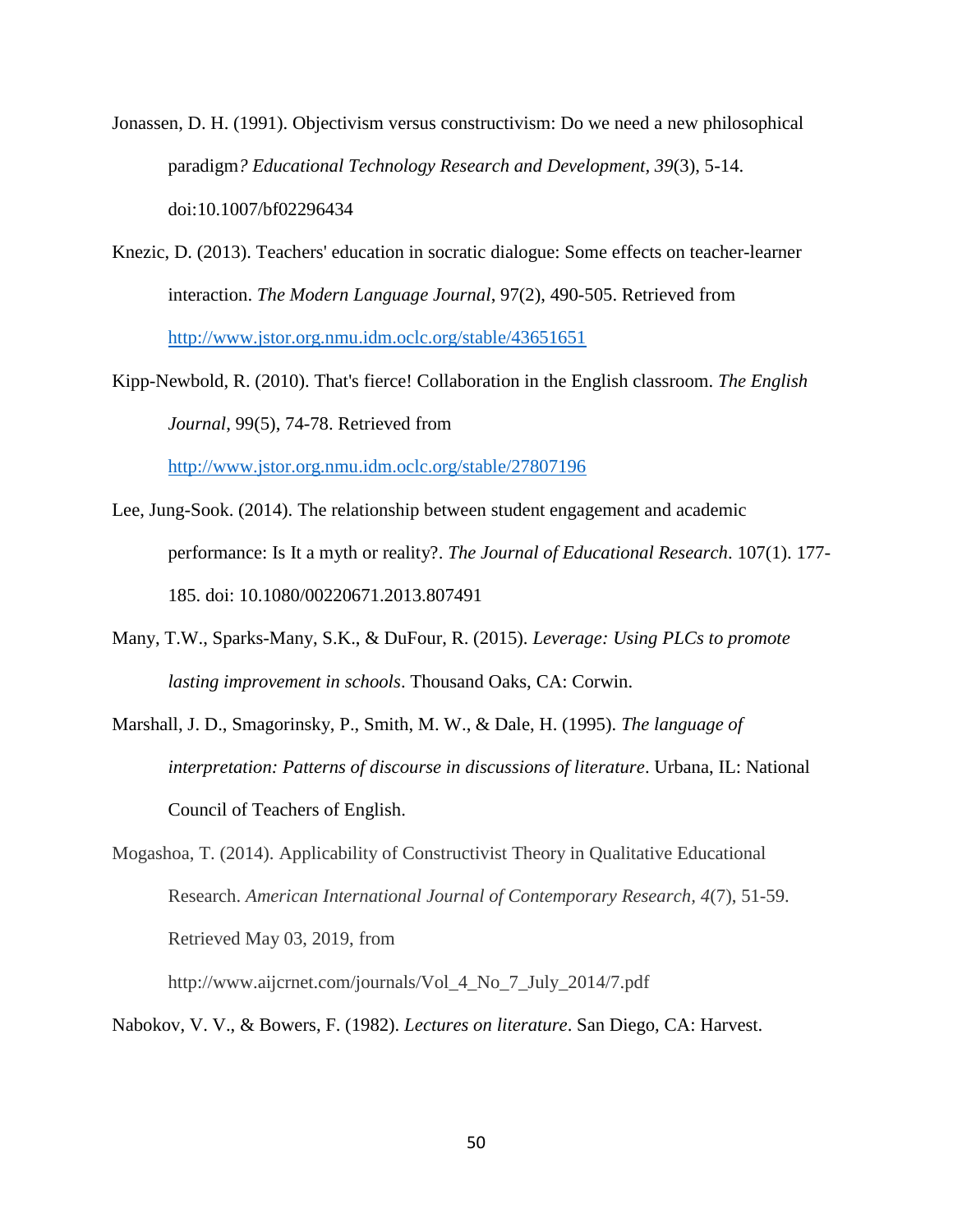- Nystrand, M. (2006). Research on the role of classroom discourse as it affects reading comprehension. *Reading Research Quarterly* 46(8), 392-412.
- Nystrand, M., Gamoran, A., Kachur, R., & Prendergast. (1996). *Opening dialogue: Understanding the dynamics of language and learning in the English classroom*. New York, NY: Teachers College Press.
- Nystrand, M., Wu L. L., Gamoran, A., Zeiser, S., & Long, D. A. (2003). Questions in time: Investigating the structure and dynamics of unfolding classroom discourse. *Discourse Processes, 35*(2): 135-198.
- Perrine, L. (1962). The nature of proof in the interpretation of poetry. *The English Journal, 51*(6), 393-398. doi:10.2307/810224
- Roberts, D., & Langer, J. (1991). Supporting the process of literary understanding: analysis of a classroom discussion. CELA Report Series 2.15.

Rosenblatt, L. (2005). *Making meaning with text*: Selected essays. Portsmouth, NH: Heinemann.

- Roskos, K., & Neuman, S. (2011). The Classroom environment: First, last, and always. *The Reading Teacher*, 65(2), 110-114. Retrieved from http://www.jstor.org.nmu.idm.oclc.org/stable/41331583
- Smagorinsky, P. (2001). If meaning is constructed, what is it made from? Toward a cultural theory of reading. *Review of Educational Research*, 71(1), 133-169. Retrieved from <http://www.jstor.org.nmu.idm.oclc.org/stable/3516069>
- Strong, M. (1994). Socratic Practice as a means of cultivating critical hinking skills and classroom community. *American Secondary Education*, 23(1), 10-16. Retrieved from <http://www.jstor.org.nmu.idm.oclc.org/stable/41064088>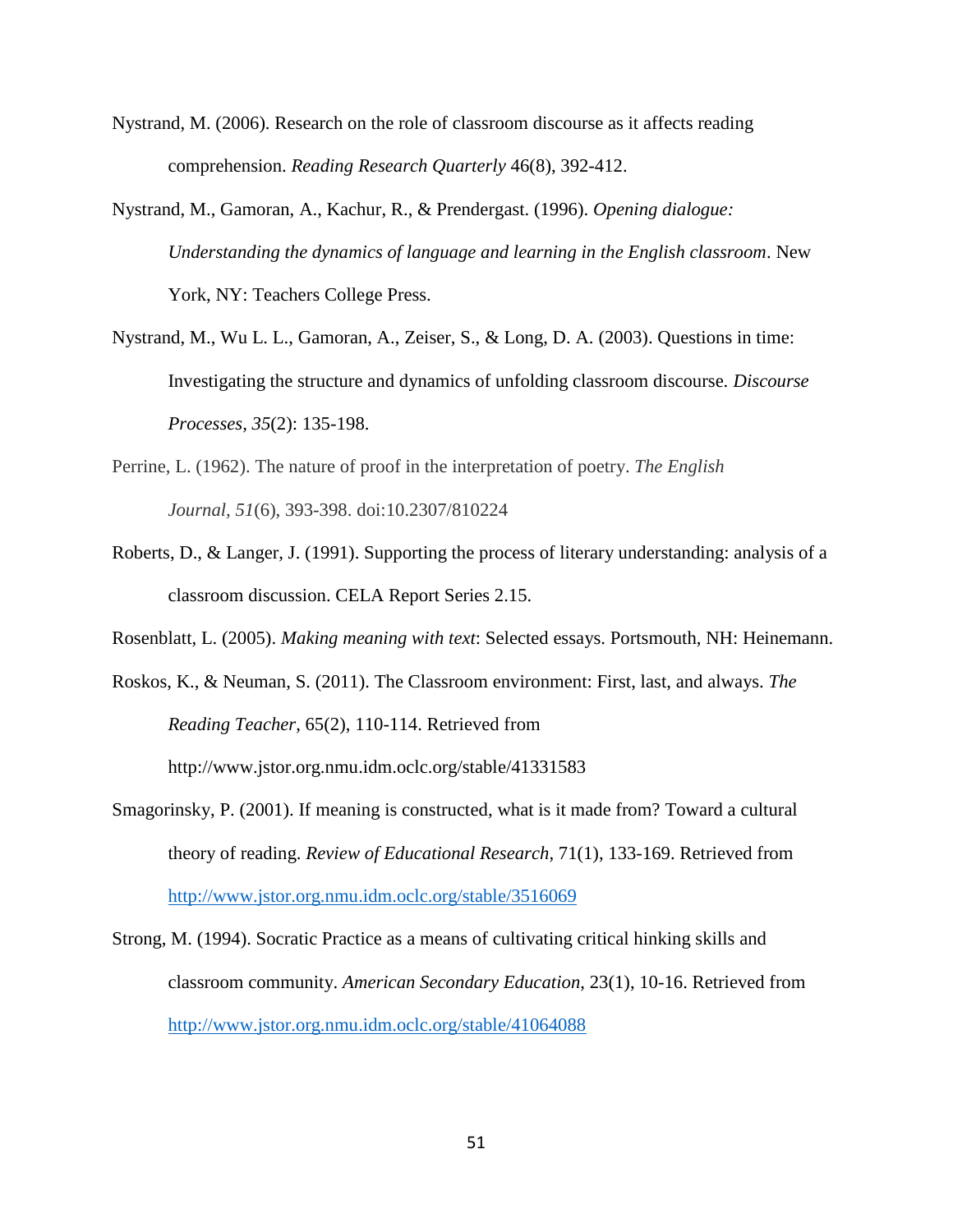Tredway, L. (1995). Socratic Seminars: Encouraging Students in Intellectual Discourse.

*Educational Leadership, 53*(1), 26-29. Retrieved from

[http://www.ascd.org/publications/educational-leadership/sept95/vol53/num01/Socratic-](http://www.ascd.org/publications/educational-leadership/sept95/vol53/num01/Socratic-Seminars@-Engaging-Students-in-Intellectual-Discourse.aspx)[Seminars@-Engaging-Students-in-Intellectual-Discourse.aspx](http://www.ascd.org/publications/educational-leadership/sept95/vol53/num01/Socratic-Seminars@-Engaging-Students-in-Intellectual-Discourse.aspx)

Vygotskij, L. S., & Cole, M. (1981). *Mind in society: The development of higher psychological* 

- *processes*. Cambridge, MA: Harvard Univ. Press.
- Wassermann, S. (2010, February). *Effective Classroom Discussions*. Retrieved November 24, 2018, from [http://www.ascd.org/publications/educational](http://www.ascd.org/publications/educational-leadership/feb10/vol67/num05/Effective-Classroom-Discussions.aspx)[leadership/feb10/vol67/num05/Effective-Classroom-Discussions.aspx](http://www.ascd.org/publications/educational-leadership/feb10/vol67/num05/Effective-Classroom-Discussions.aspx)
- Whitman, W. (2008). Oh Captain, My Captain. In *The Norton Anthology of American Literature*  (7th ed., Vol. 2, pp. 17-71). New York, NY: Norton & Company.
- Worthy, J., Chamberlain, K., Peterson, K., Sharp, C., & Shih, P. (2012). The importance of readaloud and dialogue in an era of narrowed curriculum: An examination of literature discussions in a second-grade classroom. *Literacy Research and Instruction*, 51(4), 308- 322. doi:10.1080/19388071.2012.685387
- Yüksel, P., & Yıldırım, S. (2015). Theoretical frameworks, methods, and procedures for conducting phenomenological studies. *Turkish Online Journal of Qualitative Inquiry*, 6(1). doi:10.17569/tojqi.59813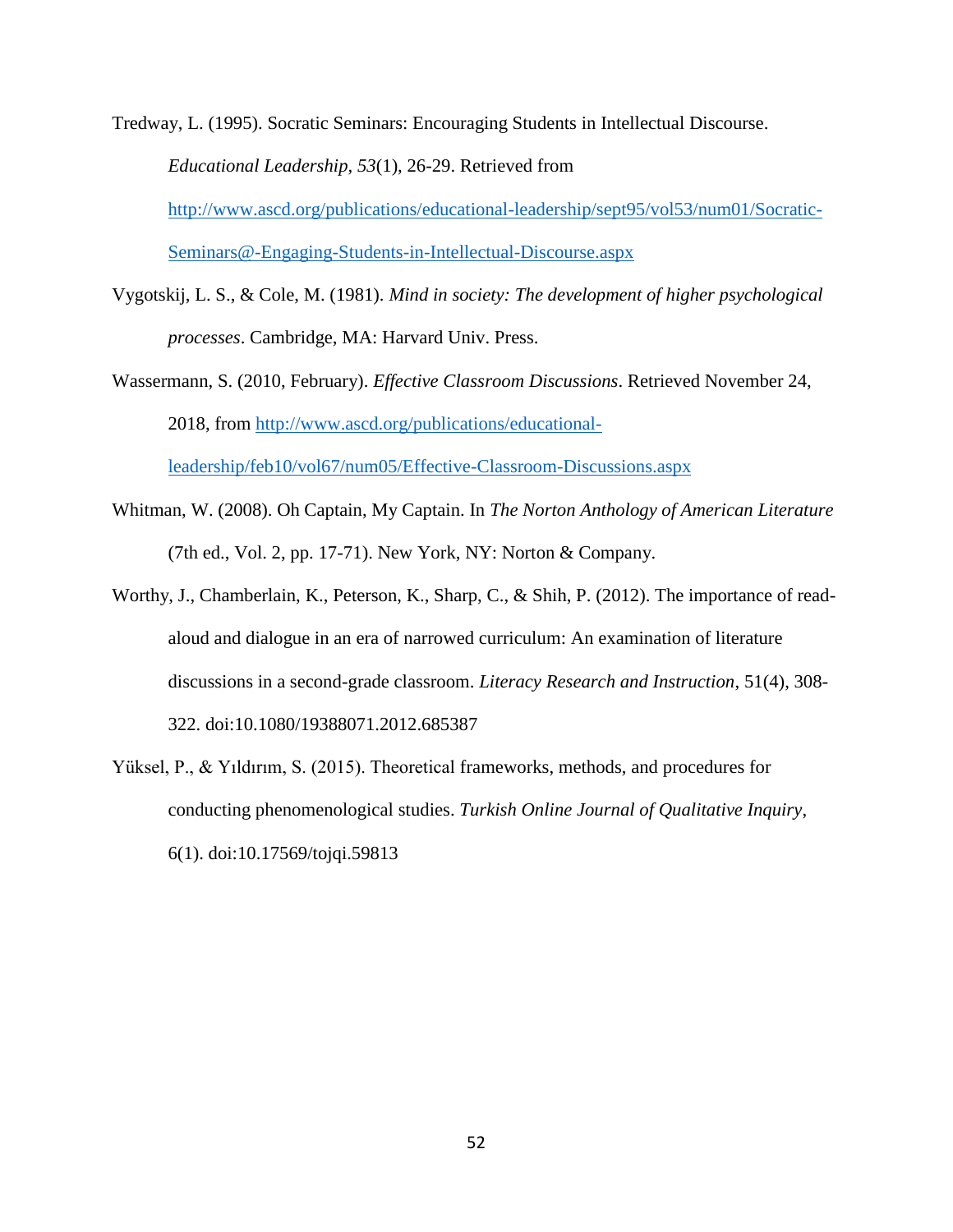# APPENDIX A

Table 3: *Data Set One, Open-Ended Responses* 

### **Reflect on today's class period. What was you experience with the group discussion protocol?**

- 1. The discussion group was actually surprising interesting. Some of the people in my group had similar ideas to me which made me feel better about my writing. Talking to my classmates about something we've all read and being able to share our interpretations of the text was a good learning experience. We don't often share our ideas with each other and it's even better when we can share them about one topic. It was a bit awkward at times, but we moved on to the next person to read their analysis. I wouldn't mind doing something like this again in the future. I'm not big on talking to people I don't know but this wasn't too bad of an activity.
- 2. Discussing topics that don't have much controversy I believe is more complicated because we felt the similar ways, so the discussion wasn't long.
- 3. I found it enjoyable and knowledgeable. Even though it was awkward at first, once we broke the ice it started to go well. After some group members read their analysis' everything started to click and make sense.
- 4. It opened me up to a lot more on the poem and helped me pay attention to more detail than I thought there was. My group work really well together. We gathered lot of the same details but is somewhat different ways where we could think further and make progress on understanding the poem. I would like to try analysis again, I'm getting the hang of it, but one of my members had done them really well, and I would like to catch up. Not only that, but also because it's fun. I feel like I'm building a puzzle, and the discussion helped me fill in the pieces. At first, I thought I was going to be passive, but I had a somewhat easy and enjoying time contributing. 10/10 would do it again.
- 5. My experience today went fairly well. We all had our analysis and all responded to each other well, though it did feel awkward at times. With such a small poem, that had a pretty obvious meaning, we had very similar details picked with similar analysis. That meant that a lot of the responses were simply agreeing with the detail, and how we generally had the same thing. I think it will probably go better if we had a longer piece to pick broader details from.
- 6. The group discussion was a little repetitive because a lot of people chose the same details to analyze. It was a little hard to come up with questions at times because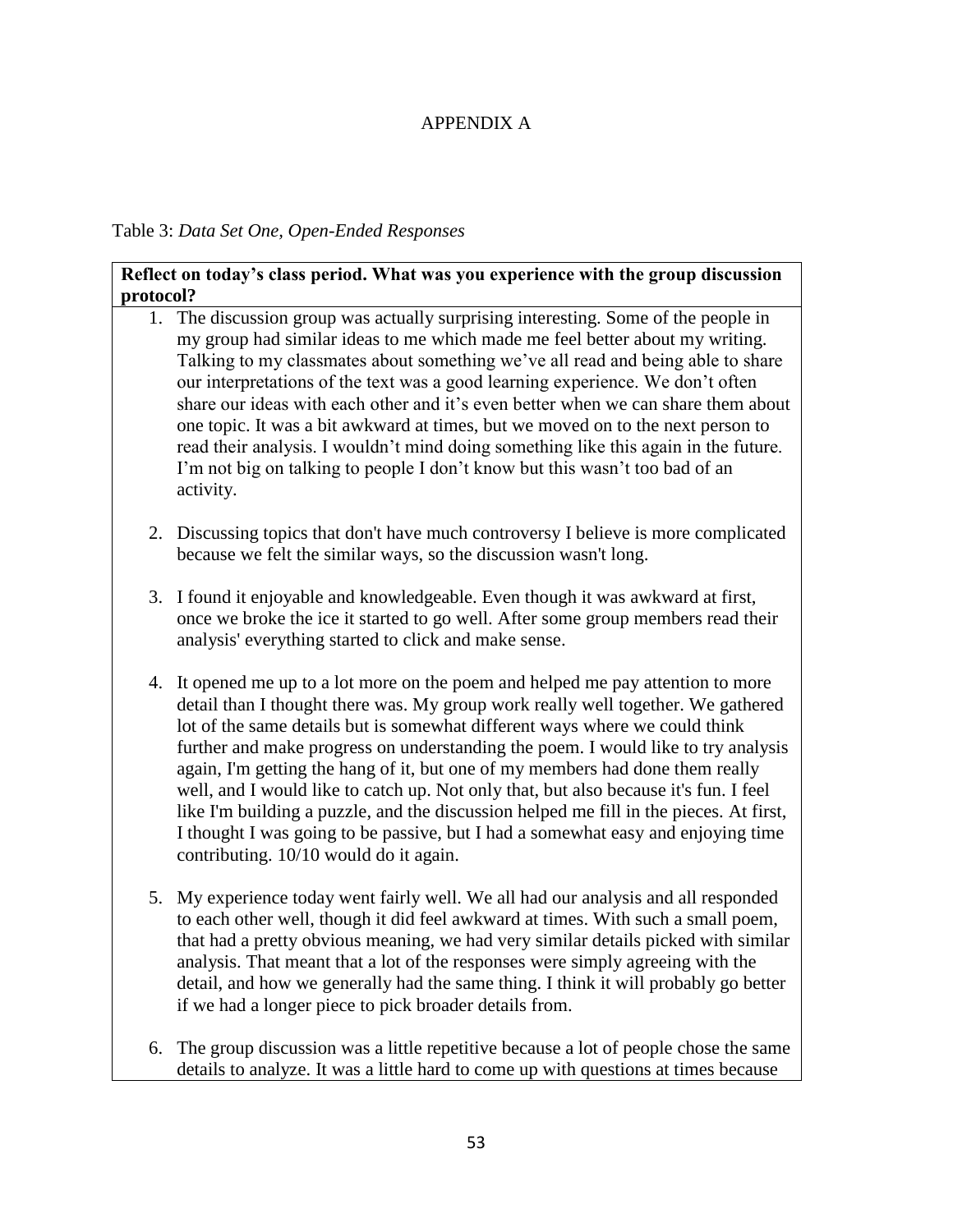of this. The discussion protocol was a little hard to follow because it wasn't how the natural course of things went.

- 7. There was lots of time to discuss all of everyone's analysis choices and discuss them. I think that each person saying at least one comment is a really reasonable idea. This gives each person a chance to speak their mind and also introduce other viewpoints on the same topic. I think this discussion protocol was helpful for everyone because it gave everyone a chance to pick more details out of the poem that their brain might not have picked up on its own.
- 8. I thought it went well. My group members noticed thing that I would have never noticed before. I even surprised myself because I had things to say and to add on to the other group member's thoughts. Everyone in my group had something to say, which was nice. I also didn't think I would enjoy this, but I didn't mind it at all.
- 9. Overall, I thought it was going to be worse than it was. Once the group started actually talking and getting into the poem it went smooth. It helped look at people's different views on things and what some details meant to them compared to what they meant to me.
- 10. My experience was better than I thought it was going to be. Everybody in my group had very good details and explained them very well. After every analysis, we responded and either agreed or disagreed. If we disagreed, we would explain what we thought the detail meant and that would open up a whole new perspective on the detail.
- 11. I liked the group discussion activity. I think that it was fun to be able to share and to hear one another's responses. It was a good way to get a deeper understanding of the topic because everyone else had ideas that I hadn't thought of myself. So, it was cool to get some new viewpoints on the topic.
- 12. Went good for me. There were hardly any breaks in talking. 7/10.
- 13. The protocol went pretty well, just a little clumsy at some points. It is interesting to hear what other people get from a poem that you don't always pick up on.
- 14. I thought it went really well for the first time. We all shared good details and reflected on each detail well. I believe we could have spent more time on some details though. We kind of flew through some of them.
- 15. I think it went well. Something that I think went well was just everyone talking about someone's piece they wrote, instead of having the person to the left answer because I feel like it gets a better discussion going.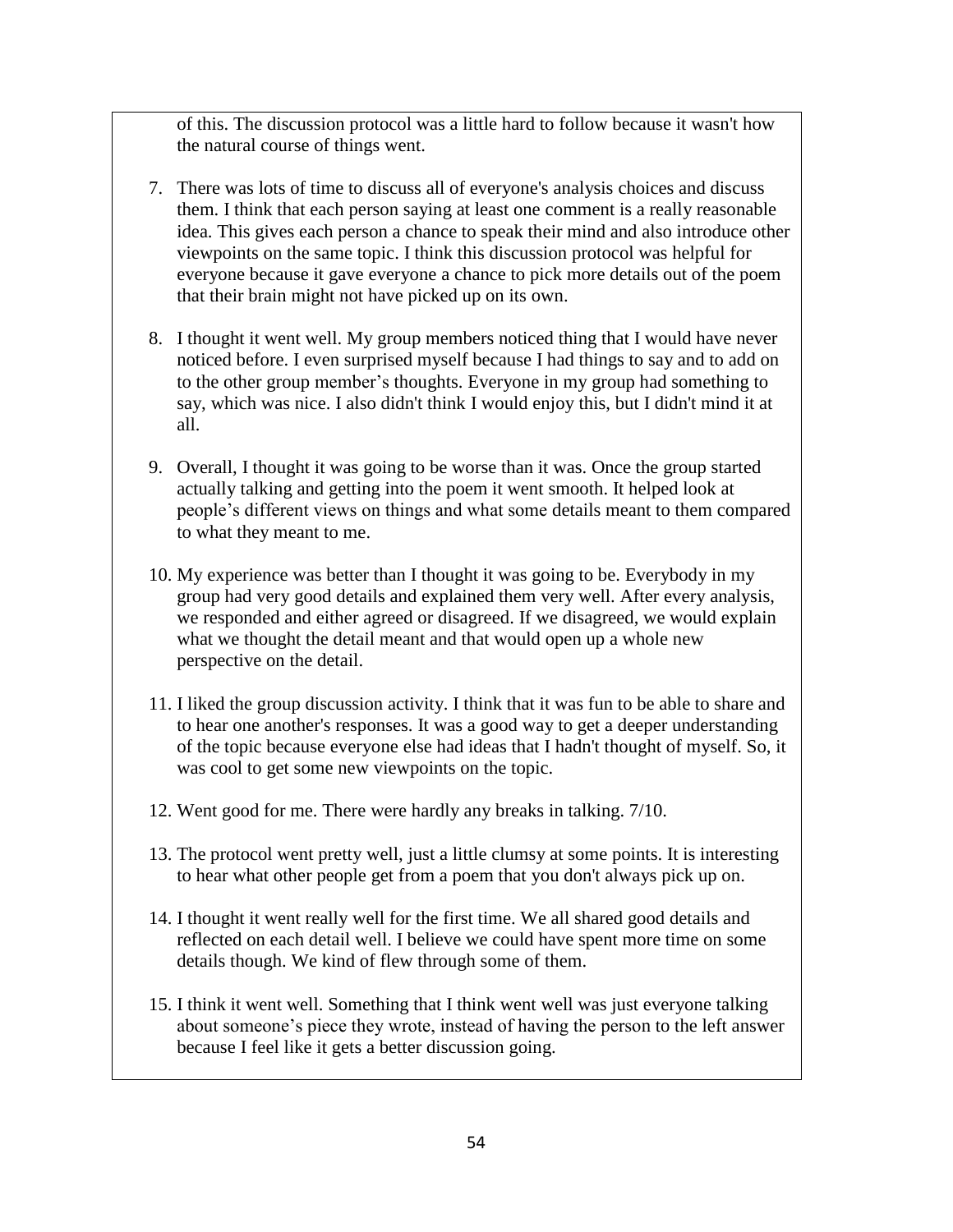- 16. I found the discussion to be good and open. Me and my other group members had much overlap in our ideas and thoughts, which lead to quite a bit of repeating ourselves on the same topic.
- 17. Kind of odd that there were so many "rules" or things to help us through, but I thoroughly enjoyed my group and our discussion. We shared a lot of the same ideas, so it was very much like, "Yeah, I agree with that. I said that, and I also had, \*insert similar thought\*."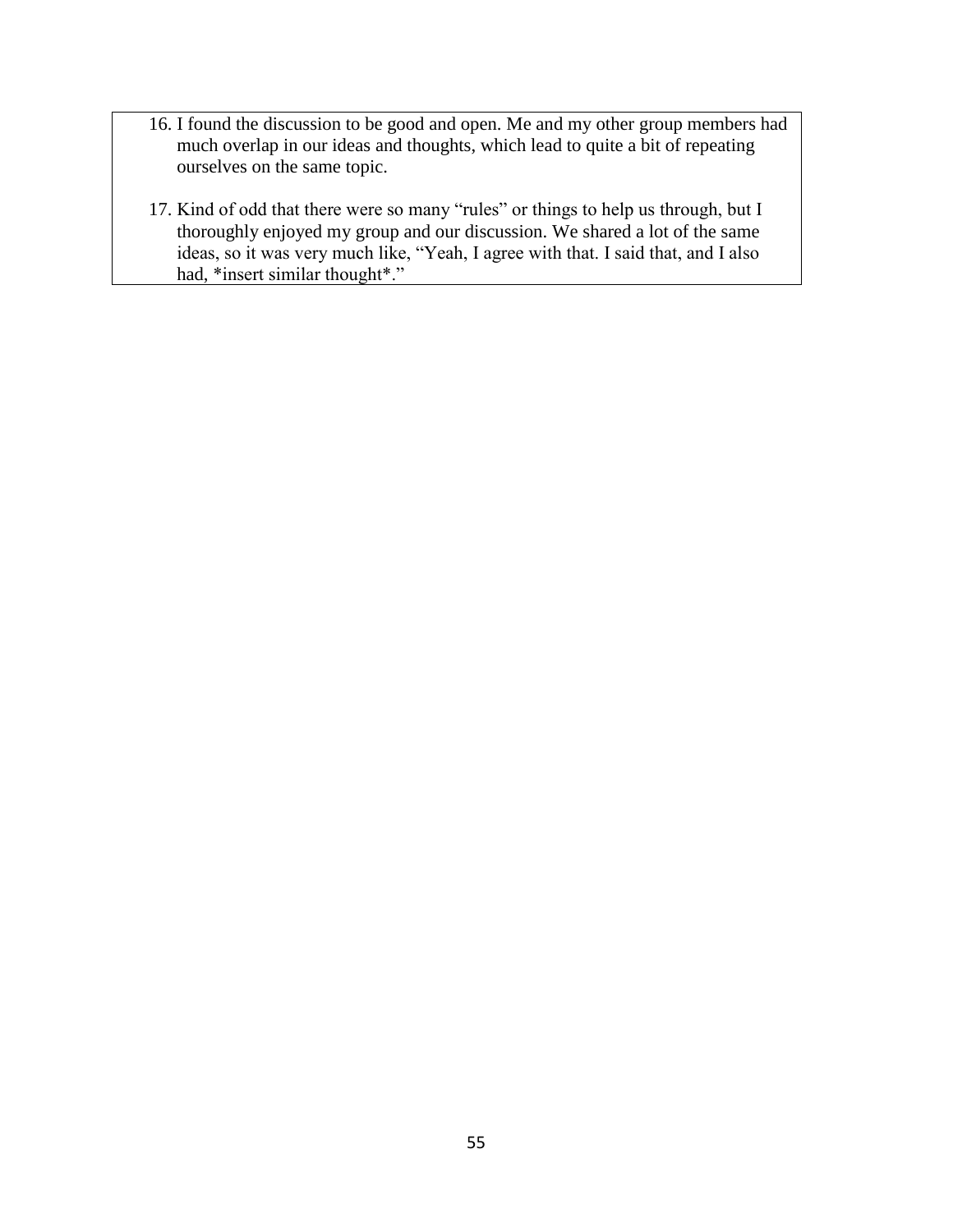# APPENDIX B

### Table 4: *Data Set Two, Open-Ended Responses*

### **Reflect on today's class period. What was you experience with the group discussion protocol?**

1. 1. This group discussion went well because others in my group made some of the same connections that I did but with different details. It showed me how there were even more details that matched mine than I thought.

2. 2. When we have a protocol, it kind of forces everyone to talk and share their opinions. Sometimes people don't talk during group activities, either because they are too lazy, everyone keeps talking over them, or they aren't given enough time to think about their answer. By setting an order for commenting, it helps everyone who normally wouldn't share their opinions because they don't want to be rude or cut into anyone else's comments. They are given a significant amount of time to think about their answer and the discussion won't move on without them.

3. 3. It was more awkward this timid, we because the people in my group didn't talk as much as last time. The people in my group were more introverted which isn't a bad thing because i know i am an introvert. So it was harder this time but we got through all the responses and talked a little about each one.

4. 4. I think when the teacher picks the groups it goes a lot better because people should be able to talk to everyone and you're not always going to get to pick who you work with in life. It does help when you get along with the people, but sometimes it's nice to work with people who have different views. I think this time it went much better because this text was easier to talk about. I like when everyone can just pitch into the conversation instead of going around in the group one by one because it creates a lot more discussion. Also, I feel these discussions help with getting to know new people in your class that maybe you weren't close with before because you are forced to talk.

5. 5. I thought today could have gone better. Today we only had three people in our group and I feel when there are more members in a group, there is more discussion. Last week I felt there was more talking being done and we had 4 members in our group. I also feel that if I had at least one friend in my group I would have talked more.

6. 6. It was an unpleasant experience because I am somewhat quiet, and I did not discuss with my group members very well. I think it would be better if we could pick our groups.

7. 7. It was fun today, mostly because I was more comfortable around my group than past groups, so it was easier to talk.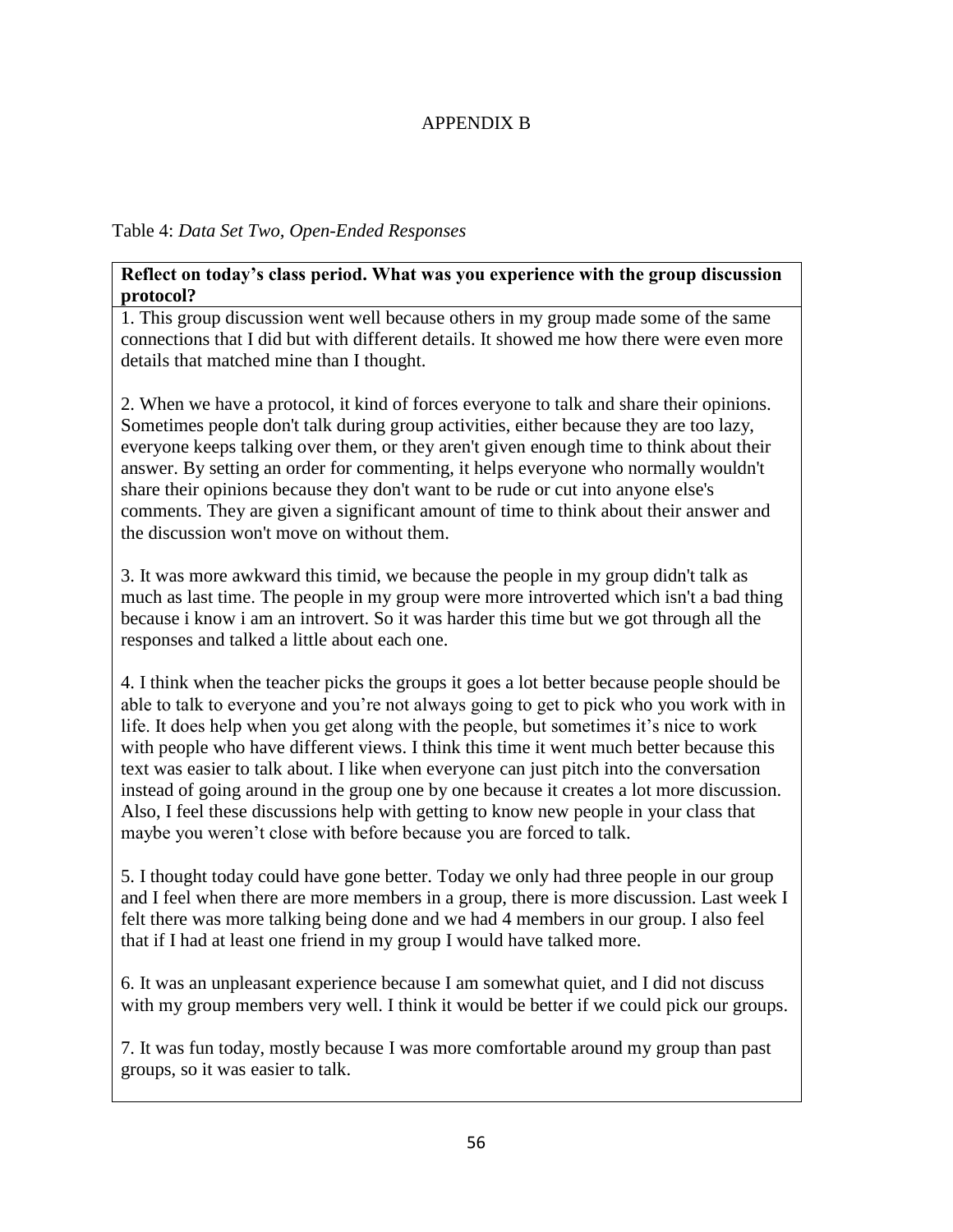8. 8. It was fun, I enjoyed catching up with my classmates and talk about literature.

9. 9. Decent 7/10, group discussions are fun

10. 10. We did not stay on topic the whole time, but when we were on topic we did a really good job sharing and explaining.

11. I think this discussion went much better. The longer piece allowed us to pick more diverse details; none of us had the same one picked. We also were better at responding and making connection both inside and outside the piece.

12. The groups help let everyone say what their thoughts are, but the responses were awkward and clunky.

13. I really get lucky with my group most weeks, so I enjoy it. They are smart, and they really help me understand the text.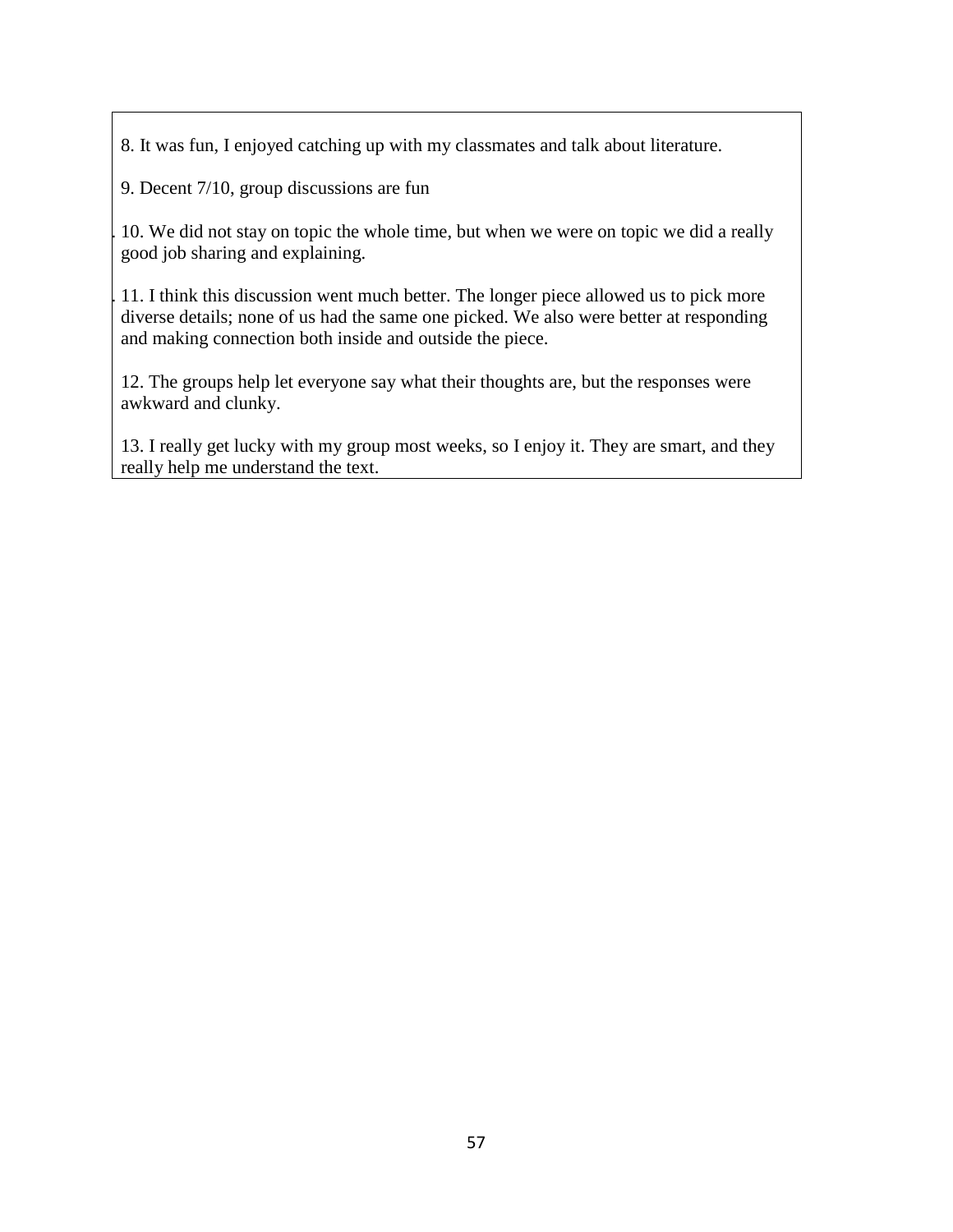# APPENDIX C

## Table 5: *Data Set Three, Open-Ended Responses*

### **Reflect on today's class period. What was you experience with the group discussion protocol?**

1. 1. We talked the most about the text this time but didn't make it through all the analysis.

2. 2. We all shared our analyses but there was little discussion about the details. i didn't know what to say most times so I didn't say much. But we did get through everyone so that was good. I don't know how I am going to do the Socratic circle; I won't know what to say.

3. 3. We took a lot of time on each analysis which made it hard to get to everyone, but everyone was willing to share stuff about their life and everyone was open hearted

4. 4. I thought it was interesting, but it could've been more engaging. I enjoyed it but I think a lot of us were very reserved, but I still learned a good deal. I really enjoyed this piece, but I never know when I'm reading too closely into Hemmingway. There were details that I didn't even catch or understand until the discussion, and I would like to work on this piece more to figure it out. It's kind of like a puzzle; I never knew I enjoyed puzzles like this, much like Emily Dickinson's poems; I really enjoyed them.

5. 5. We did not get through all of our analysis but the ones we got through had really strong points brought up. Leah shared a really strong one about white elephants" and an elephant or problem and the room and it really stuck out because I remember trying to connect them with something but never ended up finding anything.

6. 6. I felt today went pretty good. We seemed to all agree with what we thought about the story. There were some details said by people in my group that changed my mind on what I thought, but I still had the same general idea. One thing I wish is to have one friend in a group because I feel I talk a lot more when I know someone in my group.

7. 7. I feel like half of my group did not know that the story was about abortion. I completely missed the part about the baby and the operation; I thought they were talking about their travels. One thing I like about the discussions is that if there is a sentence or a phrase that confuses me, someone else in the group will probably have an analysis about it and explain it a little, so I get a general idea and can look at it in more detail.

8. The discussion today was really good. I read the story and I had no idea about the main subject. Two people in my group figured that out prior to the group discussion. It made a lot more sense knowing the whole story rather than trying to guess what was going on. It made my analyses make more sense and allowed me to make my analyses in a little more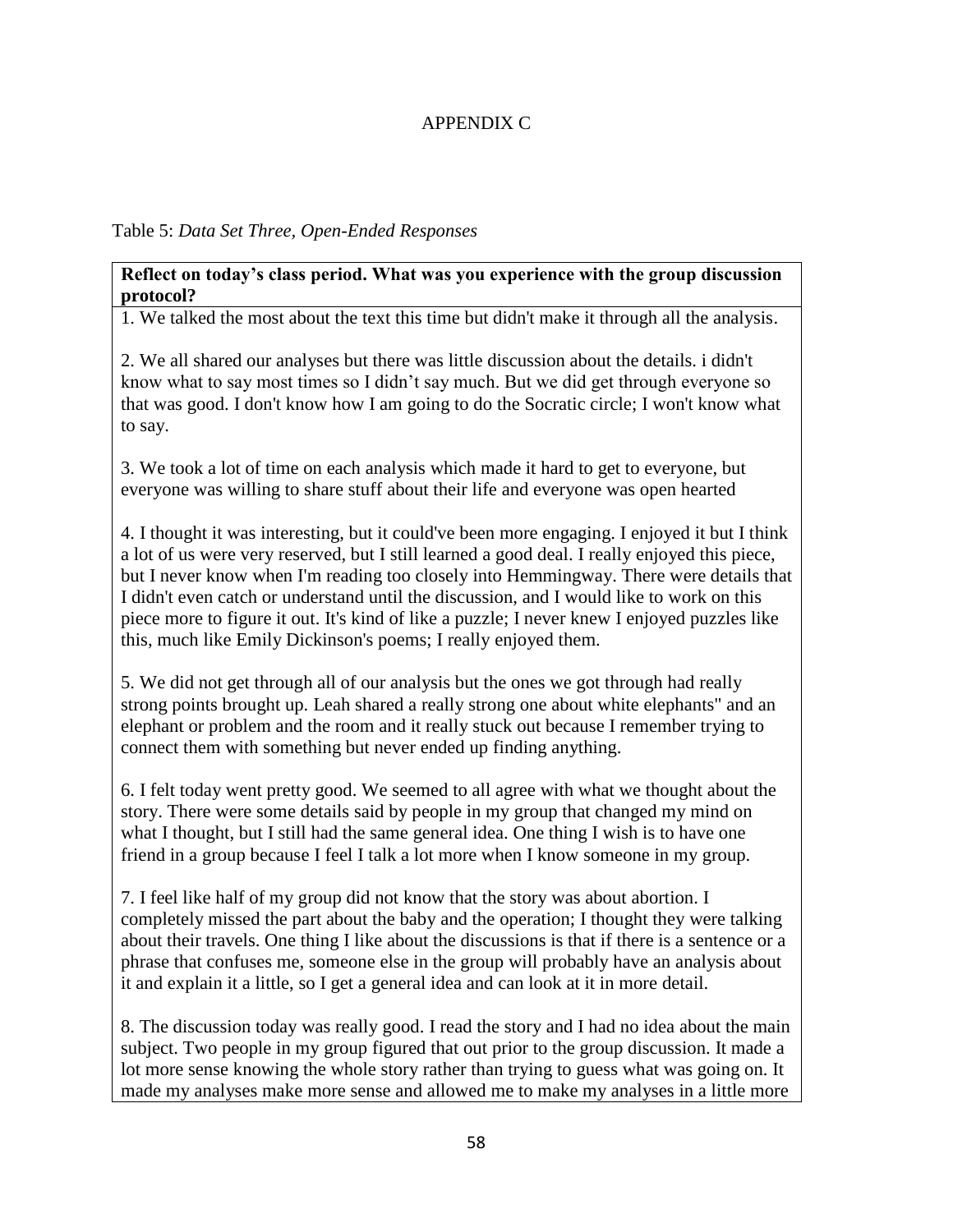depth. All and all it was a good discussion today, we all talked about the story and how most of us didn't realize that it was about an abortion. I did like the story though now that I figured out what it really was about.

9. More things were pointed out to me than I had thought of myself. The discussion that went along with our analysis ended up taking over the group and we talked extensively about one person's analysis before moving on to the next one.

9. 10. We are slowly all learning our ways of doing the discussions, in how we respond and how we answer. This keeps the processes moving and keeps everyone talking.

11. It was what I expected it to be. We talked about our analyses and half talked about other things

12. I did not enjoy it. I don't get along with group members and I felt my ideas were not very good or worth being said.

13. We delved into some details and were able to relate those details to our personal life. It was a good discussion overall and it helped me understand the piece even more.

14.I think today's discussion was a little bit harder because the story was a more difficult one if you did not know what it was about. But other than that it went good, because I was with people who had different views than I did so that added to the fun of it because we got into more of an argument.

15. I thought that this discussion was the best so far, at least for me personally. I think that is because I thought this piece was very interesting and that it was the easiest thing for me to analyze so far. I definitely plan to use this piece for the essay.

16. It was good and many ideas that I didn't think about were brought up. I liked how I got different views on certain details and what they mean to them.

17. We strayed from the protocol a bit, but we had relevant conversation. It was enjoyable.

18.Went great 10/10

19.Good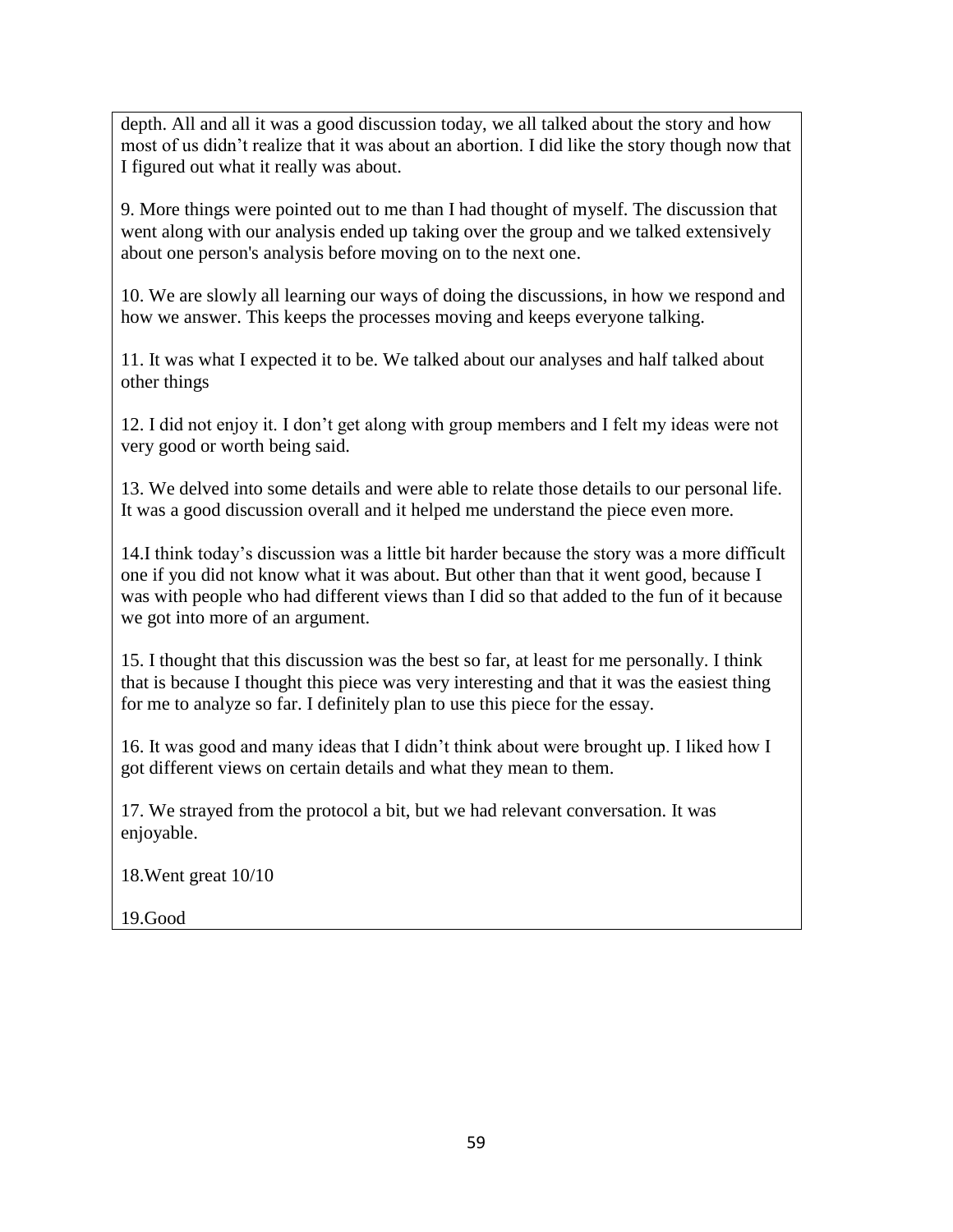# APPENDIX D

Table 6: *Discussion Calendar*

| <b>Discussion Number</b> | Date of Discussion |
|--------------------------|--------------------|
| Discussion One           | February 12, 2019  |
| Discussion Two           | February 14, 2019  |
| <b>Discussion Three</b>  | February 18, 2019  |
| <b>Discussion Four</b>   | February 25,2019   |
| <b>Discussion Five</b>   | March 7, 2019      |
| Discussion Six           | March 12, 2019     |

Note: Time lapse between discussions was not as planned. Six school cancellations occurred within the timeframe of the research.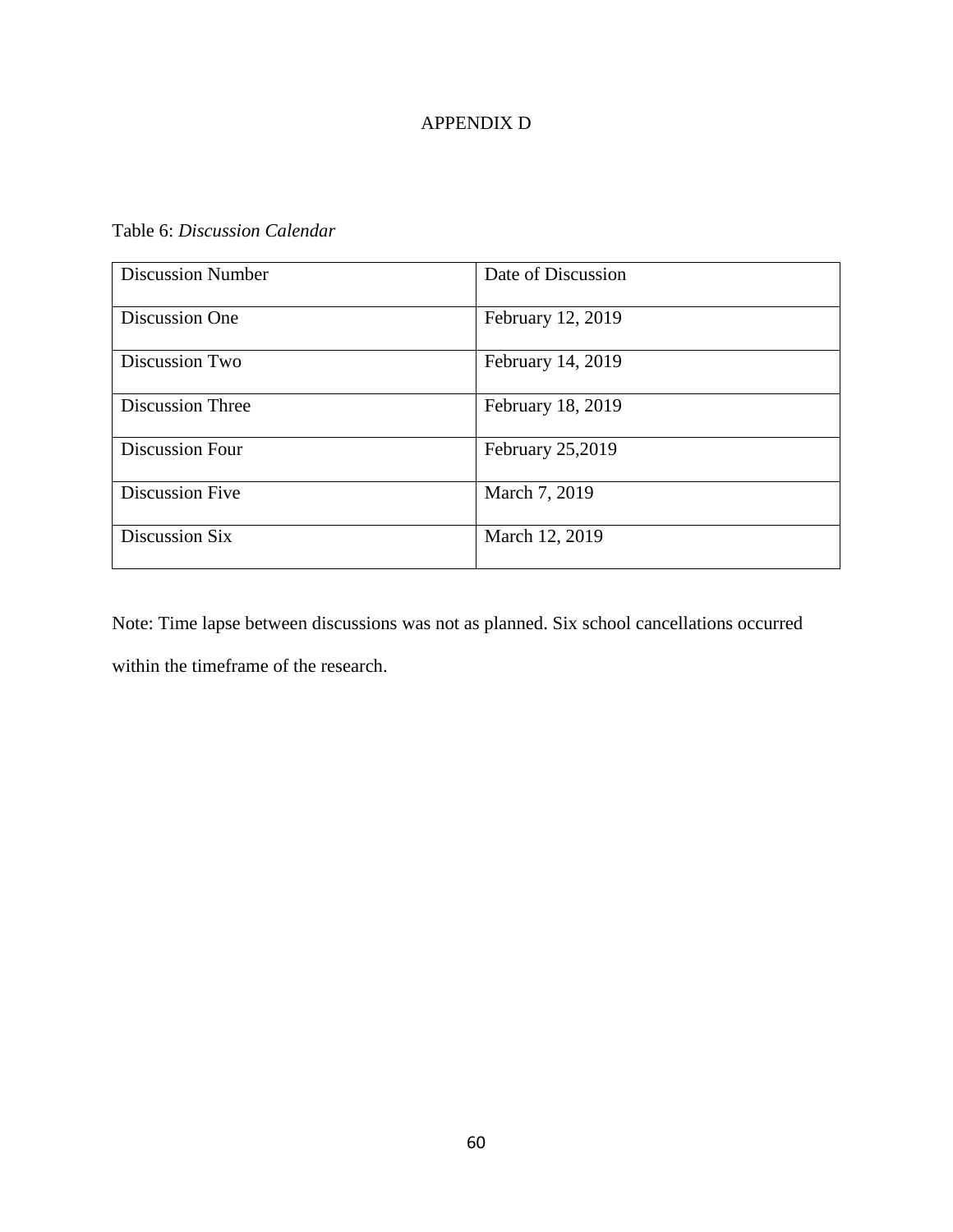### APPENDIX E



OFFICE OF GRADUATE EDUCATION AND RESEARCH 1401 Presque Isle Avenue Marquette, MI 49855-5301 906-227-2300 | 906-227 2315 www.nmu.edu

#### Memorandum

57

| TO:             | Lacey O'Donnell<br>School of Education, Leadership, and Public Service                                                                                                                                         |
|-----------------|----------------------------------------------------------------------------------------------------------------------------------------------------------------------------------------------------------------|
| CC:             | <b>Bethney Bergh</b><br>School of Education, Leadership, and Public Service                                                                                                                                    |
| FROM:           | Dr. Lisa Schade Eckert<br>Interim Dean of Graduate Education and Research/                                                                                                                                     |
| DATE:           | January 28, 2019                                                                                                                                                                                               |
| <b>SUBJECT:</b> | IRB Proposal HS19-1011<br>"Student Experience with Discussion Protocol in the English Literature<br>Classroom <sup>3</sup><br>IRB Approval Dates: 1/28/19 - 1/27/20<br>Proposed Project Dates: 2/4/19 - 3/5/19 |

Your proposal "Student Experience with Discussion Pretocol in the English Literature Classroom" has been approved via the administrative review process. Please include your proposal number (HS19-1011) on all research materials and on any correspondence regarding this project.

Any changes or revisions to your approved research plan must be approved by the Institutional Review Board (IRB) prior to implementation.

If you do not complete your project within 12 months from the date of your approval notification, you must submit a Project Renewal Form for Research Involving Human Subjects. You may apply for a one-year project renewal up to four times.

All forms can be found at the NMU Grants and Research website: http://www.nmu.edu/grantsandresearch/node/102